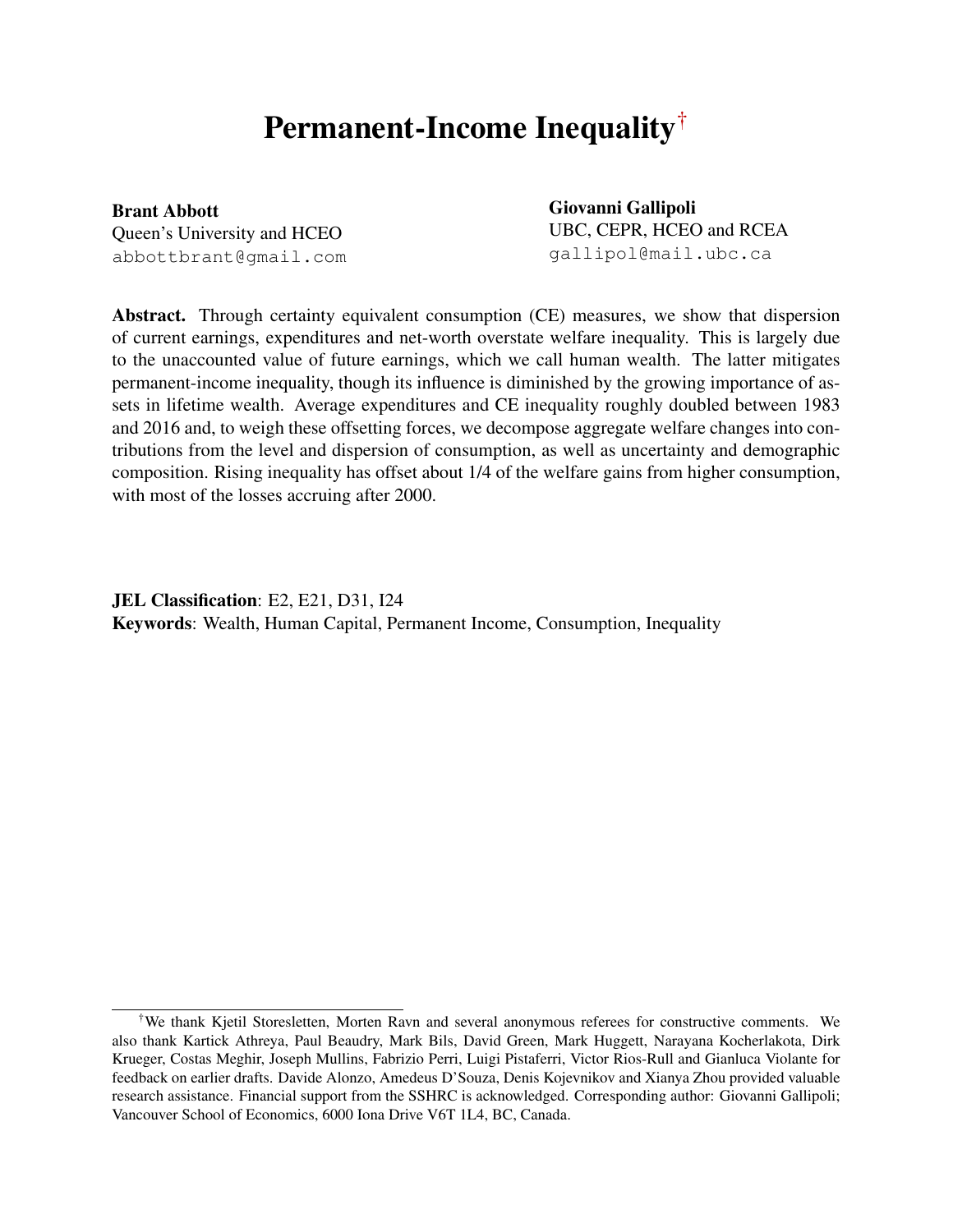# 1 Introduction

Average consumption expenditure in the United States has increased significantly over recent decades; for example, real consumption outlays per capita more than doubled between 1980 and  $2020<sup>1</sup>$  $2020<sup>1</sup>$  $2020<sup>1</sup>$  At the same time, a historically large rise in income and wealth inequality has occurred, and there is growing evidence of a pass through into greater consumption inequality. Establishing how these opposing secular trends have impacted societal well-being, and quantifying their relative contributions, is a nontrivial exercise because the cross-sectional distributions of income, wealth or consumption do not directly reveal the prevailing patterns of individual welfare. Put differently, it is not obvious to what extent the costs of rising consumption inequality have offset the welfare gains from higher average consumption.

A vast literature examines the relationship between earnings and consumption inequality (among others, [Storesletten, Telmer, and Yaron,](#page-43-0) [2004;](#page-43-0) [Krueger and Perri,](#page-42-0) [2006;](#page-42-0) [Blundell, Pistaferri, and](#page-41-0) [Preston,](#page-41-0) [2008;](#page-41-0) [Heathcote, Storesletten, and Violante,](#page-42-1) [2010;](#page-42-1) [Attanasio, Hurst, and Pistaferri,](#page-41-1) [2014;](#page-41-1) [Aguiar and Bils,](#page-41-2)  $2015$  $2015$ ).<sup>2</sup> There is also growing recognition that, while current consumption is related to the notion of welfare, it may reflect confounding influences due to credit market frictions, life-cycle variation, heterogeneous risk profiles, and temporary random fluctuations [\(Attanasio and](#page-41-3) [Pistaferri,](#page-41-3) [2016\)](#page-41-3). Thus, assessments of economic inequality should be based on welfare metrics that subsume lifelong processes, and account for differences in idiosyncratic uncertainty and demographic shifts. In fact, the point that one should account for lifetime values is a recurring theme in the empirical literature on earnings inequality (see [Lillard,](#page-42-2) [1977;](#page-42-2) [Keane and Wolpin,](#page-42-3) [1997;](#page-42-3) [Geweke and Keane,](#page-42-4) [2000;](#page-42-4) [Bowlus and Robin,](#page-41-4) [2004;](#page-41-4) [Guvenen, Kaplan, Song](#page-42-5) *et al.*, [2017;](#page-42-5) [Curtis,](#page-41-5) Garin, and Lester, [2021\)](#page-41-5).<sup>[3](#page-1-2)</sup>

This paper considers two alternative representations of the lifetime welfare of individuals and households, and develops an approach to map these theoretical constructs to data. The first mapping, called the 'consumption representation', delivers the expected present value of lifetime utility by directly employing expenditure data. The second, referred to as the 'permanent-income representation', estimates a theoretically equivalent quantity based on lifetime earnings and net worth. The latter measure is reminiscent of permanent-income as defined by [Friedman](#page-42-6) [\(1957\)](#page-42-6), with the qualification that stochastic discount factors are applied in place of a risk-free discount factor.

Each of the two welfare representations can be recast in terms of certainty equivalent con-

<span id="page-1-1"></span><span id="page-1-0"></span><sup>&</sup>lt;sup>1</sup>See https://fred.stlouisfed.org/series/A794RX0O048SBEA

<sup>2</sup>For related literature on earnings, see references in [Guvenen, Karahan, Ozkan](#page-42-7) *et al.* [\(2016\)](#page-42-7) and [De Nardi, Fella,](#page-41-6) [and Paz-Pardo](#page-41-6) [\(2016,](#page-41-6) [2019\)](#page-42-8), who consider rich non-symmetric income processes. On wealth inequality and its evolution, see [Saez and Kopczuk](#page-43-1) [\(2004\)](#page-43-1), [Piketty and Saez](#page-43-2) [\(2006\)](#page-43-2), [Saez and Zucman](#page-43-3) [\(2014\)](#page-43-3), [Bricker, Henriques, Krimmel](#page-41-7) *[et al.](#page-41-7)* [\(2016\)](#page-42-10), [Kaymak and Poschke](#page-42-9) (2016) and Kuhn and Ríos-Rull (2016). See also [Athreya, Ionescu, and Neelakan](#page-41-8)[tan](#page-41-8) [\(2015\)](#page-41-8), who document covariation of human capital and financial portfolios.

<span id="page-1-2"></span><sup>3</sup>[Sanders and Taber](#page-43-4) [\(2012\)](#page-43-4) and [Abbott and Gallipoli](#page-41-9) [\(2020\)](#page-41-9) review this extensive literature.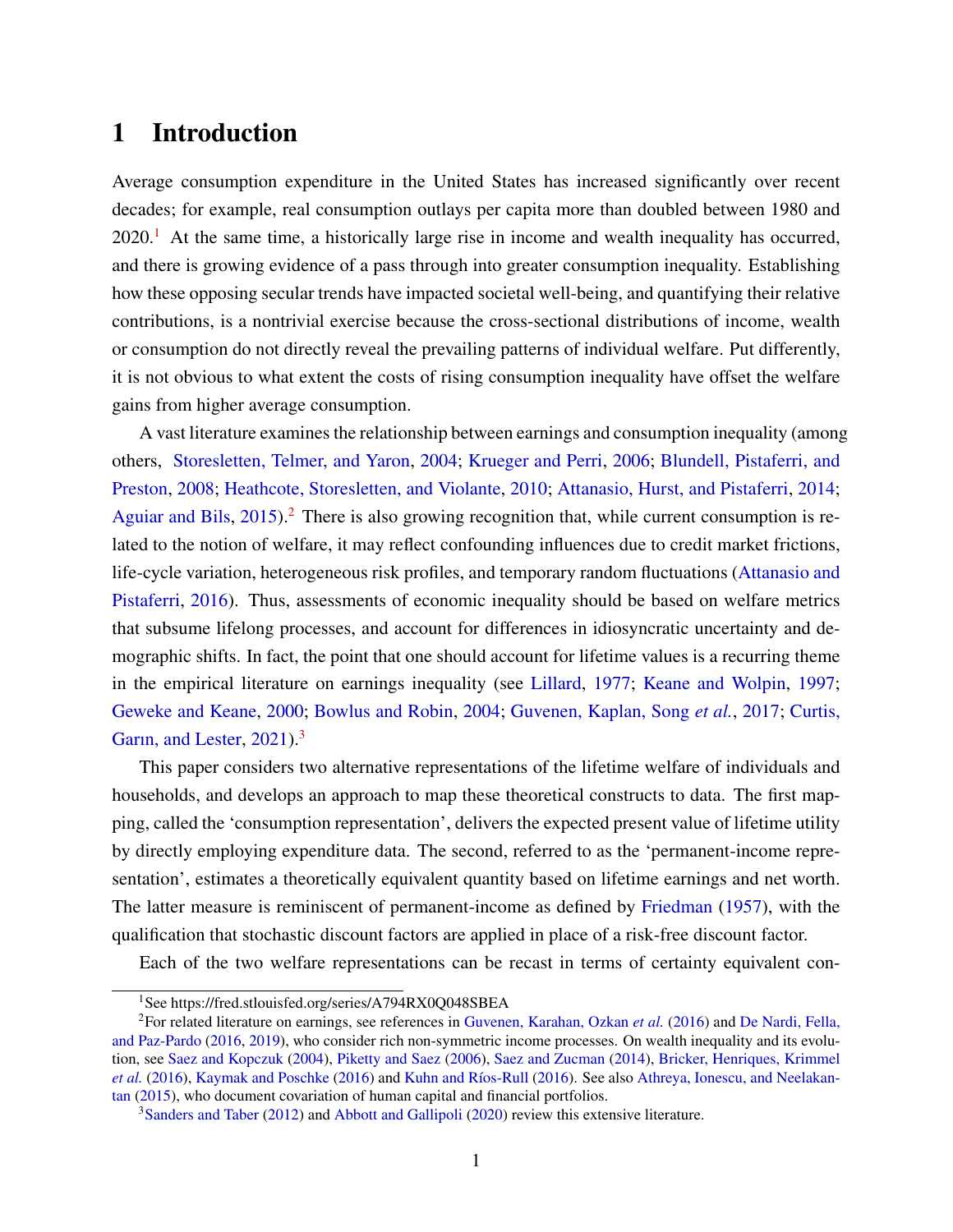sumption, for which we characterize the cross-sectional distribution at different points in time. The certainty-equivalent measures of welfare provide a transparent way to account for life cycle variation, and for the heterogeneous burden of uncertainty across households. Perhaps most importantly, the estimates can be used to assess how aggregate welfare has changed, given the underlying growth in both the level and dispersion of consumption.

There are advantages and limitations associated with each measure. The consumption representation is more direct; however, the permanent-income representation allows one to decompose lifetime wealth into its human and financial components, which aids in understanding the longterm trends. To the extent that future transfers, for example bequests, enter utility but are not captured by current expenditures, it is valuable to complement the welfare analysis with information about income and wealth. On the other hand, the consumption representation will perform better in situations where income and taxes are not measured precisely. However, either representation offers an advantage over welfare measures based on current expenditures and earnings if the latter contain measurement error that can be averaged out through present value calculations.

The empirical framework is based on a standard life-cycle incomplete-markets model, from which we derive each distinct measure of certainty equivalent consumption. Both approaches indicate that (i) welfare inequality (i.e. certainty equivalent consumption inequality) is considerably lower than income or wealth inequality, but also that (ii) welfare inequality increased substantially since the early 1980s, albeit less than wealth inequality. A break-down based on the permanentincome representation shows that (iii) human wealth mitigates inequality and accounts for the lower welfare dispersion, but also that (iv) this mitigating influence has waned over time as net worth has become a larger contributor to lifetime wealth and permanent income.

The aggregate implications of the changing level and dispersion of consumption are quantified through the lens of a utilitarian welfare function. Changes in aggregate expenditure, uninsurable uncertainty, inequality and demographic composition can each independently affect aggregate welfare; crucially, the estimates of certainty equivalent consumption allow us to map each of these moving parts into contributions measured in consumption equivalent units.<sup>[4](#page-2-0)</sup> We find that, between 1983 and 2016, aggregate consumption increased by 88%; however, using iso-elastic utility and a baseline CRRA coefficient of 2, the consumption equivalent value of the average welfare change is only 3/4 as much. This discrepancy is entirely due to the costs of rising inequality of certainty equivalent consumption. The losses are especially conspicuous as they occur in the face of stable or marginally improved cross-sectional insurance. Inequality patterns over time are similar when we consider alternative curvatures of the utility function and account for the value of labour supply.

The initial part of the paper outlines the model and derives the estimation approaches, illustrat-

<span id="page-2-0"></span> $4$ The welfare decomposition builds on original methods developed in [Benabou](#page-41-10) [\(1992\)](#page-41-10), [Floden](#page-42-11) [\(2001\)](#page-42-11). See also [Abbott, Gallipoli, Meghir](#page-41-11) et al. [\(2019\)](#page-41-11).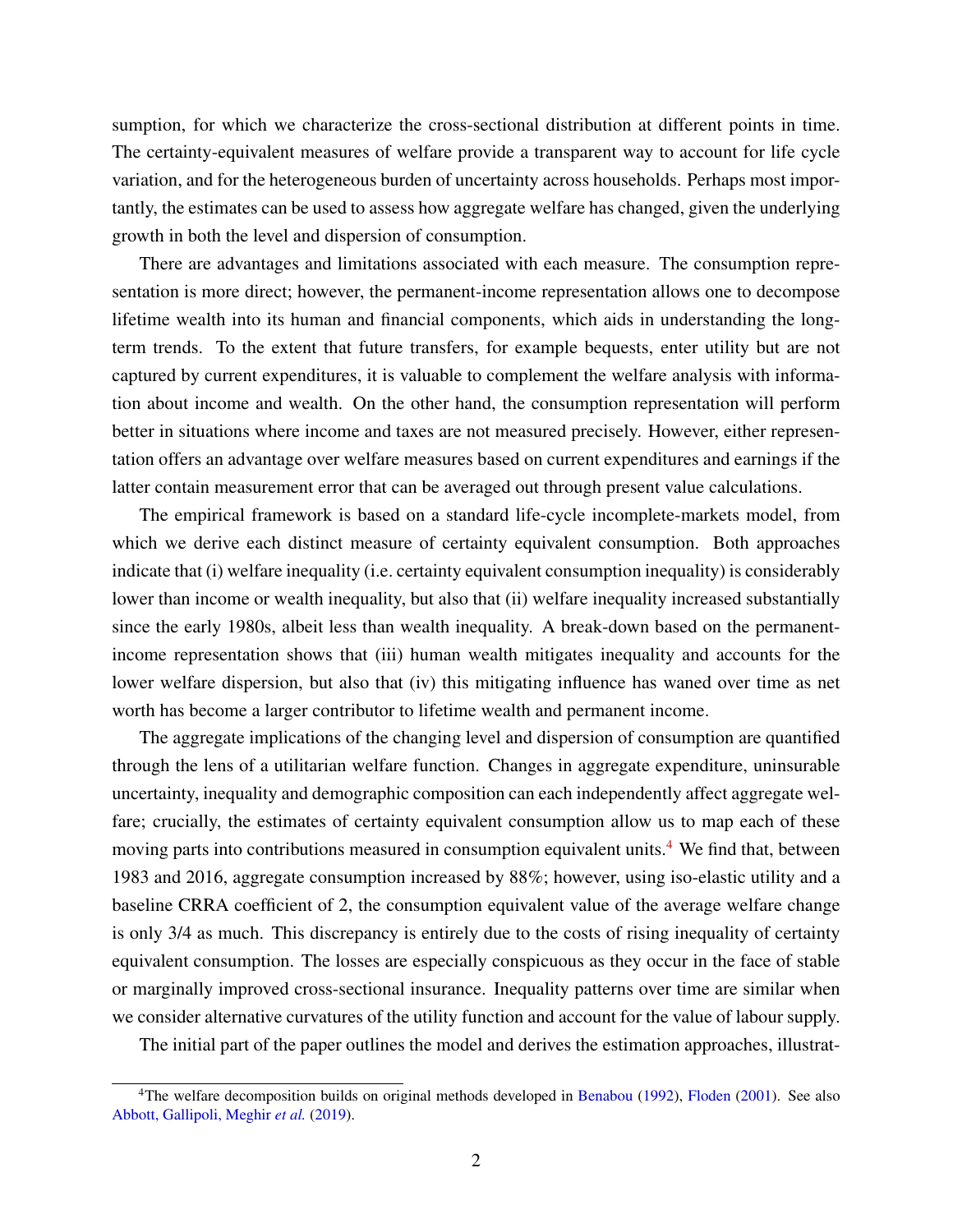ing how they can be leveraged in small survey samples that, unlike administrative data, have the advantage of reporting consumption expenditures and a rich set of individual characteristics. An important consideration, irrespective of data sources, is that only one realization of the future state of the world is observed for each person and time-period. Because we cannot run an individual's life multiple times, we do not observe the entire distribution of their possible future outcomes, on which certainty equivalent consumption depends. This fundamental data limitation is addressed by estimating the distribution of possible outcomes from those observed for individuals who are ex-ante similar in terms of current consumption, income and various other characteristics. This approach works under the assumption that individuals who are ex-ante equivalent, in terms of a broad enough set of variables, face the same distribution of ex-post outcomes.

Both the consumption and permanent-income representations feature state-dependent stochastic discounting to account for the ease with which resources can be shifted across time periods, and for uncertainty about future earnings and consumption.<sup>[5](#page-3-0)</sup> Being constrained by a credit limit, or facing a great deal of risk, reduces a household's valuation of their expected lifetime resources.

Sections [5](#page-14-0) and [6](#page-18-0) summarize the trends in certainty equivalent consumption inequality and explore the implications of these trends for aggregate and cross-sectional welfare. Finally, in Section [7](#page-23-0) we overview numerous robustness checks and test the sensitivity of our results.

### 2 Lifetime Wealth and Welfare

Mappings from data observations to estimates of certainty equivalent consumption are obtained using a standard life-cycle model. First, we derive a risk-adjusted version of the lifetime budget constraint with state-dependent discounting (stochastic discount factors replace the risk-free rate). Then, we recover the elements of this equation from data and employ them to form estimates of indirect utilities (i.e. value functions). Such estimates are made comparable across individuals by expressing them in terms of certainty equivalent consumption.

The model features a general endowment process that depends on the state of the world  $s_i$  at age j, denoted as  $y(s_i)$ . Assuming a maximum life cycle length of J and a single risk-free asset a with return  $r$ , the household's recursive optimization problem is:

<span id="page-3-1"></span>
$$
V_j(a_j, s^j) = \max_{\{c_j, a_{j+1}\}} \left\{ \mathbf{u}(c_j) + \beta E_{s_{j+1}|s_j} \left[ V_{j+1}(a_{j+1}, s^{j+1}) \right] \right\}
$$
 (1)  
s.t.  $c_j + a_{j+1}/(1+r) = a_j + y(s_j)$  and  $a_{j+1} \ge \underline{a}_j(s_j)$ ,

<span id="page-3-0"></span><sup>&</sup>lt;sup>5</sup>Discounting future earnings at the risk-free rate overstates the value of human capital [\(Huggett and Kaplan,](#page-42-12) [2016\)](#page-42-12). Mechanically discounting income flows ignores state-dependent valuations of earnings and other forms of heterogeneous discounting [\(Gabaix and Laibson,](#page-42-13) [2017\)](#page-42-13).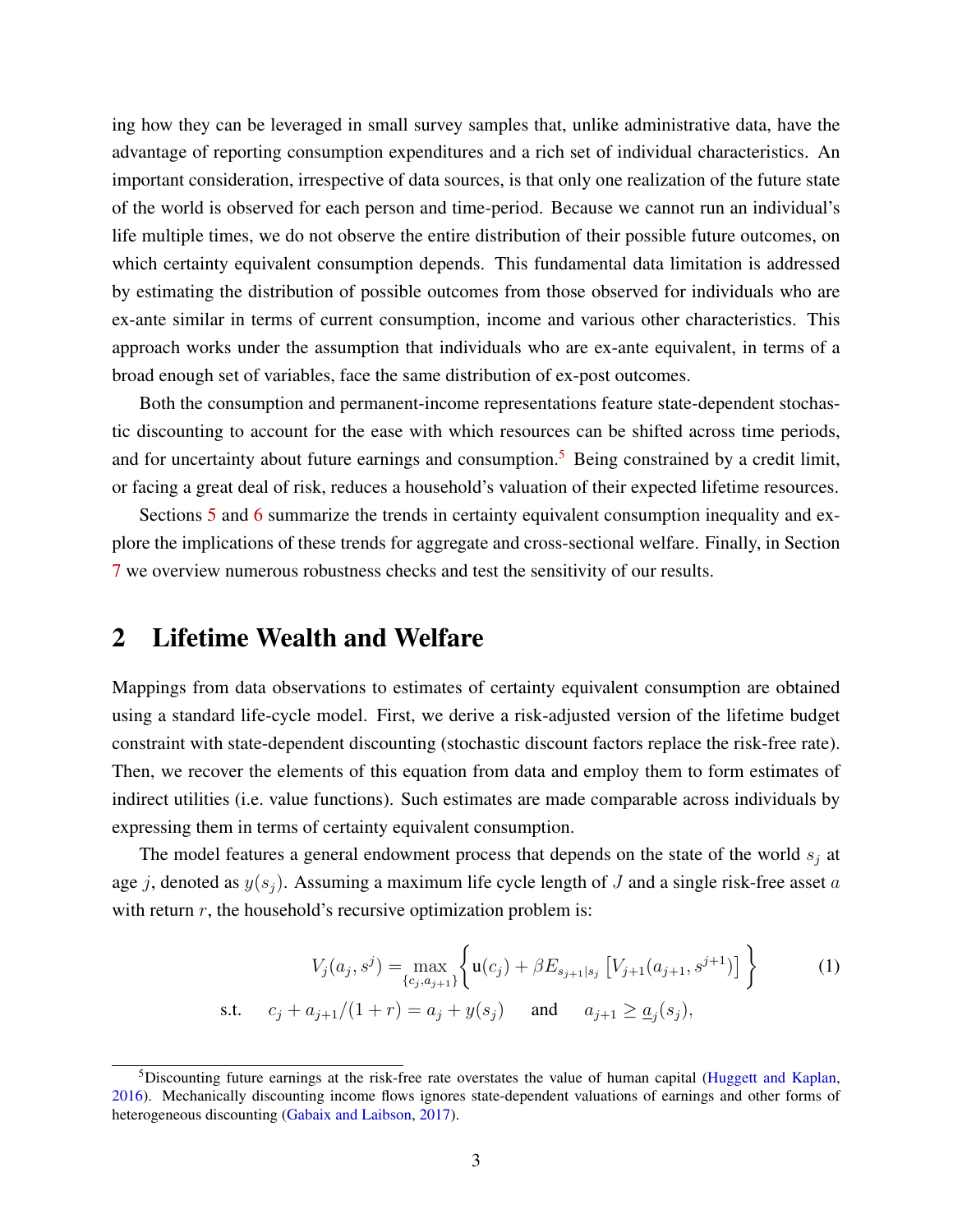where value functions depend on histories  $s^j = \{s_0, s_1, ..., s_j\}$ . Households can borrow up to an amount  $\underline{a}_j(s^j)$ , which they can repay with certainty given their age and history. For ease of exposition, we temporarily employ a constant discount parameter  $\beta$ ; however, as will be detailed, the main results allow for mortality risk and age-varying  $\beta_j$ . To obtain closed-form solutions for lifetime utility we posit iso-elastic utility  $u(c_j) = c_j^{1-\gamma}$  $j_j^{1-\gamma}/(1-\gamma)$ . The household's lifetime budget constraint is:

$$
\sum_{k=j}^{J} \left(\frac{1}{1+r}\right)^k E_j[c_k] = a_j + \sum_{k=j}^{J} \left(\frac{1}{1+r}\right)^k E_k[y(s_k)].
$$
\n(2)

This accounting identity connects expected lifetime wealth and consumption. It does not, however, describe how uncertainty affects the valuation of resources. A mean-preserving spread in the distribution of consumption outcomes would not change this equation; yet, such a change would unambiguously change household welfare. This observation highlights the need for an approach that recasts the budget identity in terms of valuations based on state-dependent stochastic discount factors (SDFs). By applying stochastic discount factors to the sequence of expected consumption and income realizations, we establish an equivalence between risk-adjusted present values of optimal life-cycle consumption and lifetime wealth. The latter result is derived in two steps (see Appendix [A](#page-32-0) for a formal derivation where we also show how this approach can accommodate cross-sectional heterogeneity in rates of return across households). First, we multiply each potential realization of the age  $j + 1$  budget constraint in problem [\(1\)](#page-3-1) by the corresponding stochastic discount factor  $\pi(s_{j+1}|s^j)\beta \frac{\mathbf{u}'(c_{j+1})}{\mathbf{u}'(c_j)}$  $\frac{\binom{(c_{j+1})}{w'(c_j)}}{w'(c_j)}$ , where  $\pi(s_{j+1}|s^j)$  denotes the conditional transition probability. Next, we sum across these probability-weighted realizations of  $s_{j+1}$  to define an expected constraint at each age; these age-specific constraints are sequentially added up and, after imposing standard inter-temporal optimality, the following lifetime relationship is obtained:<sup>[6](#page-4-0)</sup>

<span id="page-4-2"></span>
$$
\sum_{k=j}^{J} E_j \left[ \beta^{k-j} \frac{\mathbf{u}'(c_k)}{\mathbf{u}'(c_j)} c_k \right] = \sum_{k=j}^{J} E_j \left[ \beta^{k-j} \frac{\mathbf{u}'(c_k)}{\mathbf{u}'(c_j)} y(s^k) \right] + a_j.
$$
 (3)

The expression on the left is analogous to a [Lucas](#page-42-14) [\(1978\)](#page-42-14) asset pricing relationship and describes the value of an asset yielding an uncertain flow of consumption to the household. In our model, this value equates to that of an asset that pays the household an uncertain stream of endowment income plus their current net-worth. In this sense the asset value of one's consumption equals the asset value of their human capital (their risk-adjusted human wealth) plus their financial wealth.[7](#page-4-1) Using  $\theta_j^h = \sum_{k=j}^J E_j \left[ \beta^{k-j} \frac{\mathbf{u}'(c_k)}{\mathbf{u}'(c_j)} \right]$  $\frac{u'(c_k)}{u'(c_j)}y(s^k)$  to denote human wealth and  $\theta_j^c = \sum_{k=j}^J E_j \left[ \beta^{k-j} \frac{u'(c_k)}{u'(c_j)} \right]$  $\frac{\mathrm{u}'(c_k)}{\mathrm{u}'(c_j)}c_k\bigg]$ 

<span id="page-4-0"></span><sup>&</sup>lt;sup>6</sup>Both our assumption of natural borrowing limits and its opposite extreme of no borrowing ( $a = 0$ ) deliver [\(3\)](#page-4-2) exactly. In other cases [\(3\)](#page-4-2) holds approximately. However, any approximation error would only affect the permanentincome representation, not the consumption representation.

<span id="page-4-1"></span><sup>&</sup>lt;sup>7</sup>See [Huggett and Kaplan](#page-42-12) [\(2016\)](#page-42-12) for a related derivation under general conditions.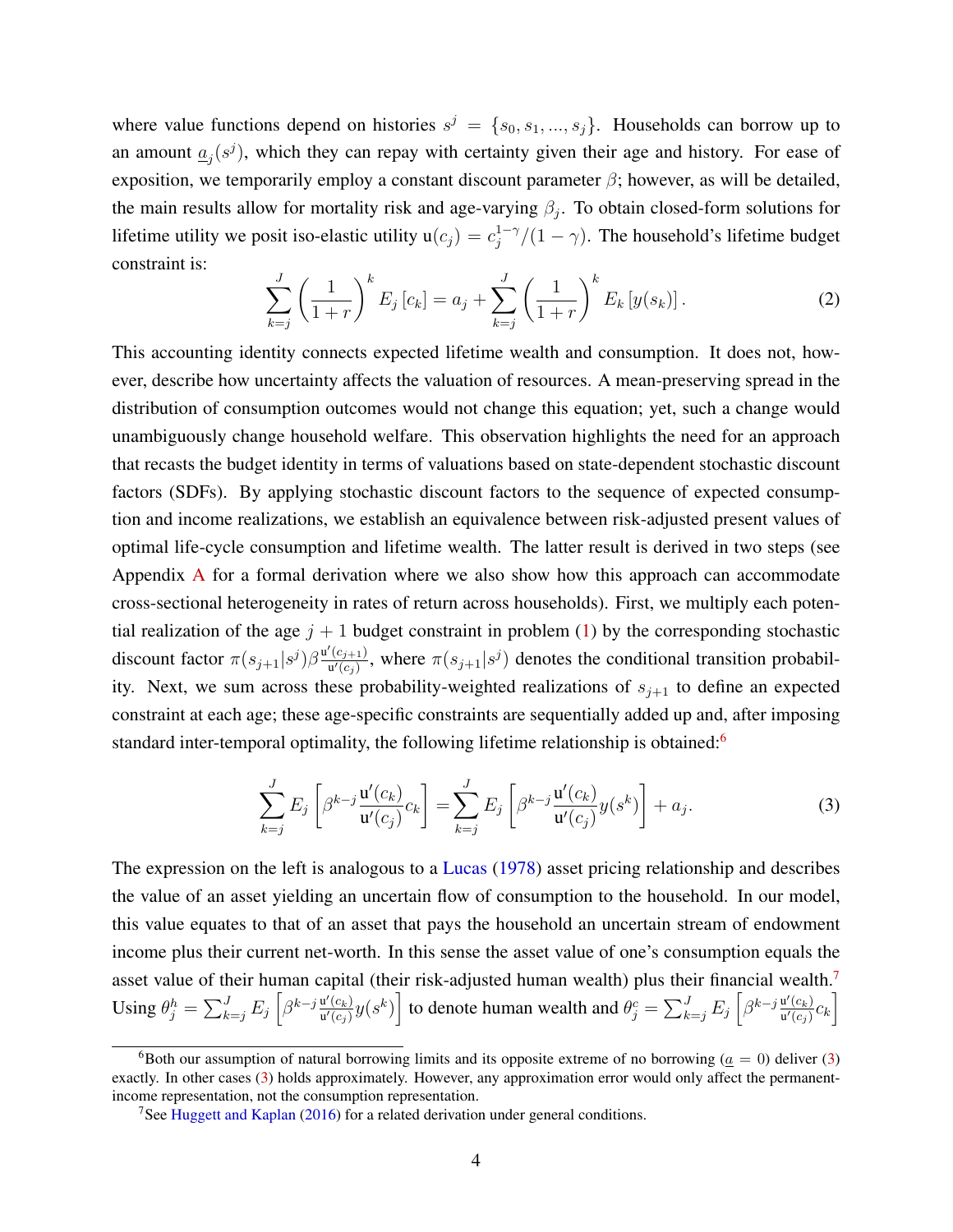to denote the asset value of future consumption, one can write [\(3\)](#page-4-2) as  $\theta_j^c = \theta_j^h + a_j$ .

#### 2.1 From Lifetime Wealth to Welfare

Intuitive measures of welfare can be derived using the intertemporal budget identity. With CRRA preferences  $u(c_j) = \frac{1}{1-\gamma} u'(c_j) \times c_j$ , so the value function in [\(1\)](#page-3-1) can be written as:

$$
V_j(a_j, s^j) = \frac{\mathbf{u}'(c_j)}{1 - \gamma} \theta_j^c \tag{4}
$$

<span id="page-5-1"></span><span id="page-5-0"></span>
$$
=\frac{\mathbf{u}'(c_j)}{1-\gamma}\left(\theta_j^h+a_j\right). \tag{5}
$$

The first equality follows from the isoelasticity property noted above and by applying the definition of  $\theta_j^c$ . The second equality follows from the intertemporal constraint [\(3\)](#page-4-2). Equations [\(4\)](#page-5-0) and [\(5\)](#page-5-1) are alternative representations of lifetime values; they are what we refer to as, respectively, the consumption and permanent-income representation. Below, we suggest procedures to separately estimate them.

Two considerations must be made when using the  $V_j(a_j, s_j)$  representations in [\(4\)](#page-5-0) and [\(5\)](#page-5-1) for welfare analysis: first, utility comparisons are not cardinal; second, it is hard to make welfare comparisons between individuals of different ages. To remedy these limitations, we compute the certainty equivalent consumption values,  $\overline{c}(a_j, s^j)$ , which solve

<span id="page-5-4"></span>
$$
\sum_{k=j}^{J} \beta^{k-j} \frac{\left(\overline{c}(a_j, s^j)\right)^{1-\gamma}}{1-\gamma} = V_j(a_j, s^j).
$$
 (6)

The certainty equivalent (CE) estimates are expressed in expenditure terms, which facilitates comparisons across individuals, households and age groups. We use  $\bar{c}_{ij}^c$  and  $\bar{c}_{ij}^p$  to denote CE consumption based on  $(4)$  and  $(5)$ , respectively.<sup>[8](#page-5-2)</sup>

### 3 Empirical Analysis

#### <span id="page-5-3"></span>3.1 Identification and Estimation

Equations [\(4\)](#page-5-0) and [\(5\)](#page-5-1) make clear that the main measurement problem involves identification of lifetime consumption and earning values at each age  $j(\theta_j^c)$  and  $\theta_j^h$ ). The latter are stochastically discounted present values so that the methods to recover them are analogous. For brevity, we present only the steps for  $\theta_j^h$  estimation and note that  $\theta_j^c$  estimation follows a similar procedure

<span id="page-5-2"></span><sup>&</sup>lt;sup>8</sup>The superscript  $p$  stands for 'permanent-income'.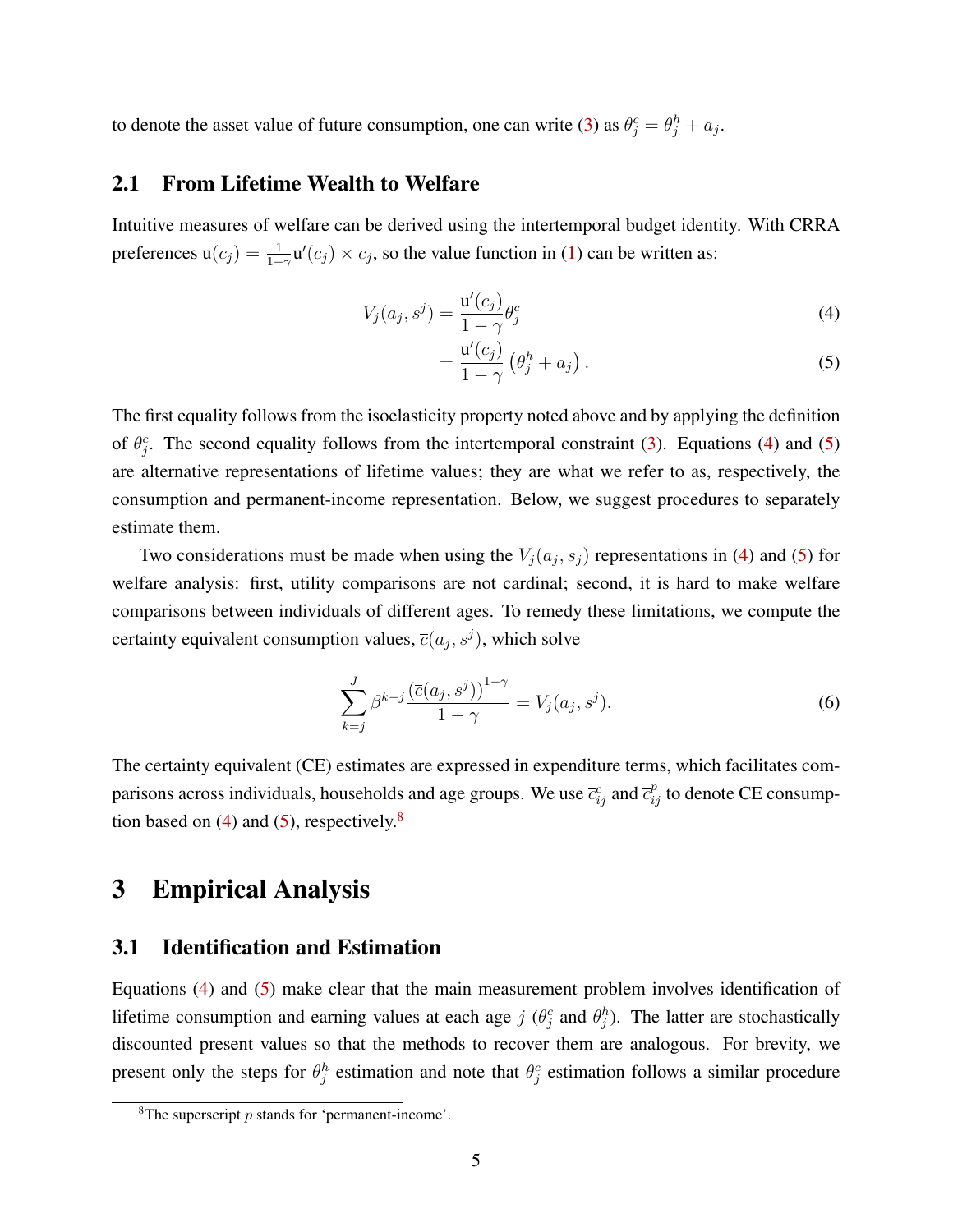with  $y_k$  replaced by  $c_k$ . The most pertinent details of identification and estimation are provided here, while a detailed discussion is in Appendix [B.](#page-34-0)

We begin by observing that the value of  $\theta_{ij}^h$  can be expressed in recursive form as:

<span id="page-6-0"></span>
$$
\theta_{ij}^h = y_{ij} + E_{ij} \left[ \beta_j \frac{\mathbf{u}'(c_{ij+1})}{\mathbf{u}'(c_{ij})} \theta_{ij+1}^h \right], \tag{7}
$$

where subscript  $i$  is now introduced to index an individual observation. The age-specific discount parameters  $\beta_j$  capture age-varying mortality risk and are taken as given.

The expectation in [\(7\)](#page-6-0) must be discussed before proceeding any further. Only one observation of the age  $j + 1$  outcome is observed for any individual at age j. Therefore, one has to assume that the distribution of possible age  $j + 1$  outcomes for an individual can be estimated using the outcomes observed for similar individuals at age  $j$ . The notion of similarity is based on a vector z of characteristics that includes both individual and aggregate information. The idiosyncratic expectation  $E_{ij}$  can then be mapped into an age-specific conditional operator such that the following relationship holds:

<span id="page-6-1"></span>
$$
E_{ij}\left[\beta_j \frac{\mathbf{u}'(c_{ij+1})}{\mathbf{u}'(c_{ij})}\theta_{ij+1}^h\right] = E_j\left[\beta_j \frac{\mathbf{u}'(c_{ij+1})}{\mathbf{u}'(c_{ij})}\theta_{ij+1}^h\bigg|\mathbf{z} = \mathbf{z}_{ij}\right].
$$
\n(8)

In practice the condition holds if the vector  $z_{ij}$  is sufficient to span the current information set of an individual i at age j. Given  $(8)$ , human wealth can be written recursively:

<span id="page-6-2"></span>
$$
\theta_j^h(\mathbf{z}) = y_{ij} + \mathbb{E}_j \left[ \beta_j \frac{\mathbf{u}'(c_{ij+1})}{\mathbf{u}'(c_{ij})} \theta_{j+1}^h(\mathbf{z}') \Big| \mathbf{z} \right]. \tag{9}
$$

Here z' is the age  $j + 1$  realization of z and, because current earnings  $y_{ij}$  are in the conditioning vector  $z = z_{ij}$ , they do not imply any heterogeneity beyond z itself.

To flexibly estimate [\(9\)](#page-6-2) we employ the Nadaraya-Watson method. Denote as  $\xi_{ij}(\mathbf{z})$  the weighting function (kernel), which depends on how similar the evaluation point z is to the value of  $z_{ij}$ observed for individual i at age j. Then, the empirical counterpart to  $(9)$  is a recursive weighted summation:

<span id="page-6-3"></span>
$$
\hat{\theta}_j^h(\mathbf{z}) = y_{ij} + \sum_{i=1}^{N_j} \beta_j \frac{u'(c_{ij+1})}{u'(c_{ij})} \hat{\theta}_{j+1}^h(\mathbf{z}_{ij+1}) \xi_{ij}(\mathbf{z}), \qquad (10)
$$

where the  $\hat{\theta}_{j}^{h}(\mathbf{z})$  on the left-hand side is the unknown object we need to solve for. Some remarks can be made about [\(10\)](#page-6-3). First,  $\hat{\theta}_{j}^{h}(\mathbf{z})$  delivers an estimate of the whole function, rather than a set of point estimates; this facilitates evaluation of human wealth at data points that are not included in the estimation. Second, while the function  $\hat{\theta}^h_j(z)$  depends on estimates of  $\hat{\theta}^h_{j+1}(z)$  and thus is not yet determined, estimation of the  $\hat{\theta}^h_j(z)$  on the left-hand side of [\(10\)](#page-6-3) only requires that  $\hat{\theta}^h_{j+1}(z)$  be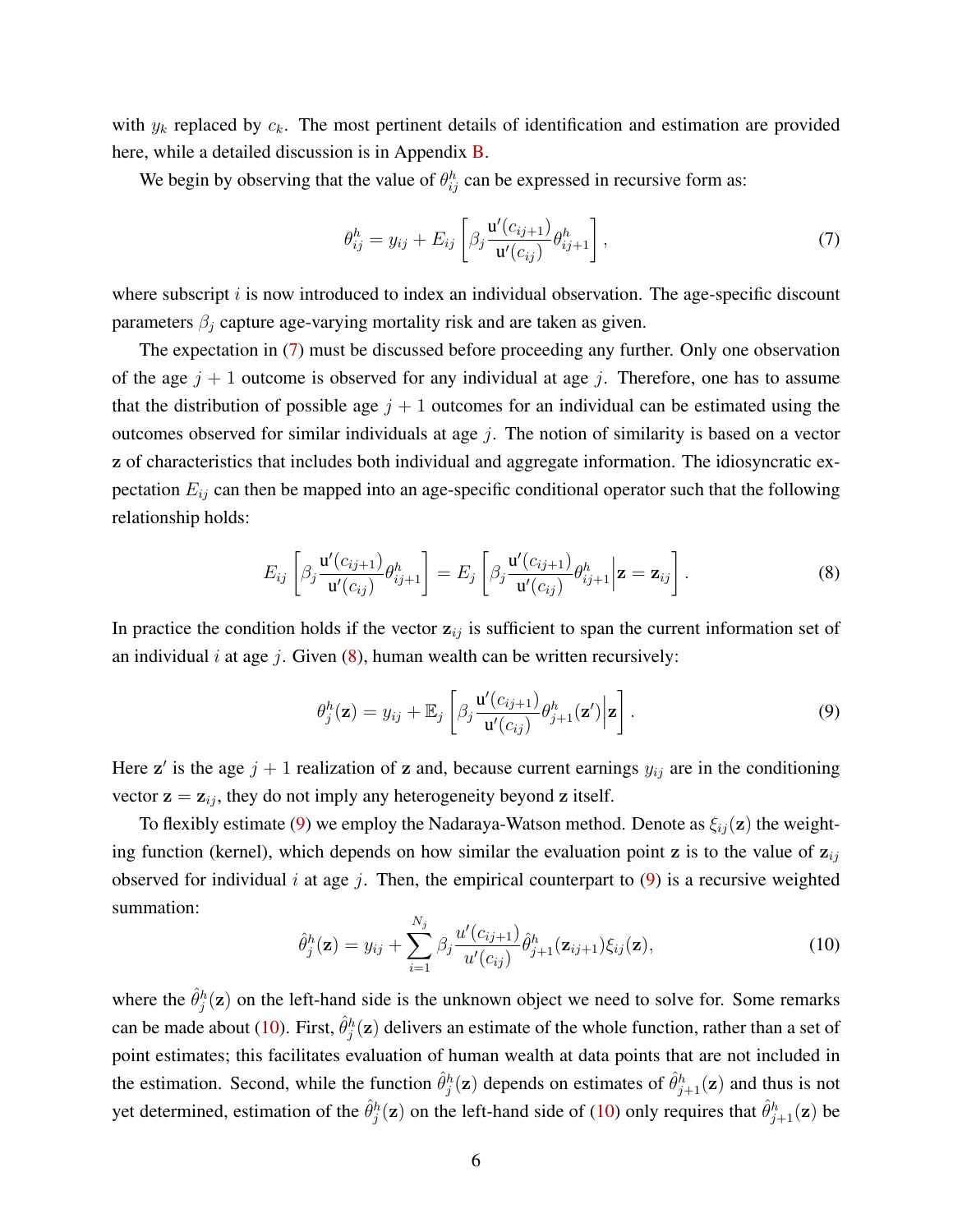known at the points  $\{z_{i,j+1}\}$  where data are observed (as opposed to being fully identified).

The last point suggests an intuitive two-step approach: in a first step, construct estimates of  $\hat{\theta}_j^h(\mathbf{z})$  at the observed data points for each j; then, use the latter to recover estimates of the function  $\hat{\theta}_{j}^{h}(\mathbf{z})$  in its entirety. It should be noted that joint estimation across all ages is desirable in the first step because it improves efficiency relative to a recursive iterative procedure. The joint estimator is constructed by stacking all  $\hat{\theta}^h_j(z_{ij})$  point evaluations into a vector  $\tilde{\Theta}_j$ , and then stacking these agespecific vectors into a larger vector  $\tilde{\Theta}$ . Point observations of  $y_{ij}$  are similarly stacked into a vector  $\tilde{Y}$  so that the system of equations corresponding to all point evaluations of [\(10\)](#page-6-3) is represented in compact form as  $\tilde{\Theta} = \tilde{Y} + \Gamma \tilde{\Theta}$ , where the elements of the matrix  $\Gamma$  are the  $\beta_j \frac{u'(c_{ij+1})}{u'(c_{ij})}$  $\frac{C(c_{ij}+1)}{u'(c_{ij})} \xi_{ij}(\mathbf{z}_{ij})$  terms from the summation in  $(10)$ .<sup>[9](#page-7-0)</sup> The nice thing about these arrangements is that point estimates of human wealth become straightforward to solve for in a single step using  $\tilde{\Theta} = (I - \Gamma)^{-1} \tilde{Y}$ . Once the point estimates  $\tilde{\Theta}$  are attained, an age specific function  $\hat{\theta}^h_j(z)$  can be estimated as in [\(10\)](#page-6-3). A detailed description of this procedure, including formal nonparametric identification arguments and how to include biennial data periods, is in Appendix [B.](#page-34-0)

It is worth emphasizing that, while workers cannot forecast the exact path of their future earnings, the information embodied in the evolution of z helps shape their expectations. For example, z may contain information about education effects: because the present value for a young person depends on yet-to-be realized returns to education, the estimator imposes that expectations about the distribution of such returns are consistent with what is later observed. This approach also allows for extrapolation, in the sense that present values for younger cohorts in late sample periods are based on the expectation that life-cycle profiles will exhibit growth similar to that of previous cohorts.

#### 3.2 Data

Estimation requires panel data on earnings, consumption, wealth and a sufficient set of conditioning characteristics. Unlike other data sources, the PSID satisfies these requirements allowing estimation to be carried out at the level of individual expenditures and income. To optimize panel length, we follow [Attanasio and Pistaferri](#page-41-12) [\(2014\)](#page-41-12) (AP) and estimate total expenditures as a function of observed food outlays, relative prices and other variables using the richer consumption data in the post-1997 waves. Then, we invert this demand model to impute total household expenditure from food expenditure, which is observed in most sample periods. For consistency, we use the imputed measure of consumption in our analysis even after 1997. For married couples, we attribute half of the predicted expenditure to each spouse to generate an individual level measure of expenditure. As AP show, this approach delivers log-expenditures whose variance closely matches

<span id="page-7-0"></span><sup>&</sup>lt;sup>9</sup>The *Γ* matrix consists of age specific  $\Gamma_j$  sub-matrices such that  $\tilde{\Theta}_j = \tilde{Y}_j + \Gamma_j \tilde{\Theta}_{j+1}$ .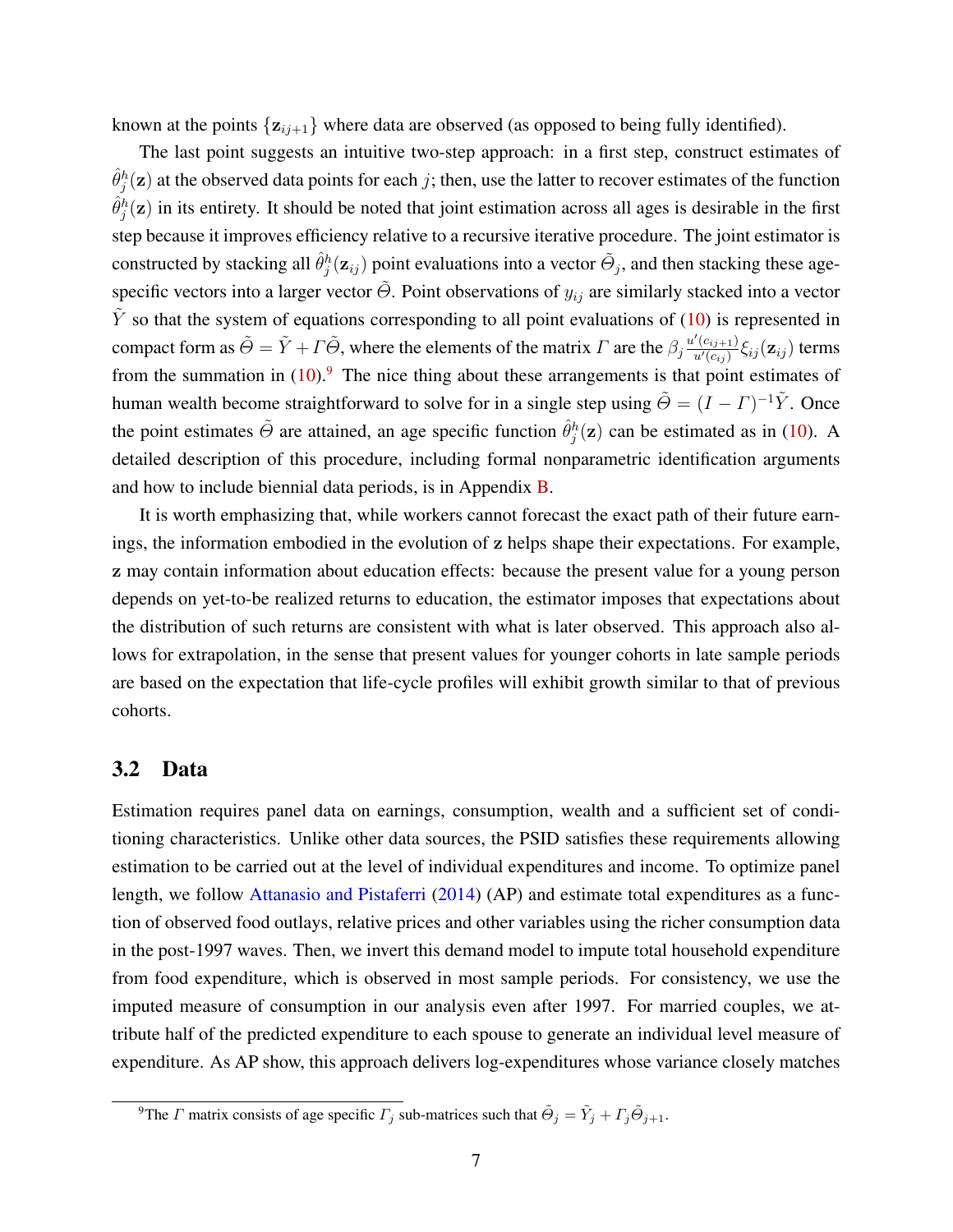empirical observations.

A concern is that expenditure *levels* in survey data are lower than the average expenditures measured in aggregate data.<sup>[10](#page-8-0)</sup> To account for this discrepancy total consumption is scaled so that sample averages match expenditure-per-capita in NIPA data. The rescaling is consequential because the aggregate expenditure level is an important determinant of changes in welfare over time. However, scaling all observations by the same factor may generate inaccurate measures of expenditure because, as documented in [Aguiar and Bils](#page-41-2) [\(2015\)](#page-41-2) and [Abbott and Brace](#page-41-13) [\(2020\)](#page-41-13), affluent households underreport their expenditures much more than poorer households. A pragmatic correction to account for this phenomenon is to scale consumption exponentially so that household expenditures are  $c_{ij} = \tilde{c}_{ij}^{\alpha_t}$ , where  $\tilde{c}_{ij}$  is the AP predicted expenditure and the year-t parameter  $\alpha_t$ solves  $E[\tilde{c}_{ij}^{\alpha_t}|t] = c_t^{nipa}$  $t_t^{nipa}$ .<sup>[11](#page-8-1)</sup> Real consumption expenditure per capita,  $c_t^{nipa}$  $t_t^{nipa}$ , is taken from the FRED database.

Data on household wealth is observed every five years from 1984 through to the 1999 PSID wave, and biennially thereafter until 2016. Income and consumption data are retrospective and we treat wealth the same way.<sup>[12](#page-8-2)</sup> Our measure of earnings includes usual labor income as well as social security payments for retired households. This ensures that social security entitlements are directly accounted for in welfare calculations. Earnings are converted to a net-of-tax measure by subtracting the tax liabilities using NBER TAXSIM. The sample used for estimation of  $\theta_j^h(z)$  and  $\theta_j^c(z)$  includes 179,936 individual observations spread over 32 years.<sup>[13](#page-8-3)</sup> Our main results employ those estimated functions, along with wealth data, for which we have 57,533 household level observations spread over 13 sample years. In Appendix [D](#page-40-0) we provide a more comprehensive table of summary statistics.

The conditioning vector z includes the following variables: cohort (birth year), gender, education (less than high school, high school, some college, college), current earnings, current consumption, and aggregate GDP per capita. Gender and education are treated as discrete, while the remaining variables are modeled as continuous. Crucially, the nonparametric estimator implicitly allows for arbitrary interactions and higher-order terms for any of these variables.

<span id="page-8-1"></span><span id="page-8-0"></span><sup>10</sup>See [Parker, Vissing-Jorgensen, and Ziebarth](#page-42-15) [\(2009\)](#page-42-15), for example.

<sup>&</sup>lt;sup>11</sup>Relative to linear rescaling, the exponential correction delivers inequality trends in the consumption representation that are marginally closer to current consumption inequality. Thus, linear rescaling would make the use of present value calculations even more compelling. Second-order effects occur also in the permanent-income representation through stochastic discount factors. Overall, the choice of rescaling has only limited impacts on either representation, although we consider exponential scaling preferable as it is consistent with underreporting by the affluent. Appendix [D](#page-40-0) provides the counterpart of Table 1 with linear scaling.

<span id="page-8-2"></span> $12$ One exception is the 1989 wave, when food expenditure was not surveyed and total expenditure cannot be imputed. Given the sparsity of wealth observations, we take steps to preserve the 1989 data point and combine the 1989 wealth records of the PSID with income and consumption from the 1990 wave. Since retrospective income and consumption data describe experiences in 1989, we set the year of these constructed observations to be 1989 as well.

<span id="page-8-3"></span><sup>&</sup>lt;sup>13</sup>Food consumption is not reported for 1972, 1987 or 1988, and so observations based on these years are not used.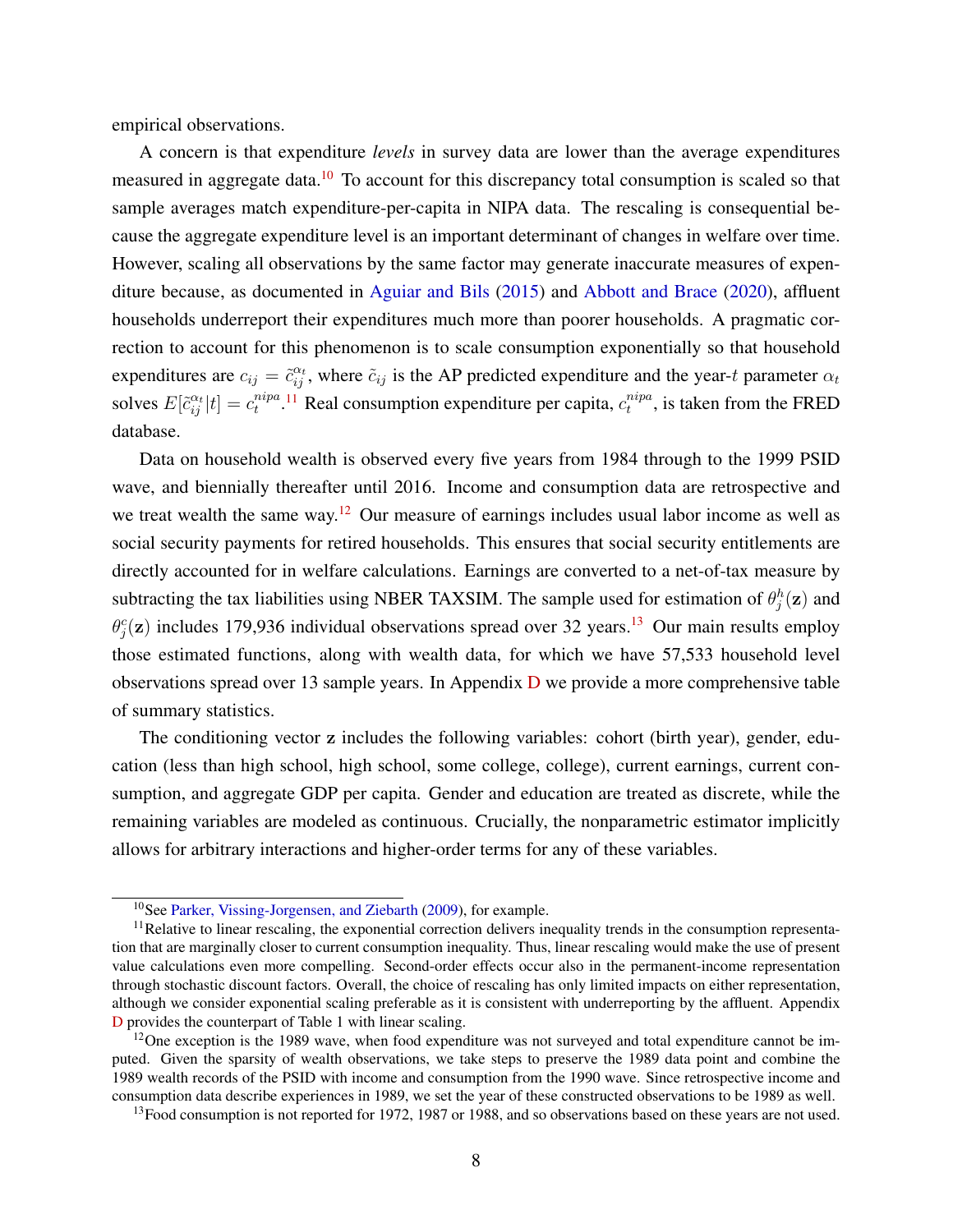There is a different valuation function for each age  $j$ . The estimation procedure described in Section [3.1](#page-5-3) is carried out on individual-level data, although our main analysis is at the household level. For couples this means that estimated values for the head and spouse are summed before a household level certainty equivalent consumption is computed.<sup>[14](#page-9-0)</sup> Data on net worth are observed at the household level. Unlike consumption, there is no need to divide these resources between spouses as wealth is not used in the estimation of  $\theta_{ij}^c$  nor  $\theta_{ij}^h$ . Rather, net worth is added to other household-level variables when constructing the right hand side of the permanent-income representation of lifetime utility in equation [\(5\)](#page-5-1).

By design the two welfare representations differ in their treatment of housing as they leverage alternative data sources and formats. While the consumption representation converts the flow of housing services (rent-equivalents, other expenditures) from a yearly frequency to a present value, the permanent-income representation directly accounts for the stock value of housing assets. If housing wealth measures diverge from the present value of housing service flows, this will be reflected in the gap between the two welfare measures.

#### 3.3 Mortality and Utility Parameters

The estimation described above takes the utility parameters  $\gamma$  and  $\{\beta_i\}$  as given. Risk aversion is set to  $\gamma = 2$ , which is a common choice in the literature. The  $\{\beta_i\}$  parameters reflect both time discounting and mortality risk. We form these age-specific discount factors by multiplying estimated mortality rates, based on Pijoan-Mas and Ríos-Rull [\(2014\)](#page-42-16), by 0.95. Robustness to these parameter assumptions, particularly the utility curvature  $\gamma$ , is examined below. We set maximum age  $J = 86$  for the practical reason that sample sizes fall off substantially at that point.

### 4 Estimates of Wealth over the Life-Cycle

Estimates of  $\theta_{ij}^h$  and  $\theta_{ij}^c$ , along with observed net worth, are the primary contributors to the welfare metrics we consider. To illustrate their behavior, we provide several snapshots illustrating how they vary over the life-cycle, across cohorts, and with certain dimensions of heterogeneity. Figure [1](#page-11-0) begins by presenting age profiles of average human wealth  $(\theta_{ij}^h)$  and net worth  $(a_{ij})$  in the upper panel. Observations are grouped into two-year age brackets, e.g. 22-23, 24-25, etc., to reduce noise. It is apparent from this figure that the average young household is human wealth rich, and that this wealth is converted to financial wealth as the life cycle progresses. Two factors explain the rising value of human wealth early in the life cycle: (i) very young households discount their peak earnings more than households closer to middle-age because of the longer time lag, and

<span id="page-9-0"></span><sup>&</sup>lt;sup>14</sup>The age of the head is used to compute the sum on the left hand side of  $(6)$ .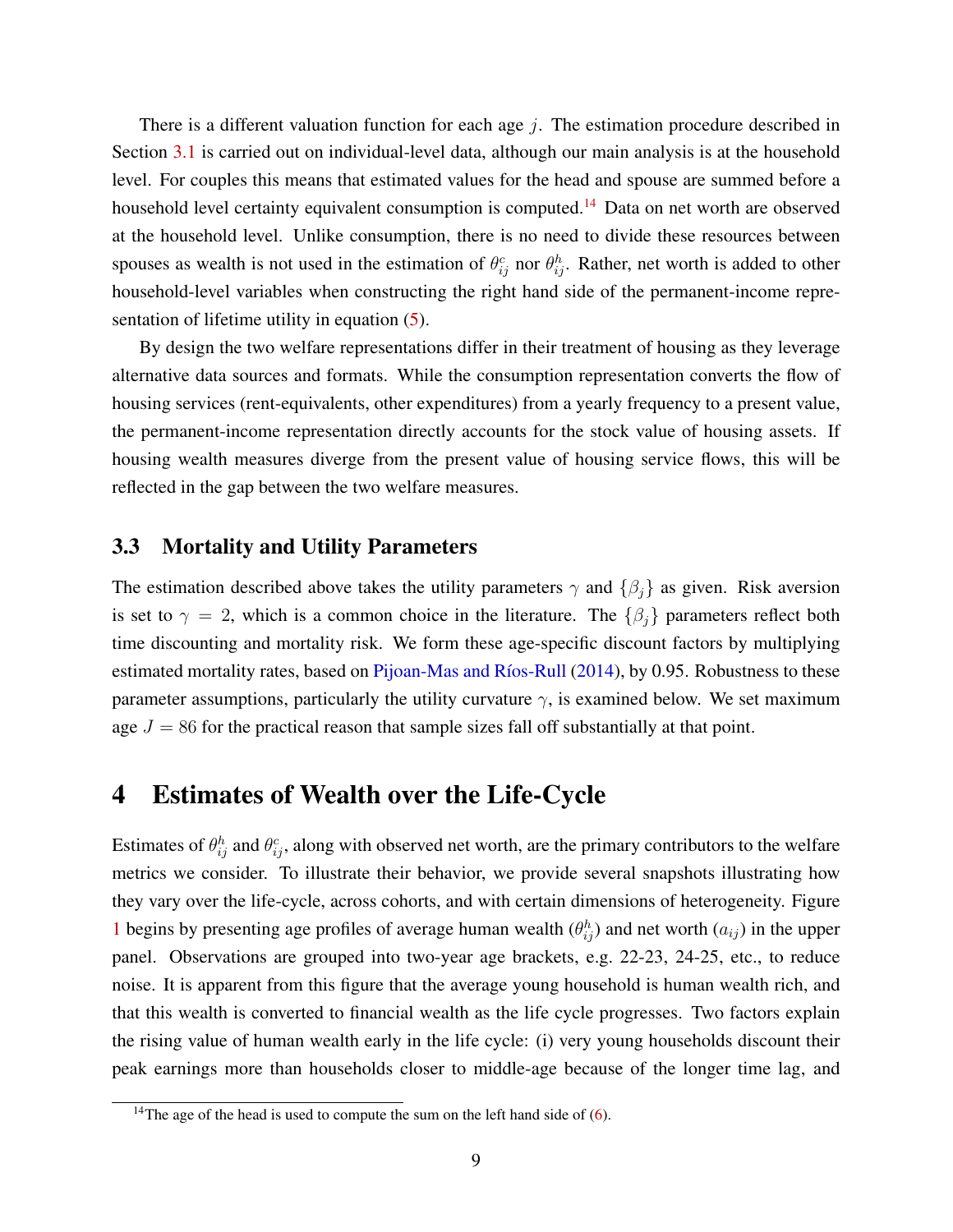(ii) younger households experience rapid expenditure growth so that their discount factors tend to be smaller. The bottom panel of Figure [1](#page-11-0) combines human wealth and net worth into a single measure of lifetime wealth  $(\theta_{ij}^h + a_{ij})$ , and plots this alongside the life-cycle profile of average lifetime consumption  $(\theta_{ij}^c)$ . Here we see that the two measures of lifetime resources exhibit similar hump shapes over the life cycle, but that the  $\theta_{ij}^c$  profile is generally lower and converging to zero at the end of life. This difference arises because households tend not to exhaust their net worth, and the lifetime consumption measure does not take into account any value associated with e.g. bequests.

Figure [2](#page-12-0) illustrates how the life-cycle profiles of different variables have evolved across generations. In our estimates, growth across cohorts is captured by cohort effects, as well as general shifts in the distributions of variables in z (for example, earnings and consumption themselves). We plot segments of the life-cycle profiles of four birth-year groups. Increases across cohorts are evident for  $\theta_{ij}^h$  and  $\theta_{ij}^c$  (top and middle panels of Figure [2\)](#page-12-0) with higher averages in younger cohorts. For net worth (bottom panel of Figure [2\)](#page-12-0) substantial increases of wealth across cohorts are apparent among older households, while at younger ages there is little or no distinction between cohorts.

Figure [3](#page-13-0) plots age-profiles for the two lifetime wealth measures  $(\theta_{ij}^c$  and  $\theta_{ij}^h$ +net worth) at different levels of education, current consumption and current earnings. The first row of Figure [3](#page-13-0) shows that, as expected, more education is associated with higher lifetime wealth. Comparing across the two representations of lifetime welfare, the consumption representation indicates somewhat lower values than those estimated using permanent income (based on human wealth and net worth). This is especially apparent close to retirement and late in the life cycle when average net worth becomes larger than the gaps between the age-specific averages of  $\theta_{ij}^c$  and  $\theta_{ij}^h$ . The latter observation recasts the well-known retirement savings puzzle [\(Banks, Blundell, and Tanner,](#page-41-14) [1998\)](#page-41-14) in terms of present values and suggests that some of the net worth of richer households is never consumed by them and is possibly passed on to the next generation.

Notably, quartiles of current consumption (middle panels of Figure [3\)](#page-13-0) offer more accurate predictions of lifetime wealth gaps than either education or earnings quartiles (top and bottom panels). This suggests that early consumption choices encompass private information that cannot be surmised from current earnings or education alone. This illustrates the importance of using data sources that combine expenditures with more traditional predictors of income. In practice, conditioning on expenditure data broadens the empirical value of the model as it allows it to capture additional layers of heterogeneity.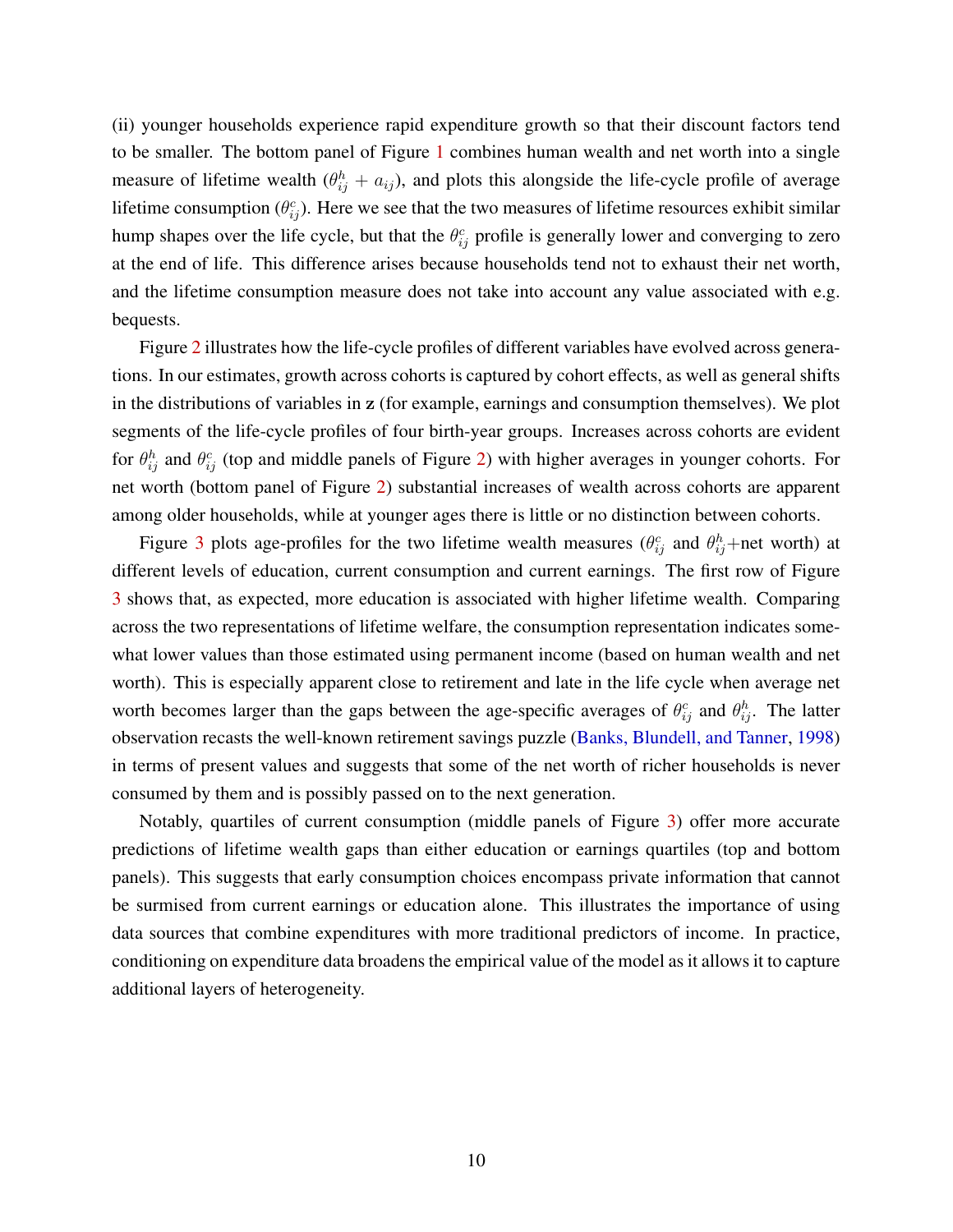<span id="page-11-0"></span>Figure 1: This figure illustrates the life-cycle evolution of human wealth  $(\theta_{ij}^h)$  and net worth in the top panel, and the life-cycle evolution of lifetime consumption  $(\theta_{ij}^c)$  and lifetime wealth  $(\theta_{ij}^h + a)$  in the bottom panel. The top panel illustrates how, early in life, the average household is rich in human wealth; the latter is converted into financial wealth as the life cycle unfolds. The bottom panel shows that the sum of human wealth and net worth (lifetime wealth) follows a hump-shape pattern over the life cycle; moreover, lifetime consumption exhibits a very similar shape, although the latter tends to zero towards the end of life. All values are reported in 2016 equivalent dollars.

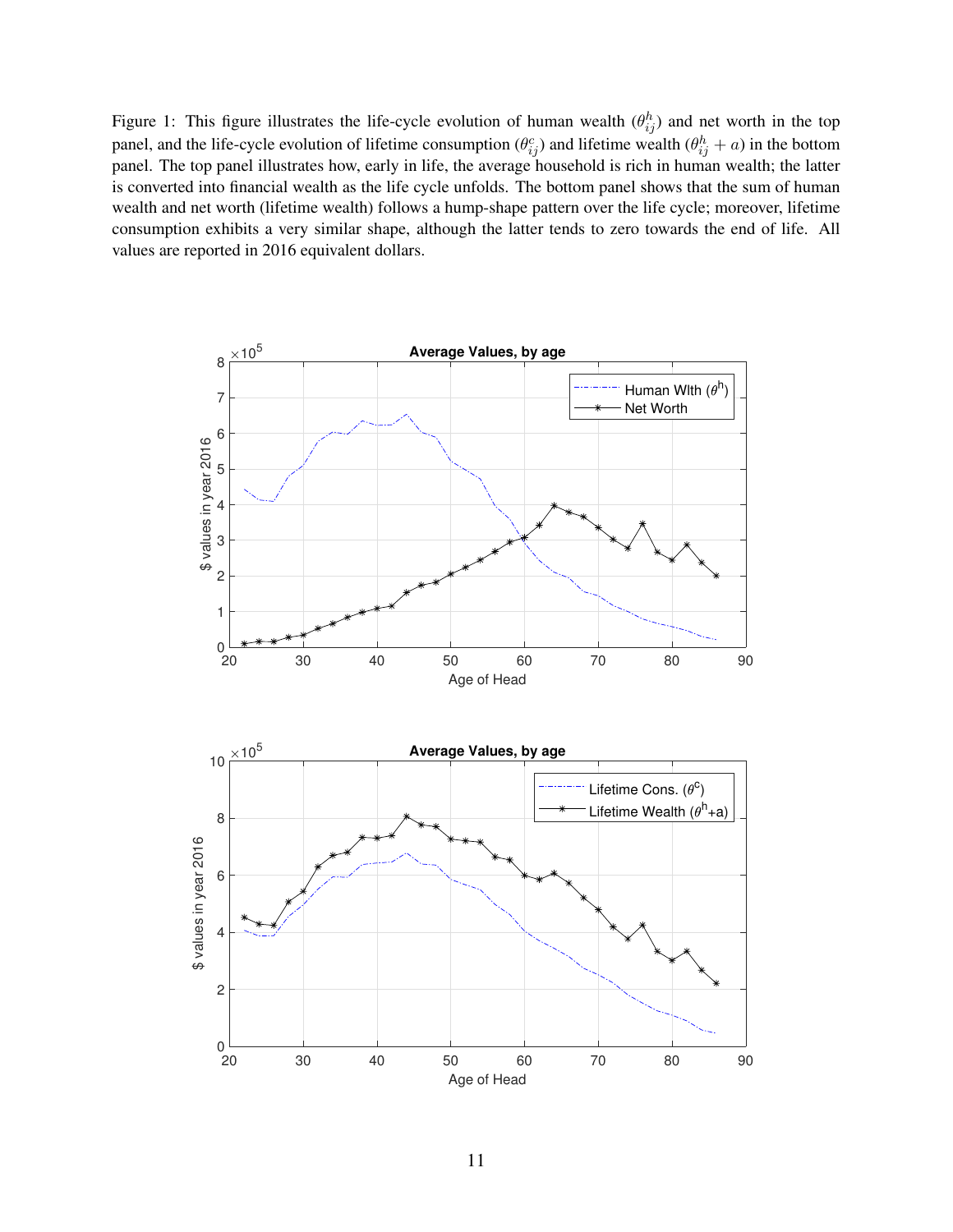<span id="page-12-0"></span>Figure 2: This figure illustrates the evolution of the average human wealth  $(\theta_{ij}^h)$ , lifetime consumption  $(\theta_{ij}^c)$ , and net worth over the life cycle of successive cohorts in our sample. The life-cycle profiles for younger cohorts lie above those of older ones, confirming that average expenditure and earnings have risen over time. The cross-cohort patterns of net worth are not as sharply ordered; however, for the two cohorts that we observe into their 80s, the more recent one clearly displays more wealth at the end of life. All values are reported in 2016 equivalent dollars.

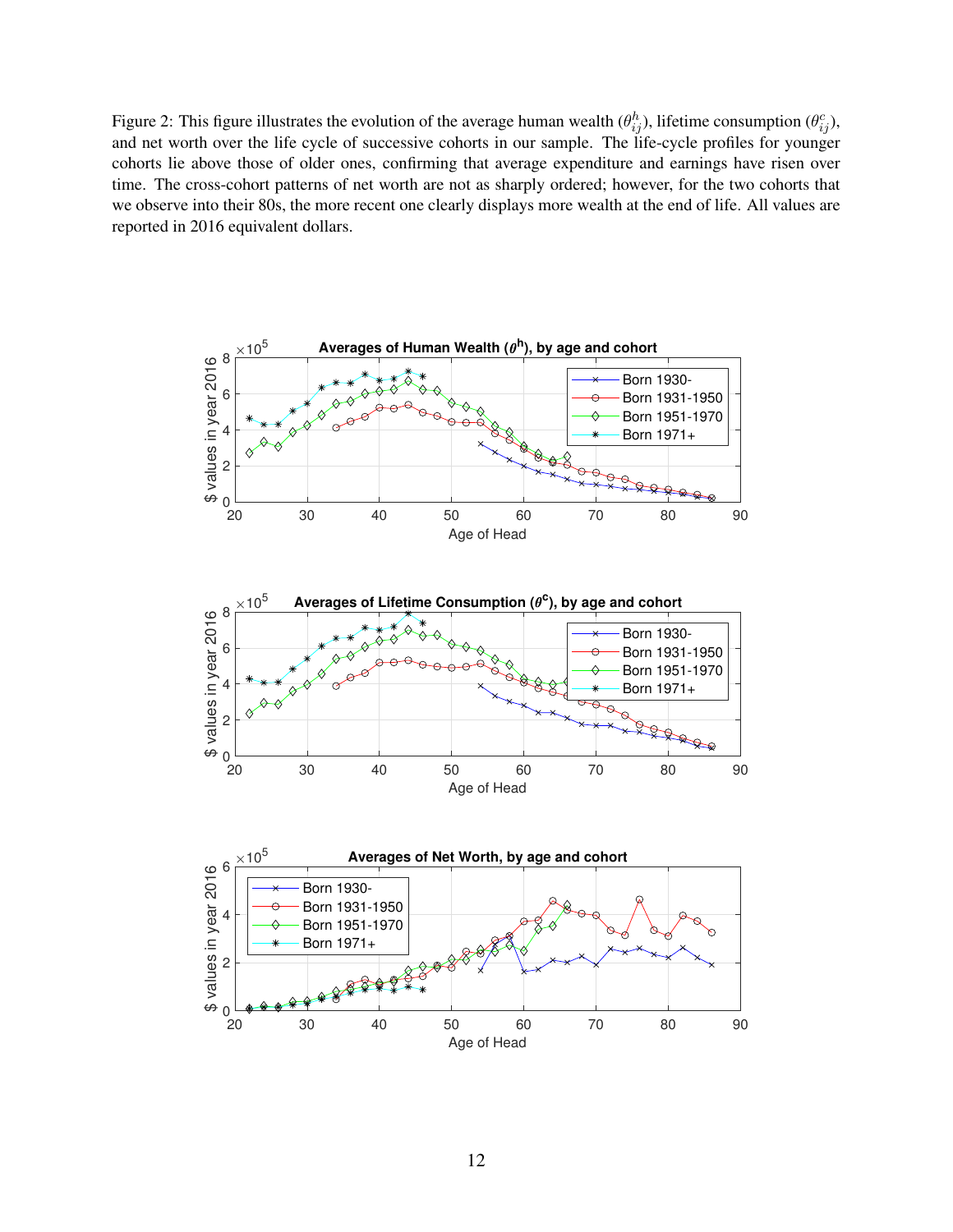<span id="page-13-0"></span>Figure 3: This figure shows the evolution of lifetime wealth measures, conditional on various dimensions of heterogeneity. The left panels plot the average risk-adjusted lifetime consumption  $(\theta^c)$ , while the right panels plot the average human-plus-financial wealth ( $\theta^h$ +net worth). The first row breaks down these averages by education of the household head (less than high school LHS, high school HS, some college SCL and college CL). The second row shows average lifetime wealth measures for the four quartiles of current expenditure (household total) at each age. The third row shows average lifetime wealth measures for the four quartiles of current earnings (household totals) at each age. All values are reported in 2016 equivalent dollars.

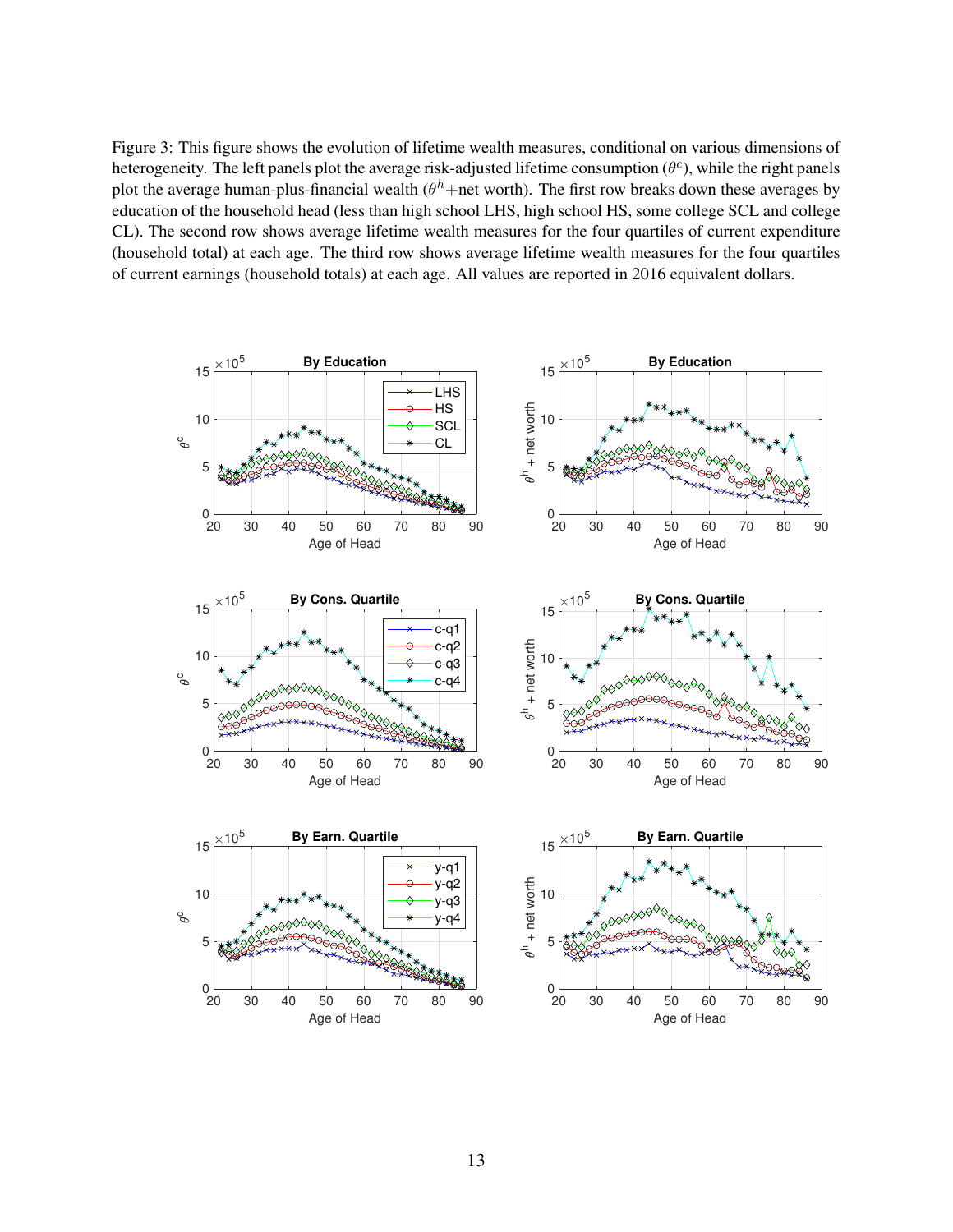### <span id="page-14-0"></span>5 The Evolution of Cross-Sectional Inequality

Table [1](#page-14-1) displays the evolution of proportional variation for several variables between 1983 and 2016. The first two columns display year-specific log variances of the CE measures defined in [\(6\)](#page-5-4). Both measures indicate a persistent increase in welfare inequality over the 34-year sample period, differing only in the magnitude of the increase. Dispersion in  $\bar{c}_{ij}^p$  rises by 12.6 log points while for  $\bar{c}_{ij}^c$  the growth is 9.9 log points. Over the same period, the proportional variation of expenditures and earnings increased, respectively, by 10.4 and 11.7 log points, albeit from much larger base values. By comparison, the proportional dispersion of net worth is not only orders of magnitude larger but it also grew a lot faster. These patterns document a clear but uneven link between rising proportional variation in observable variables, e.g. consumption, earnings and net worth (columns 3-5) and cross-sectional dispersion of lifetime welfare. We learn two notable lessons

<span id="page-14-1"></span>

|      | Variance of $\ln$ <sup><math>\uparrow</math></sup> |                       |          |          |                    |  |  |
|------|----------------------------------------------------|-----------------------|----------|----------|--------------------|--|--|
|      | (1)                                                | (2)                   | (3)      | (4)      | (5)                |  |  |
| Year | $\overline{c}_{ii}^c$                              | $\overline{c}_{ii}^p$ | $c_{ij}$ | $y_{ij}$ | $a_{ii}^{\dagger}$ |  |  |
| 1983 | 0.130                                              | 0.127                 | 0.191    | 0.372    | 21.9               |  |  |
|      | (0.008)                                            | (0.011)               | (0.005)  | (0.013)  | (1.30)             |  |  |
| 1989 | 0.153                                              | 0.146                 | 0.206    | 0.403    | 27.8               |  |  |
|      | (0.008)                                            | (0.008)               | (0.006)  | (0.016)  | (1.49)             |  |  |
| 1993 | 0.158                                              | 0.154                 | 0.21     | 0.44     | 36.0               |  |  |
|      | (0.008)                                            | (0.007)               | (0.006)  | (0.017)  | (1.69)             |  |  |
| 1998 | 0.182                                              | 0.188                 | 0.235    | 0.415    | 38.9               |  |  |
|      | (0.007)                                            | (0.009)               | (0.006)  | (0.015)  | (1.65)             |  |  |
| 2004 | 0.209                                              | 0.221                 | 0.267    | 0.49     | 45.1               |  |  |
|      | (0.007)                                            | (0.008)               | (0.007)  | (0.018)  | (1.66)             |  |  |
| 2010 | 0.226                                              | 0.253                 | 0.283    | 0.547    | 67.6               |  |  |
|      | (0.007)                                            | (0.009)               | (0.007)  | (0.018)  | (1.70)             |  |  |
| 2016 | 0.229                                              | 0.253                 | 0.295    | 0.489    | 60.1               |  |  |
|      | (0.008)                                            | (0.009)               | (0.008)  | (0.015)  | (1.74)             |  |  |

Table 1: Variances of consumption equivalents, current expenditures, current earnings and assets, between 1983 and 2016. Standard errors in parentheses are based on 1,000 non-parametric block bootstrap replications, where the raw panel data are re-sampled at the household level. These results illustrate how proportional dispersion of certainty-equivalent consumption has increased by a similar magnitude as that of expenditure itself. However, the level of certainty equivalent inequality is generally lower. †All variables expressed in natural logs, except net worth  $a_{ij}$ , where the inverse hyperbolic sine transformation is used.

from Table [1:](#page-14-1) first, the dispersion of current consumption and earnings substantially overstates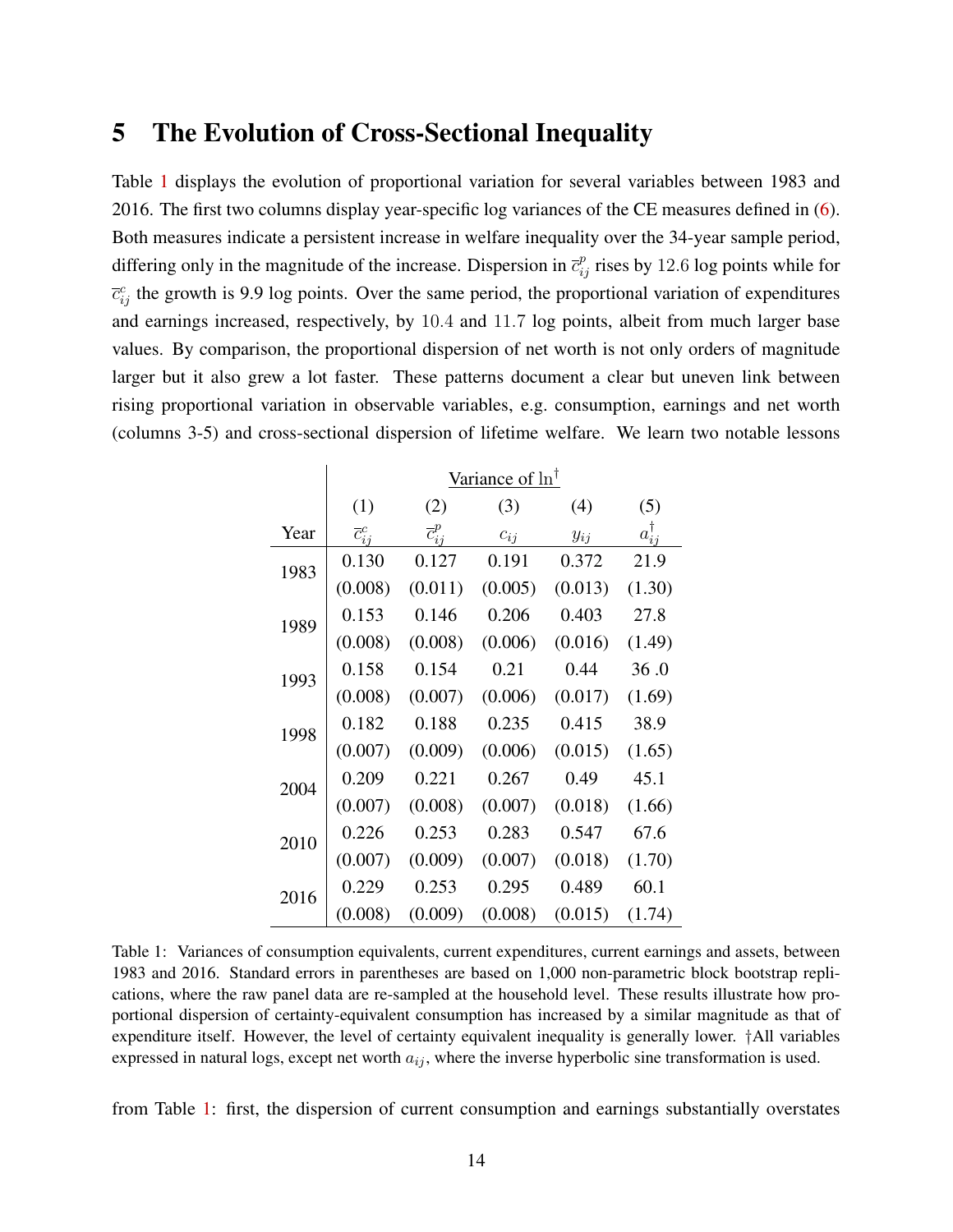welfare inequality; second, drawing inference about the evolution of welfare inequality from the variance of net worth would result in a considerable overestimate.<sup>[15](#page-15-0)</sup> In summary, while observable variables exhibit variation of the expected magnitude (e.g., the assets variance is much larger than its counterpart for consumption or earnings), they may provide an inaccurate portrayal of both levels and changes in welfare inequality over the sample period.

#### 5.1 Three Facts about Lifetime Inequality

While the steep increase in welfare inequality is striking, other conspicuous patterns shed light on the mechanics of growing inequality in lifetime wealth.

1. The magnitude of welfare dispersion. As shown above, welfare inequality is about half as large as earnings inequality in 2016. Remarkably, this is true even for the welfare measure  $\bar{c}^p$ constructed from earnings data. One possibility is that human wealth  $\theta_{ij}^h$  is much more equally distributed than earnings, which could occur if a large part of earnings inequality is transitory. This is not the case, as the variance of  $\ln(\theta_{ij}^h)$  is actually larger than the variance of  $\ln(y_{ij})$ , as shown in the first column of Table [2.](#page-16-0) However, the variance of  $\ln(\theta_{ij}^h)$  includes age effects due to the pronounced life cycle profile of human wealth, wherein young households are "humanwealth-rich" because they have many years of working life ahead of them. The importance of age effects in the translation of lifetime wealth into  $\bar{c}_{ij}^p$  is apparent in equation [\(6\)](#page-5-4), where the number of elements in the sum on the left-side falls with age. For this reason, in the second column of Table [2](#page-16-0) we report age-adjusted variances obtained after dividing human wealth by  $B_{ij} = \sum_{k=j}^{J} \prod_{m=j}^{k} \beta_k$ , which is the same annuitization factor implicitly applied when calculating  $\bar{c}_{ij}^p$ . This adjustment results in lower proportional dispersion of human wealth and in estimates that are much closer to the dispersion of certainty equivalent consumption. We conclude that the variances of current earnings and of unadjusted human wealth significantly overstate welfare inequality. In the next section we suggest a simple procedure to explicitly account for such confounding demographic effects when breaking down welfare gains into different components.

2. The mitigating influence of human wealth on inequality. Human wealth has a mitigating effect on lifetime inequality. The top panel of Figure [1](#page-11-0) establishes a connection between the agedependence of human wealth and the accumulation of financial wealth over the life cycle, in the

<span id="page-15-0"></span><sup>&</sup>lt;sup>15</sup>Transitory measurement error may arise from misreporting in the survey responses themselves, or from noise in the estimation procedure of  $\bar{c}_{ij}^c$  and  $\bar{c}_{ij}^p$ . An advantage of present value measures of welfare is that they help average out transitory measurement error in survey responses. In regards to measurement error possibly arising from estimation itself, the standard errors of estimated variances are stable over the sample period, which indicates that any such error, if present, is also stable and does not affect the precision of estimated trends. See also [Gallipoli, Low, and Mitra](#page-42-17) [\(2020\)](#page-42-17).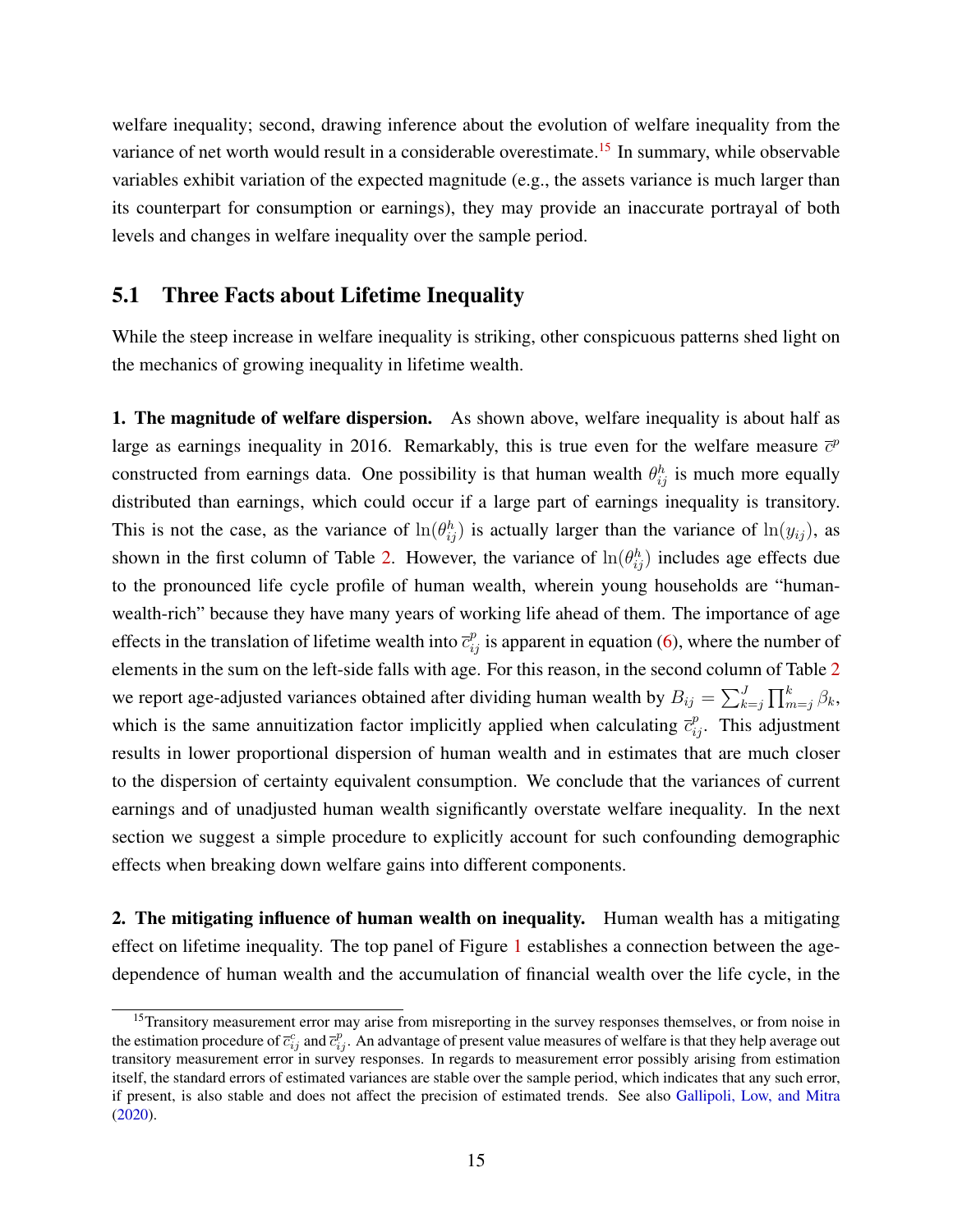<span id="page-16-0"></span>

|      | Variance of ln  |                        |                          |                                 |  |  |  |
|------|-----------------|------------------------|--------------------------|---------------------------------|--|--|--|
|      | (1)             | (2)                    | (3)                      | (4)                             |  |  |  |
| Year | $\theta_{ii}^h$ | $\theta_{ii}^h/B_{ii}$ | $\theta_{ij}^h + a_{ij}$ | $(\theta_{ij}^h+a_{ij})/B_{ij}$ |  |  |  |
| 1983 | 0.451           | 0.115                  | 0.211                    | 0.188                           |  |  |  |
|      | (0.024)         | (0.017)                | (0.009)                  | (0.027)                         |  |  |  |
| 1989 | 0.508           | 0.152                  | 0.227                    | 0.209                           |  |  |  |
|      | (0.028)         | (0.020)                | (0.013)                  | (0.018)                         |  |  |  |
| 1993 | 0.514           | 0.169                  | 0.225                    | 0.210                           |  |  |  |
|      | (0.025)         | (0.015)                | (0.012)                  | (0.015)                         |  |  |  |
| 1998 | 0.529           | 0.205                  | 0.249                    | 0.294                           |  |  |  |
|      | (0.023)         | (0.019)                | (0.011)                  | (0.025)                         |  |  |  |
| 2004 | 0.543           | 0.229                  | 0.284                    | 0.385                           |  |  |  |
|      | (0.021)         | (0.018)                | (0.011)                  | (0.023)                         |  |  |  |
| 2010 | 0.518           | 0.222                  | 0.277                    | 0.368                           |  |  |  |
|      | (0.021)         | (0.019)                | (0.011)                  | (0.026)                         |  |  |  |
| 2016 | 0.552           | 0.246                  | 0.273                    | 0.386                           |  |  |  |
|      | (0.025)         | (0.020)                | (0.014)                  | (0.022)                         |  |  |  |

Table 2: Variances of human wealth and total lifetime wealth, with and without adjustment for age composition. All variables are in natural logs. Adjusted versions of human and lifetime wealth have been divided by the age-adjustment factor  $B_{ij} = \sum_{k=j}^{J} \prod_{m=j}^{k} \beta_k$ , which accounts for heterogeneity in expected remaining length of life. Standard errors in parentheses are based on 1,000 non-parametric block bootstrap replications, where the raw panel data are re-sampled at the household level.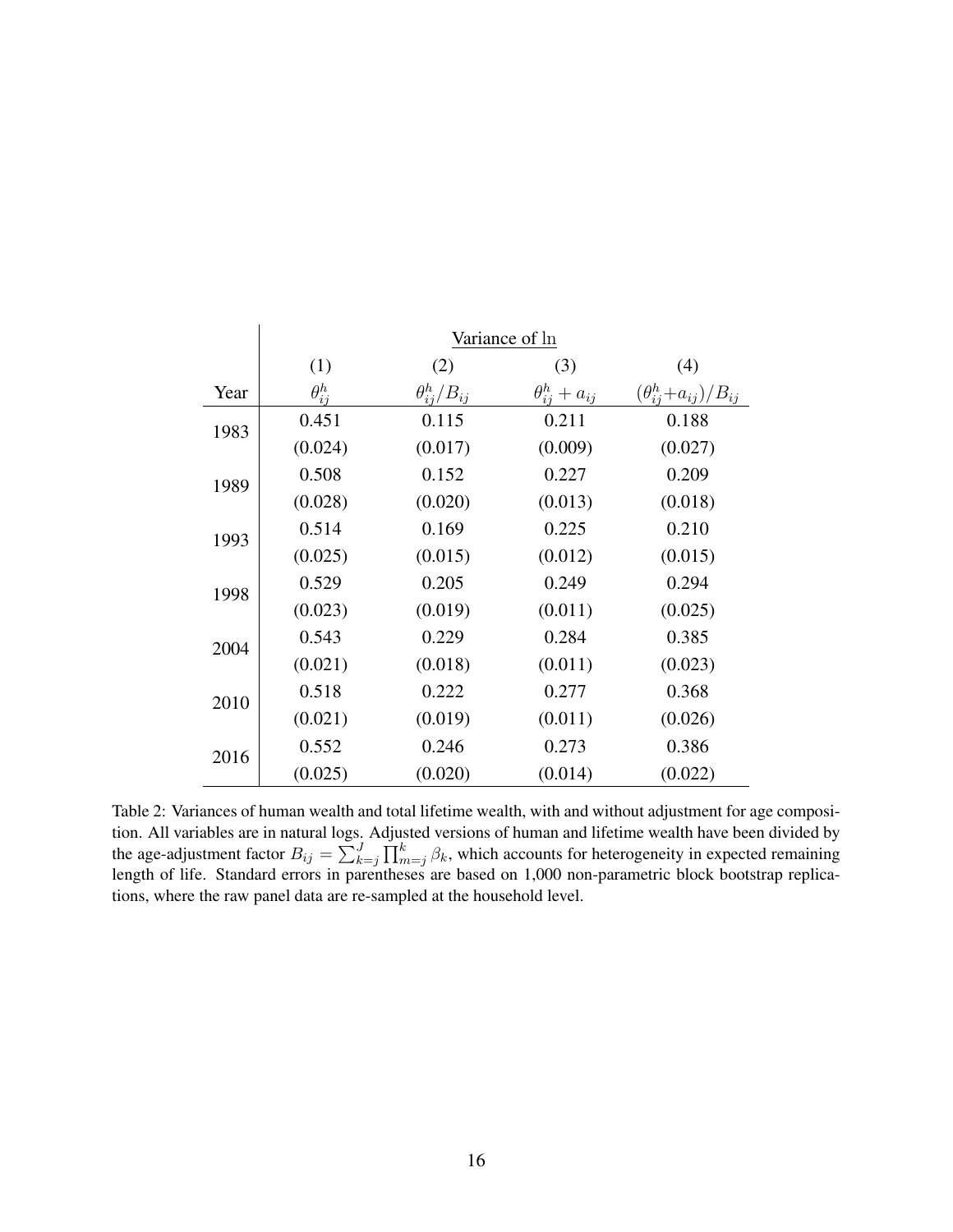sense that human wealth is converted into financial wealth as households age. Thus, accounting for both human and financial wealth in lifetime wealth portfolios should lead to a more evenly distributed statistic. Indeed, the third column of Table [2](#page-16-0) shows that the variance of  $\ln(\theta_{ij}^h + a_{ij})$ is roughly half as large as the variance of  $\ln(\theta_{ij}^h)$ . This finding is quantitatively striking because it shows that the proportional variation of total lifetime wealth, i.e. the sum of  $\theta_{ij}^h$  and  $a_{ij}$ , is a lot lower than the proportional variation of each individual component. To put this into context, note that the result holds even though the proportional dispersion of assets  $a_{ij}$  is more than an order of magnitude larger than that of  $\theta_{ij}^h$ . This is explained, quite intuitively, by the fact that human wealth raises the value of the lifetime wealth portfolios for a large share of households who hold little or no financial wealth. Once we account for the disproportionate role that human wealth has in the lifetime value of many asset-poor households, both young and old, our view of inequality changes.

3. The rising dispersion of permanent-income. The variance of annuitized lifetime wealth has more than doubled between 1983 and 2016. When we take the step of annuitizing lifetime wealth in the fourth column of Table [2](#page-16-0) we find that during the 1980s and early 1990s, age-adjusted lifetime wealth was more evenly distributed than its unadjusted counterpart; however, by 2016 age-adjusted lifetime wealth had grown considerably more unequal. This pattern results in a steep increase of total lifetime wealth dispersion between 1983 and 2016, reflecting a broad shift towards larger shares of financial wealth in household portfolios. Because financial wealth is more unequally distributed, the shift in portfolio composition has driven the overall dispersion higher. In aggregate, the ratio of assets to lifetime wealth increased from about 24% at the beginning of the 1980s to about 31% just before the 2008 recession, falling back after the recession to about 28% in 2016. This is largely due to increased asset holdings by older households, as is apparent in the bottom panel of Figure [2.](#page-12-0) To concisely summarize these little known patterns, we use Lorenz



<span id="page-17-0"></span>Figure 4: Lorenz Curves of Net Worth, Human Wealth and Consumption-Equivalents (permanent-income representation), 1983 vs 2016.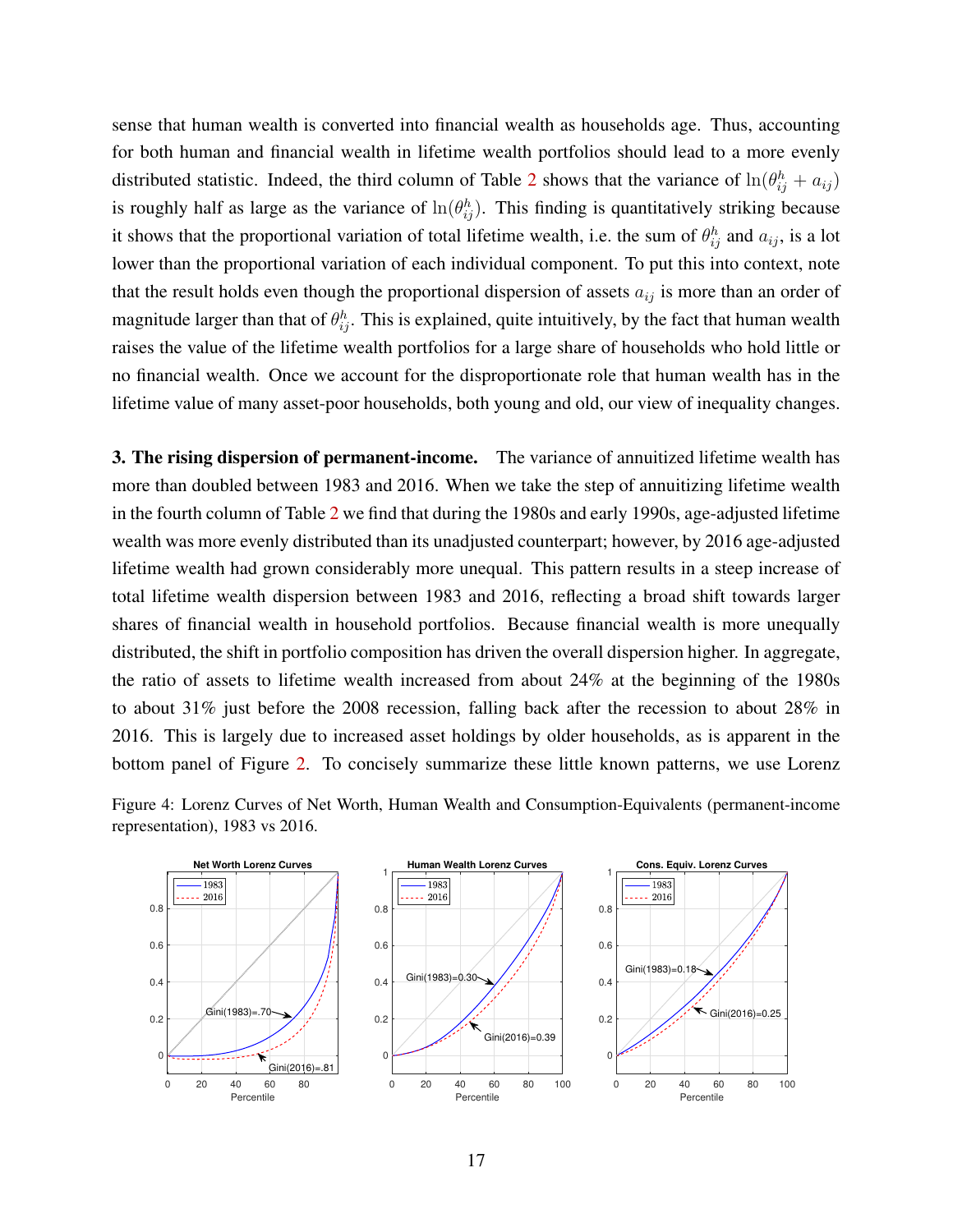Curves representing the concentration of net worth (financial and tangible wealth), human wealth and the resulting consumption-equivalent values  $\bar{c}_{ij}^p$  in 1983 and 2016. Figure [4](#page-17-0) shows that net worth is by far the most concentrated among the three variables, while the consumption-equivalent values are the least concentrated. Moreover, all three variables exhibit growing concentration over the sample period. However, the proportional change in concentration is highest for the consumption-equivalent measure, with its Gini growing about 40% (from 0.18 in 1983 to 0.25 in 2016). By comparison, the Gini of net worth increased by less than 16% and the Gini of human wealth grew by 30%. The jump in consumption-equivalent concentration cannot be explained only by the increased concentration of net worth and human wealth; rather, it largely reflects the growing importance of net worth in household portfolios and, by extension, in their lifetime wealth and consumption expenditures. We conclude that, while human wealth has a mitigating effect on inequality, this effect has become less intense over time.

## <span id="page-18-0"></span>6 The Aggregate Welfare Consequences of Rising Inequality

To make sense of the growing discrepancies documented in the previous section, we need a framework for assessing the contributions of different elements, such as average expenditure levels, uninsurable risk and inequality. As originally shown in [Floden](#page-42-11) [\(2001\)](#page-42-11) and [Benabou](#page-41-15) [\(2002\)](#page-41-15), certainty equivalent measures lend themselves naturally to welfare decompositions. In what follows we posit a utilitarian welfare function, and suggest a decomposition that accounts for the changing demographic structure.

#### 6.1 A Four-Way Welfare Decomposition

Let  $\phi_{j,t}$  denote the measure of age j individuals in period t. Utilitarian welfare at t is

$$
W_t = \sum_{j=1}^J \int V_j(a_j, s^j) d\mu_j(a_j, s^j|t) \phi_{j,t},
$$

where integrals deliver averages over the age-specific distribution of state variables  $\mu_j(a_j, s^j | t)$ . Cohorts are weighted according to  $\phi_{j,t}$ . We maintain  $\sum_{j=1}^{J} \phi_{j,t} = 1$  and  $\int d\mu_j (a_j, s^j | t) = 1$ .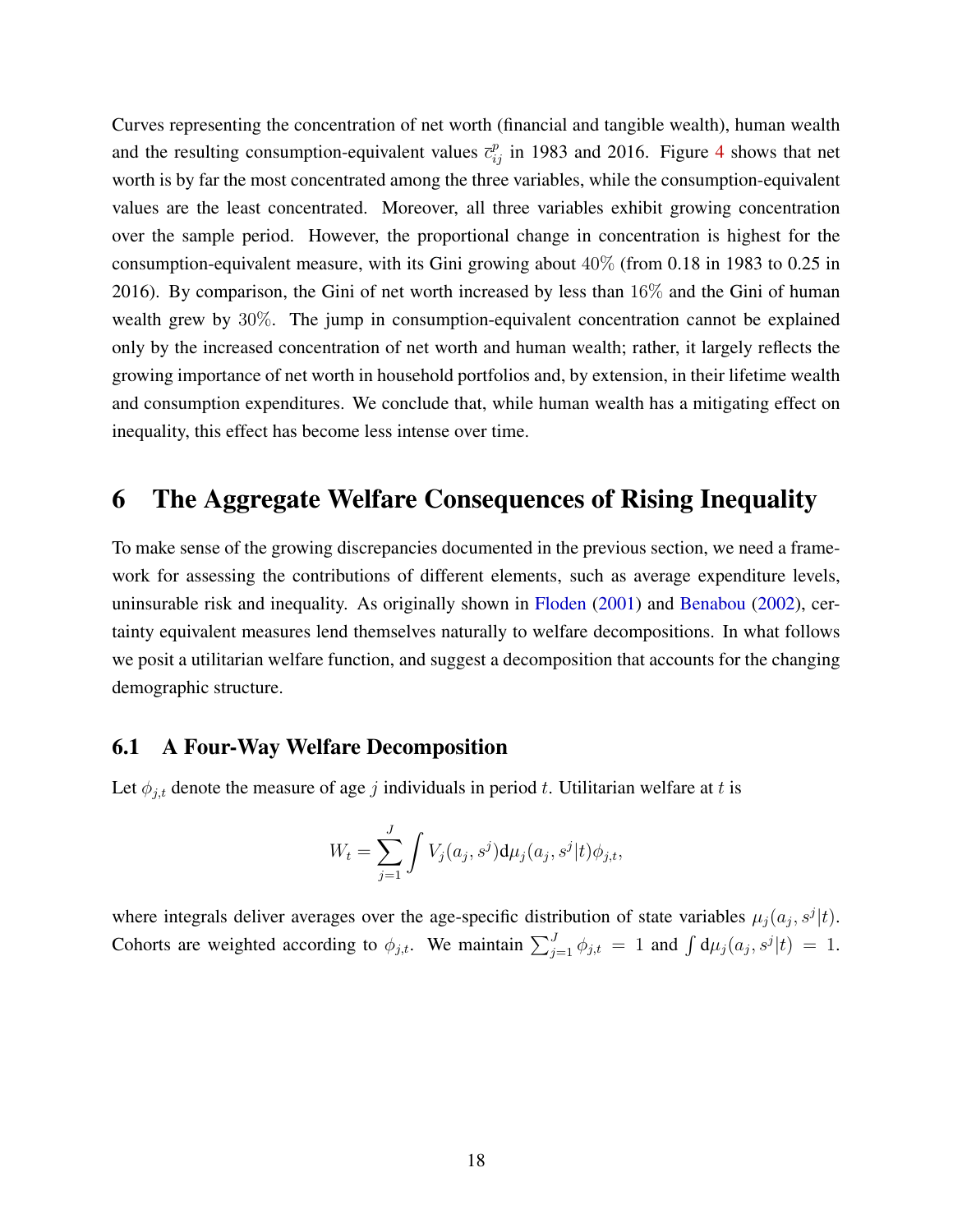Denoting expenditure rules  $c_j(a_j, s^j | t) = c_{j,x|t}$  and measures  $\mu_j(a_j, s^j | t) = \mu_{j,x|t}$ , we define

$$
\bar{C}_t = \sum_{j=1}^J \int \bar{c}_{j,x|t} d\mu_{j,x|t} \phi_{j,t}
$$

$$
C_t = \sum_{j=1}^J \int c_{j,x|t} d\mu_{j,x|t} \phi_{j,t}.
$$

where  $\bar{c}_{j,x|t}$  is the certainty-equivalent derived in equation [\(6\)](#page-5-4) and  $\bar{C}_t$  is the average certaintyequivalent consumption across all agents alive at  $t$ ;  $C_t$  is the average consumption in the economy in the same period.

Given estimates of  $C_t$  and  $\overline{C}_t$ , one can define the 'price' of inequality  $p_t^{ine}$  and the 'price' of uncertainty  $p_t^{unc}$  as the implicit solutions to the following two equations:

$$
\sum_{j=1}^{J} \phi_{j,t} \sum_{k=j}^{J} \beta^{k-j} \mathbf{u}((1-p_t^{ine})\bar{C}_t) = \sum_{j=1}^{J} \phi_{j,t} \int \sum_{k=j}^{J} \beta^{k-j} \mathbf{u}(\bar{c}_{j,x}) d\mu_{j,x|t}
$$

$$
\mathbf{u}((1-p_t^{unc})C_t) = \mathbf{u}(\bar{C}_t).
$$

Price  $p_t^{ine}$  measures welfare losses due to dispersion in certainty-equivalent consumption and does not reflect uncertainty in individual consumption plans. In contrast,  $p_t^{unc}$  equates the mean certainty-equivalent consumption  $\bar{C}_t$  and the economy-wide average consumption  $C_t$ , measuring losses due to uninsurable consumption volatility.

Consumption metrics are convenient to break down welfare changes between any two periods A and B into separate components. For example, if  $C_A$  and  $C_B$  are the average consumption in the first and second periods, then  $\omega^{lev} = \frac{C_B}{C_A}$  $\frac{C_B}{C_A} - 1$  measures the change in welfare due to the level shift in aggregate consumption across the two periods. The latter is just one contributor to the total consumption-equivalent welfare change from A to B, which is measured by the  $\tilde{\omega}$  that satisfies the following equality:

$$
\sum_{j=1}^J \int \sum_{k=j}^J \beta^{k-j} \mathbf{u}((1+\tilde{\omega})c_{j,x|t}) d\mu_{j,x|A} \phi_{j,A} = \sum_{j=1}^J \int \sum_{k=j}^J \beta^{k-j} \mathbf{u}(c_{j,x|t}) d\mu_{j,x|B} \phi_{j,B}.
$$

Rearranging and simplifying, we obtain:

$$
\mathbf{u}((1+\tilde{\omega})(1-p_A^{ine})(1-p_A^{une})C_A)\sum_{j=1}^J\sum_{k=j}^J\beta^{k-j}\phi_{j,A}=\mathbf{u}((1-p_B^{ine})(1-p_B^{une})C_B)\sum_{j=1}^J\sum_{k=j}^J\beta^{k-j}\phi_{j,B}
$$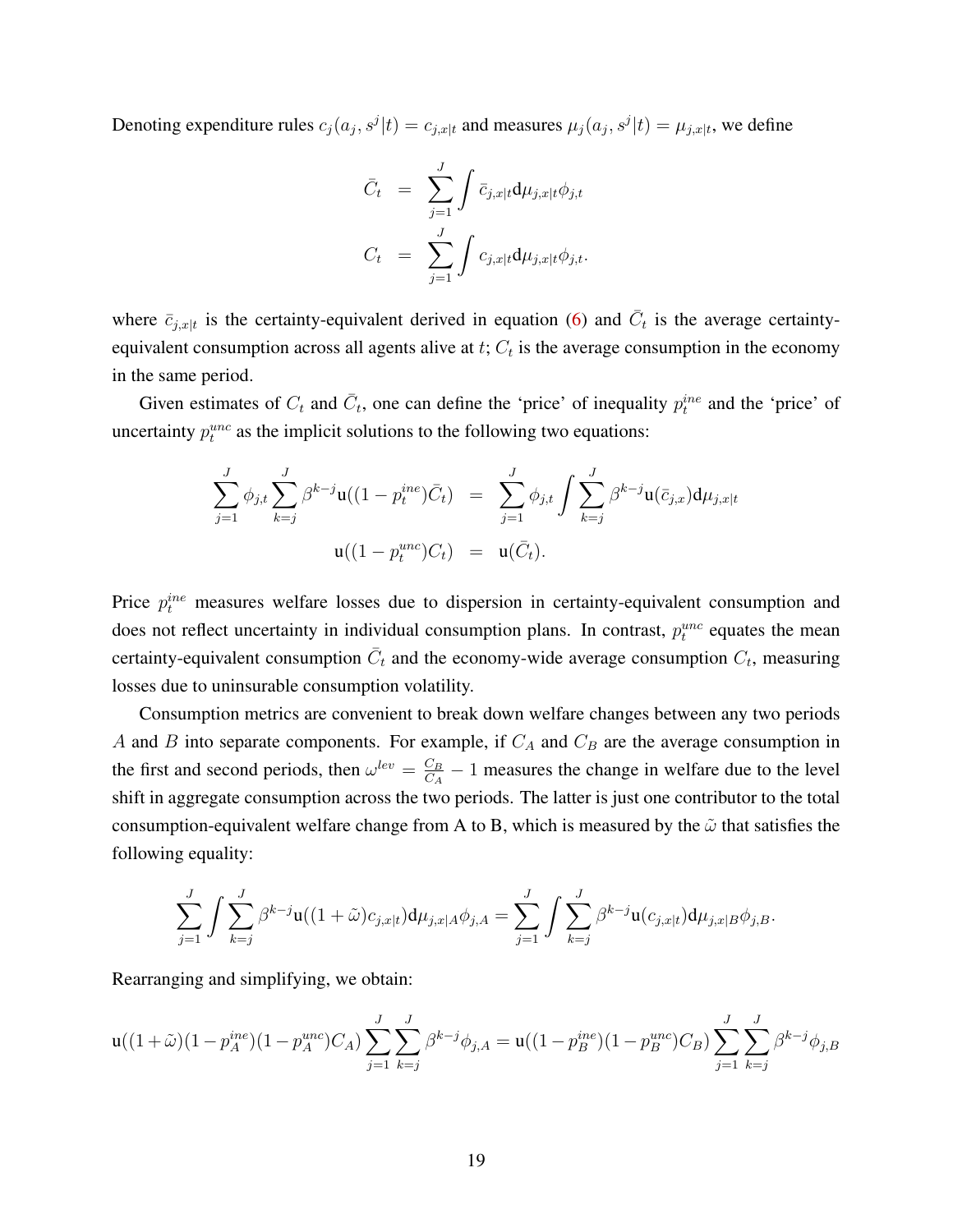Next, given iso-elastic utility, we can derive a relationship of the form:

$$
(1 + \tilde{\omega}) = (1 + \omega^{ine})(1 + \omega^{unc})(1 + \omega^{lev})(1 + \omega^{dem})
$$

where the total welfare change  $\tilde{\omega}$  is decomposed into four elements:

- 1. A change due to *increased level* of consumption:  $\omega^{lev} = \frac{C_B}{C_A}$  $\frac{C_B}{C_A}-1$ .
- 2. A change due to *reduced uncertainty*:  $\omega^{unc} = \frac{1-p_B^{unc}}{1-p_A^{unc}} 1$ .
- 3. A change due to *reduced inequality*:  $\omega^{ine} = \frac{1-p_B^{ine}}{1-p_A^{ine}} 1$ .

4. A change due to *demoographic composition*: 
$$
\omega^{dem} = \left(\frac{\mathbf{u}^{-1}(\sum_{j=1}^{J}\sum_{k=j}^{J}\beta^{k-j}\phi_{j,B})}{\mathbf{u}^{-1}(\sum_{j=1}^{J}\sum_{k=j}^{J}\beta^{k-j}\phi_{j,A})}\right) - 1.
$$

Then, the demographic-corrected consumption equivalent welfare change from period A to B is the  $\omega_{tot}$  that solves

$$
(1 + \omega_{tot}) = \frac{(1 + \tilde{\omega})}{(1 + \omega^{dem})} = (1 + \omega^{ine})(1 + \omega^{unc})(1 + \omega^{lev}).
$$

The measure  $\omega_{tot}$  is the percentage change in consumption that makes agents indifferent between periods A and B, holding constant demographic composition.

#### 6.1.1 Implementation

The non-linear nature of the calculations required to recover the different welfare components means that noise and outliers could become influential and potentially lead to inaccurate conclusions. To alleviate such concerns we smooth data through aggregation into groups based on age and deciles of lifetime utility (value functions); the means within these groups are then used to construct the empirical counterpart of the utilitarian welfare function:

$$
W_t = \sum_{k=1}^K \sum_{q_k^v=1}^{10} E[V_{ij}|q_k^v] \frac{\phi_{k,t}}{10},
$$

where k indexes decade of adult life (e.g. 20s, 30s, etc.), and  $q_k^v$  indexes deciles specific to each k age group. The sums and integrals of the remaining calculations are likewise adjusted.

Importantly, the results must be interpreted with this aggregation in mind. Although averages are unaffected (the mean of equally weighted means is the overall mean), the 'price' of inequality  $p^{ine}$  can be sensitive to grouping, as it reflects differences between broad segments of age-specific distributions, as opposed to finer adjustments within age-specific deciles. For example, if the top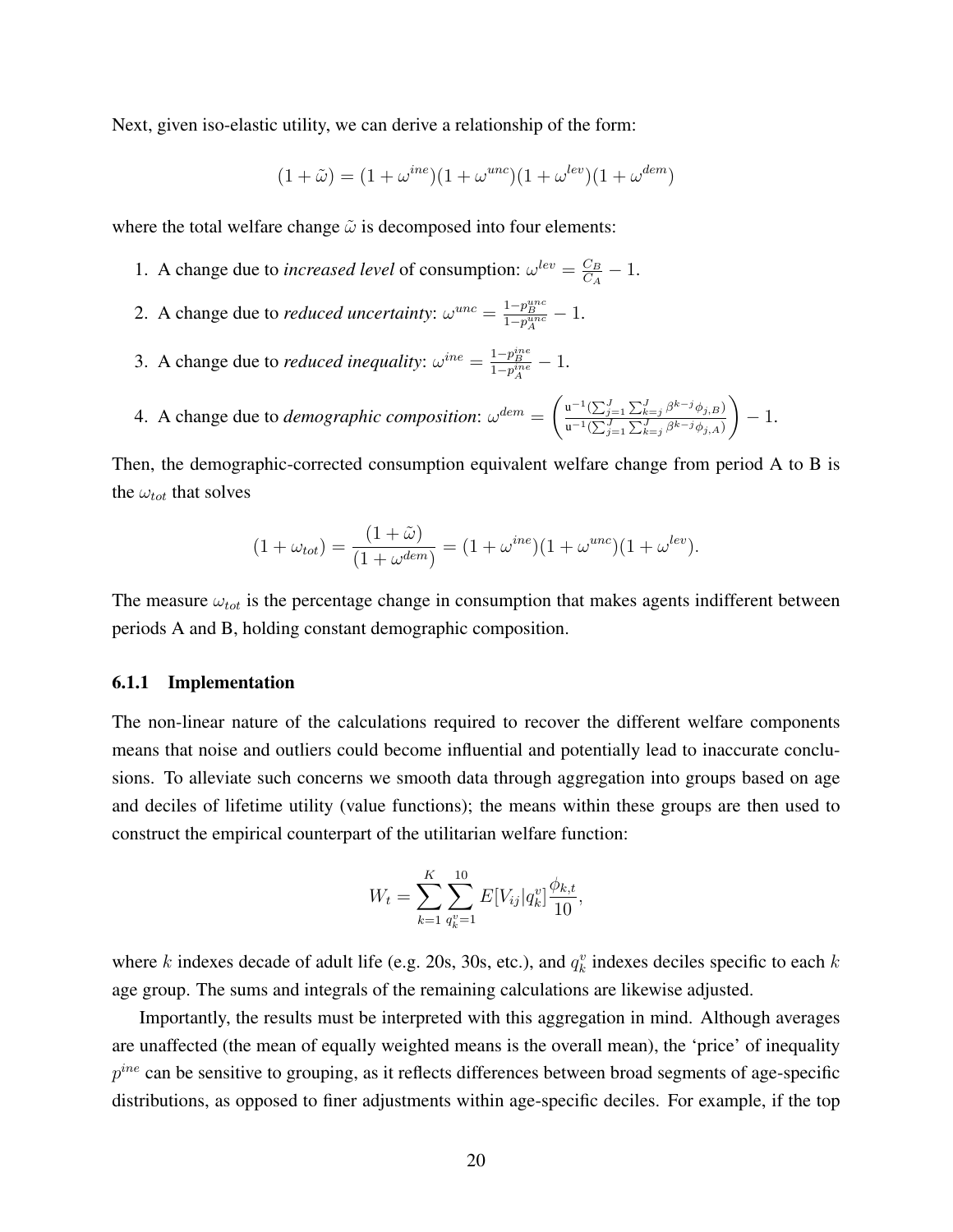1% get richer at the expense of households below the 90th percentile, then  $p^{ine}$  becomes larger; however, if the top 1% get richer at the expense of only those in the 98th percentile then  $p^{ine}$  will not rise (because  $E[V_{ij} | q_k^v = 10]$  would not change in this case). In the robustness section we report on an alternative decomposition in which we leverage the larger samples of the Survey of Consumer Finances to allow separate top  $1\%$  groupings.<sup>[16](#page-21-0)</sup> The results are not appreciably different, implying that welfare costs of inequality are well captured by measuring differences between broad decile-based groups. Put differently, the simple decile-based decomposition captures the pertinent aspects of the changing inequality patterns and accurately reflects the fundamental differences between rich and poor.

### 6.2 The Evolution of Aggregate Welfare and its Components

Table [3](#page-22-0) tracks changes in the welfare components described above for selected years from 1983 to 2016. The top and bottom panels refer, respectively, to consumption equivalent values for lifetime utility measures based on the permanent-income representation  $(\bar{c}^p)$  and the consumption representation  $(\bar{c}^c)$ . The base year (year A in the derivations) is set to 1983, while the comparison year (year B) varies according to the first column of the table. For example, using the  $\bar{c}^p$  estimates, between 1983 and 2016 aggregate consumption increased by 87.5% ( $\omega_{lev}^{2016} = 0.875$ ), the price of inequality increased by 14.1% ( $\omega_{ine}^{2016} = -0.141$ ), and the price of uncertainty fell by 2.2%  $(\omega_{unc}^{2016} = 0.022)$ , which combine to generate an overall increase in utilitarian welfare equivalent to a 64.6% of the consumption of agents alive in 1983.

The welfare losses associated with inequality appear to accelerate around the year 2000, pulling down the gains due to higher expenditure levels. Indeed, in aggregate data, real consumption expenditures per capita nearly doubled from 1983 to  $2016$ <sup>[17](#page-21-1)</sup> However, the aggregate welfare measure  $\omega_{tot}$  only grows by about 65% because of the unequal nature of consumption growth. These trends are echoed in the welfare decomposition based on  $\bar{c}^c$ , although with a somewhat smaller discounting of growth due to rising inequality, which is consistent with the differences in trends observed in Table [1.](#page-14-1) It is worth highlighting that both consumption equivalent measures indicate a small but consistent drop in the welfare costs of uncertainty, suggesting marginally improved cross-sectional insurance.

Table [3](#page-22-0) provides a natural way to jointly discuss aggregate growth and increased inequality. It is clear that aggregate consumption growth has passed through into aggregate welfare growth: our results suggest that the progress made between 1983 and 2016 is equivalent to increasing

<span id="page-21-0"></span><sup>&</sup>lt;sup>16</sup>To be clear, we do not use the SCF for our main analysis because it is repeated cross-sectional data. Since panel data are required to form estimates of  $\theta_j^h(z)$  and  $\theta_j^c(z)$ , we choose to perform all the baseline analysis using the PSID. In the robustness section, the functions  $\theta_j^h(z)$  and  $\theta_j^c(z)$  (estimated with the PSID) are evaluated at data points z observed in the SCF.

<span id="page-21-1"></span><sup>17</sup>https://fred.stlouisfed.org/series/A794RX0Q048SBEA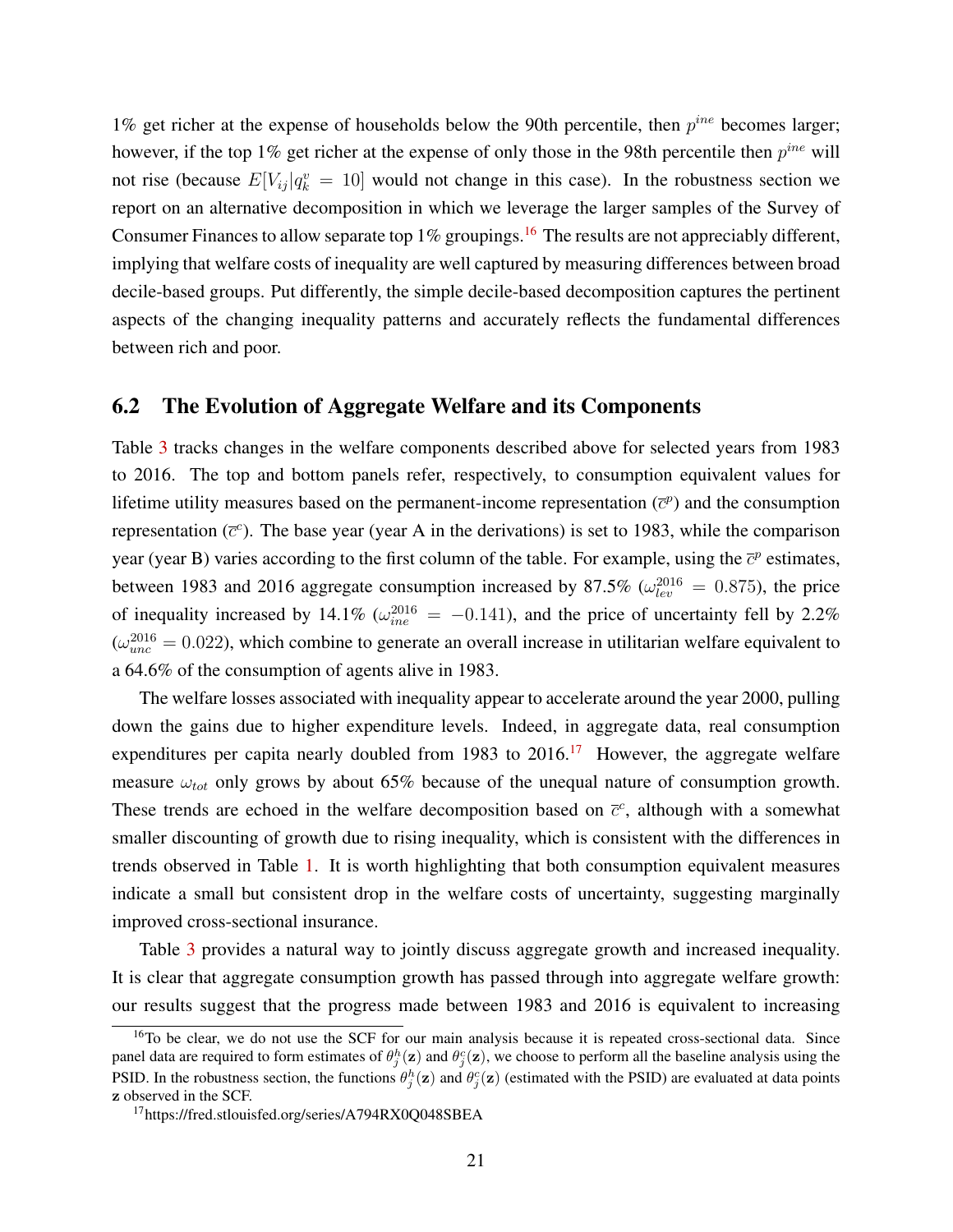<span id="page-22-0"></span>

|      | Welfare Decomposition - $\bar{c}^p$ |                                     |                |                |  |  |  |  |
|------|-------------------------------------|-------------------------------------|----------------|----------------|--|--|--|--|
| Year | $\omega_{tot}$                      | $\omega_{lev}$                      | $\omega_{ine}$ | $\omega_{unc}$ |  |  |  |  |
| 1983 |                                     |                                     |                |                |  |  |  |  |
| 1989 | 0.186                               | 0.213                               | $-0.018$       | $-0.004$       |  |  |  |  |
|      | (0.016)                             | (0.011)                             | (0.003)        | (0.008)        |  |  |  |  |
| 1993 | 0.218                               | 0.261                               | $-0.026$       | $-0.008$       |  |  |  |  |
|      | (0.018)                             | (0.012)                             | (0.003)        | (0.009)        |  |  |  |  |
| 1998 | 0.337                               | 0.425                               | $-0.070$       | 0.008          |  |  |  |  |
|      | (0.020)                             | (0.015)                             | (0.004)        | (0.009)        |  |  |  |  |
| 2004 | 0.491                               | 0.656                               | $-0.114$       | 0.016          |  |  |  |  |
|      | (0.024)                             | (0.018)                             | (0.005)        | (0.010)        |  |  |  |  |
| 2010 | 0.502                               | 0.716                               | $-0.146$       | 0.025          |  |  |  |  |
|      | (0.026)                             | (0.019)                             | (0.006)        | (0.011)        |  |  |  |  |
| 2016 | 0.646                               | 0.875                               | $-0.141$       | 0.022          |  |  |  |  |
|      | (0.031)                             | (0.022)                             | (0.007)        | (0.011)        |  |  |  |  |
|      |                                     | Welfare Decomposition - $\bar{c}^c$ |                |                |  |  |  |  |
| Year | $\omega_{tot}$                      | $\omega_{lev}$                      | $\omega_{ine}$ | $\omega_{unc}$ |  |  |  |  |
| 1983 |                                     |                                     |                |                |  |  |  |  |
| 1989 | 0.188                               | 0.213                               | $-0.024$       | 0.003          |  |  |  |  |
|      | (0.016)                             | (0.011)                             | (0.013)        |                |  |  |  |  |
|      |                                     |                                     |                | (0.014)        |  |  |  |  |
|      | 0.225                               | 0.261                               | $-0.035$       | 0.007          |  |  |  |  |
| 1993 | (0.017)                             | (0.012)                             | (0.012)        | (0.015)        |  |  |  |  |
|      | 0.346                               | 0.425                               | $-0.064$       | 0.008          |  |  |  |  |
| 1998 | (0.019)                             | (0.015)                             | (0.014)        | (0.015)        |  |  |  |  |
|      | 0.493                               | 0.656                               | $-0.096$       | $-0.002$       |  |  |  |  |
| 2004 | (0.023)                             | (0.018)                             | (0.015)        | (0.015)        |  |  |  |  |
|      | 0.514                               | 0.716                               | $-0.123$       | 0.006          |  |  |  |  |
| 2010 | (0.025)                             | (0.019)                             | (0.014)        | (0.015)        |  |  |  |  |
| 2016 | 0.668                               | 0.875                               | $-0.124$       | 0.016          |  |  |  |  |

Table 3: Top panel: components of utilitarian aggregate welfare based on the  $\bar{c}^p$  measure, by year. Bottom panel: same components of aggregate welfare for the  $\bar{c}^c$  measure. The base year is 1983, therefore the values reported for each year are relative to values in 1983. Standard errors in parentheses are based on 1,000 nonparametric block bootstrap replications, where the raw panel data are re-sampled at the household level.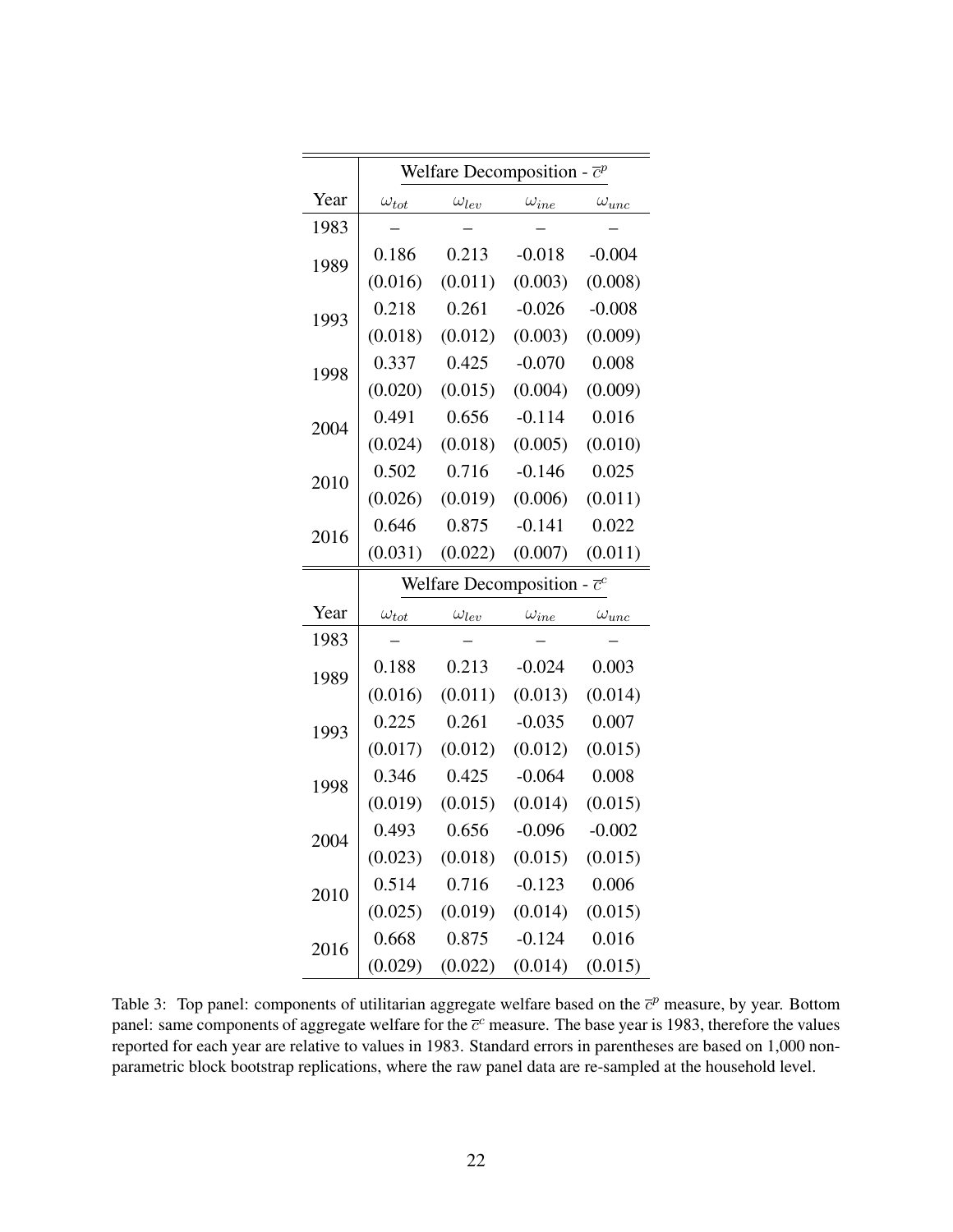the consumption of every agent alive in 1983 by about 65%. To give some context, this is at least an order of magnitude larger than recent estimates of the welfare gains from moving to an optimally progressive tax system.[18](#page-23-1) Yet, this gain is considerably less than the growth in aggregate consumption, primarily because of its unequal nature. If one could achieve the same growth in a manner that preserved the degree of equality that existed in 1983, aggregate welfare would have risen by the equivalent of almost 90% of the lifetime consumption of all households in 1983. Thus, about one quarter of the potential welfare gain has been lost to inequality. Moreover, much of these losses have accrued over the two most recent decades in our sample.

### <span id="page-23-0"></span>7 Sensitivity and Robustness

#### 7.1 Comparing the PSID and the Survey of Consumer Finances

While the PSID is unique in that it contains long panel information about earnings, wealth and expenditures, one concern is that the distribution of wealth is less accurate than other cross-sectional data sets specifically designed to measure wealth holdings such as the Survey of Consumer Finances (SCF). Our estimation exercise requires panel data on both consumption and income, which the SCF does not provide, to recover the human capital valuation functions in [\(9\)](#page-6-2). Nonetheless, it is possible to leverage the wealth information in the SCF by implementing two simple steps: first, just like before, estimate the valuation functions  $\theta_j^h(z)$  and  $\theta_j^c(z)$  using the PSID, relying on the fact that our empirical approach delivers the whole function rather a set of point estimates; second, evaluate the estimated functions at data points within the SCF. The latter step can be performed starting from the 2004 wave of the SCF, when measures of food consumption were added and total expenditure can be imputed in precisely the same way it is done in the PSID.

Before comparing results based on the SCF to the baseline findings, it is instructive to contrast the distributions of observable variables in the two datasets. Table [4](#page-24-0) reports trends in the variances of log consumption, income and net worth for both SCF and PSID since 2004. The table illustrates several ways in which the distributions from the two data sets are consistent with each other. Notably, proportional dispersion in consumption is very similar across the data sets, which results from the distributions of the underlying imputation variables being close (for example, food consumption is similarly distributed in the two data sets). The variance of log earnings is 2.5-3.5 times as large as that of log consumption; perhaps more importantly, proportional dispersion in net worth is two orders of magnitude larger than in consumption/earnings in both data sets. At a finer level of detail, it is apparent that proportional dispersion of earnings in the PSID is smaller than

<span id="page-23-1"></span><sup>&</sup>lt;sup>18</sup>For example, [Heathcote, Storesletten, and Violante](#page-42-18) [\(2020\)](#page-42-18) estimate the gains to be about 1.8% of lifetime consumption, which [Conesa and Krueger](#page-41-16) [\(2006\)](#page-41-16) estimate a gain equivalent to 1.7%.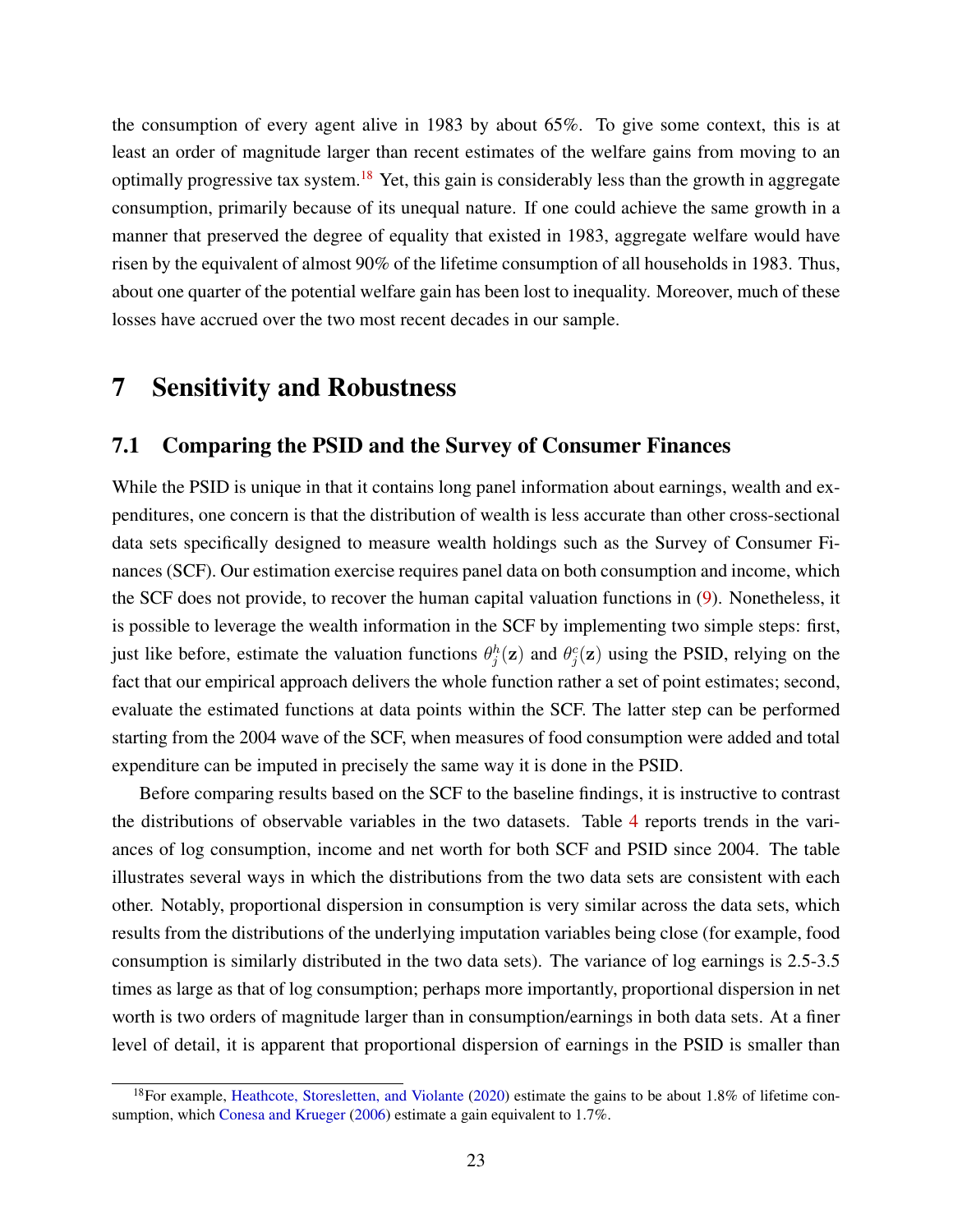<span id="page-24-0"></span>in the SCF, while proportional variation in net worth is actually larger in the PSID. One salient observation regarding net worth is that, under alternative measures of inequality, the SCF data may imply more inequality than the PSID. For example, the top 10% share of wealth in 2016 in the SCF is 77% (consistent with the findings by [Bricker, Henriques, Krimmel](#page-41-7) *et al.*, [2016\)](#page-41-7), while in the PSID it is only 66%.

|  |  |  |  | SCF Variance of $\ln^{\dagger}$ PSID Variance of $\ln^{\dagger}$                     |  |  |  |
|--|--|--|--|--------------------------------------------------------------------------------------|--|--|--|
|  |  |  |  | Year $c_{ij}$ $y_{ij}$ $a_{ij}$ <sup>†</sup> $c_{ij}$ $y_{ij}$ $a_{ij}$ <sup>†</sup> |  |  |  |
|  |  |  |  | $2004$   0.226 0.613 33.6   0.215 0.490 45.1                                         |  |  |  |
|  |  |  |  | 2010 0.241 0.668 52.8 0.218 0.547 67.6                                               |  |  |  |
|  |  |  |  | 2016 0.244 0.663 50.9 0.225 0.489 60.1                                               |  |  |  |

Table 4: Variances of current expenditures, current earnings and assets in the SCF and PSID samples. For both data sets the variance of log earnings is based on household earnings when the head is less than 66 years old and household earnings exceed \$1,000 in 2016 dollars. †All variables in natural logs, except net worth  $a_{ij}$ , where the inverse hyperbolic sine transformation is used.

|      | SCF Welfare Decomp. - $\bar{c}^p$ |                | Var of log                         |                |                       |                       |
|------|-----------------------------------|----------------|------------------------------------|----------------|-----------------------|-----------------------|
| Year | $\omega_{tot}$                    | $\omega_{len}$ | $\omega_{ine}$                     | $\omega_{unc}$ | $\overline{c}_{ii}^c$ | $\overline{c}_{ij}^p$ |
| 2004 |                                   |                |                                    |                | 0.139                 | 0.187                 |
| 2010 | $-0.012$                          | 0.036          | $-0.035$                           | $-0.012$       | 0.160                 | 0.220                 |
| 2016 | 0.107                             | 0.138          | $-0.079$                           | 0.057          | 0.161                 | 0.252                 |
|      |                                   |                | PSID Welfare Decomp. - $\bar{c}^p$ |                |                       | Var of log            |
| Year | $\omega_{tot}$                    | $\omega_{lev}$ | $\omega_{ine}$                     | $\omega_{unc}$ | $\overline{c}_{ii}^c$ | $\overline{c}_{ii}^p$ |
| 2004 |                                   |                |                                    |                | 0.209                 | 0.221                 |
| 2010 | 0.020                             | 0.036          | $-0.043$                           | 0.029          | 0.226                 | 0.246                 |
| 2016 | 0.121                             | 0.133          | $-0.041$                           | 0.032          | 0.229                 | 0.253                 |

#### <span id="page-24-1"></span>7.2 Welfare Measures Based on SCF Wealth Data

Table 5: Robustness Analysis, SCF vs PSID. The left side of the table shows welfare decompositions in the two data sets based on the permanent-income representation between 2004 and 2016. All values are relative to the base year 2004. The right side of the table reports the variances of consumption equivalents for both welfare representations in 2004, 2010 and 2016.

Table [5](#page-24-1) presents the welfare decomposition based on the permanent-income representation  $(\bar{c}^p)$  using SCF data, as well as proportional variation for both measures of certainty equivalent consumption. For ease of comparison, the PSID results are reproduced in the bottom panel of the table using 2004 as the base year for the welfare decomposition. The results are remarkably similar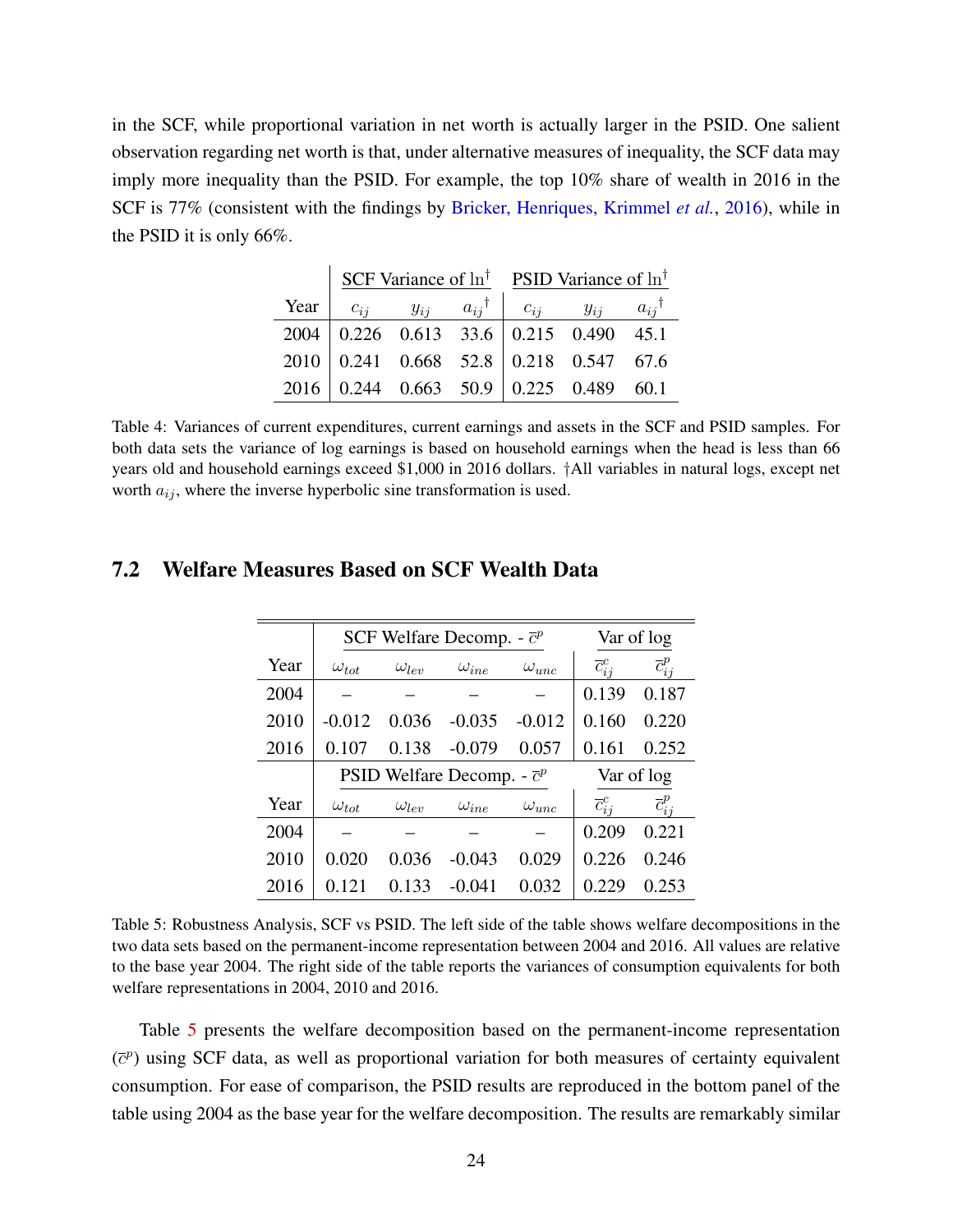across data sets in both magnitudes and, notably, in trends. One interesting difference that emerges is the larger jump in the variance of  $ln(\overline{c}^p)$  between 2010 and 2016 in the SCF sample, which results from the significant increase in wealth inequality observed in the SCF over that period. This change is passed through to the welfare analysis, in the sense that the increase in the price of inequality is larger in the SCF sample between 2010 and 2016, resulting in smaller welfare gains in the aggregate. Nonetheless, results from both data sources reinforce the view that large losses are associated with rising certainty equivalent inequality. For example, the PSID estimates suggest that a quarter of the welfare gains from higher consumption ( $\omega_{lev} = +0.13$ ) and better cross-sectional insurance ( $\omega_{unc} = +0.03$ ) have been lost due to higher inequality ( $\omega_{ine} = -0.04$  between 2004 and 2016. The SCF estimates, on the other hand, show welfare gains from higher consumption levels and insurance of almost 20% over the 2004-2016 period, but more than 1/3 of this growth being lost to inequality in certainty equivalent consumption. These patterns imply almost identical total changes in welfare and paint a consistent picture of the relative contribution of levels, inequality and uncertainty to economic prosperity. We do not report comparisons of welfare decompositions based on the  $\bar{c}^c$  metric because differences across the data samples are even smaller in that case.

### 7.3 Accounting for the Top 1%

The Survey of Consumer Finances has larger samples and it over-samples rich households; these features allow us to carry out a welfare decomposition exercise in which we separately group the top 1% of households. For this sensitivity exercise, we split the top decile of lifetime utility into the 91-99 percentiles and the top 1% before implementing the welfare decomposition. As shown in Table [6,](#page-26-0) the finer percentile grouping results in almost no difference, which is evidence that comparing the top 10% to the bottom 90% adequately captures the welfare costs of rising inequality even if gains in the top 10% mostly accrue to the top 1%. This robustness follows from the fact that the mean within the top  $10\%$  is highly responsive to changes in the top  $1\%$ .

#### 7.4 Unobserved Heterogeneity

The presence of unobservable characteristics, such as prior knowledge of one's life cycle earnings trajectory, could imply that our estimates of  $\theta_{ij}^h$  and  $\theta_{ij}^c$  underestimate inequality to some degree. One reason we include current consumption  $c_{ij}$  in the conditioning set  $z_{ij}$  is to account for unobserved information embedded in measured expenditures. Figure [3](#page-13-0) shows that, indeed, consumption captures variation beyond what is contained in income and education; however, one can devise scenarios where current consumption would not adequately capture prior information.

To account for such contingencies, our empirical framework can flexibly accommodate unobserved types, denoted as  $\eta_i$ . We do so by focusing on a well-know dimension of income het-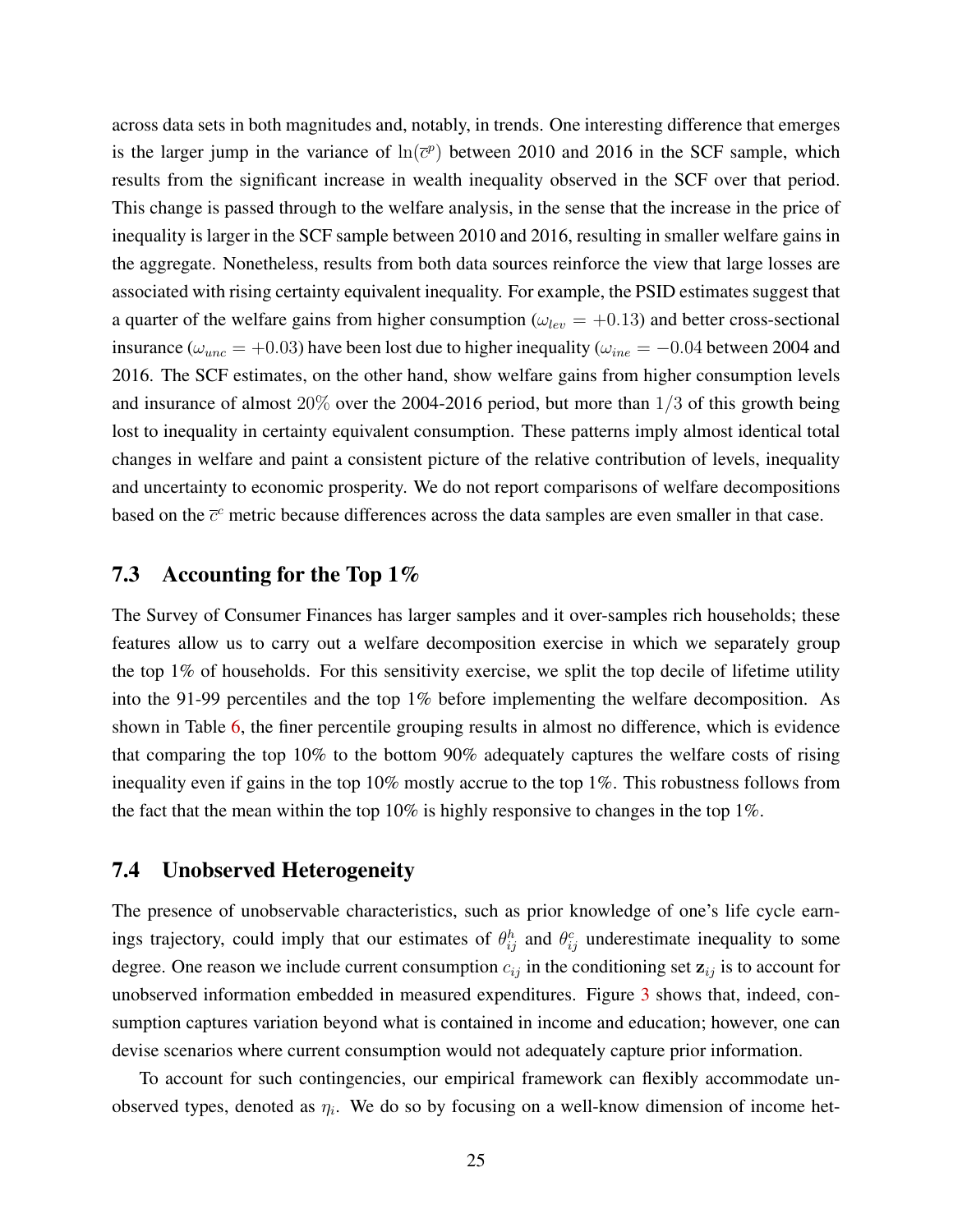<span id="page-26-0"></span>

|      | SCF Welfare Decomp. - $\bar{c}^p$ (with top 1%) |                |                |                                             |  |  |  |  |
|------|-------------------------------------------------|----------------|----------------|---------------------------------------------|--|--|--|--|
| Year | $\omega_{tot}$                                  | $\omega_{len}$ | $\omega_{ine}$ | $\omega_{unc}$                              |  |  |  |  |
| 2004 |                                                 |                |                |                                             |  |  |  |  |
| 2010 | $-0.012$                                        | 0.036          | $-0.035$       | $-0.011$                                    |  |  |  |  |
| 2016 | 0.107                                           | 0.138          | $-0.079$       | 0.057                                       |  |  |  |  |
|      |                                                 |                |                | SCF Welfare Decomp. - $\bar{c}^p$ (deciles) |  |  |  |  |
| Year | $\omega_{tot}$                                  | $\omega_{lev}$ | $\omega_{ine}$ | $\omega_{unc}$                              |  |  |  |  |
| 2004 |                                                 |                |                |                                             |  |  |  |  |
| 2010 | $-0.012$                                        | 0.036          | $-0.035$       | $-0.012$                                    |  |  |  |  |
| 2016 | 0.107                                           | 0.138          | $-0.079$       | 0.057                                       |  |  |  |  |

Table 6: SCF Robustness Analysis. The top panel shows the welfare decomposition in the SCF sample based on the permanent-income representation, between 2004 and 2016, when the top  $1\%$  is separately accounted for. The bottom panel is the baseline welfare decomposition without separately accounting for the top 1%. All values are relative to the base year 2004.

erogeneity, namely idiosyncratic earnings profiles. To estimate unobserved types we adopt the approach suggested by [Bonhomme, Lamadon, and Manresa](#page-41-17) [\(2017\)](#page-41-17) and make it suitable to our setting; specifically, we employ a k-medians grouping algorithm to separate mean life-cycle earnings growth (our 'informative variable') into clusters. To establish the number of clusters, we follow the reasoning of [Cunha, Heckman, and Navarro](#page-41-18) [\(2005\)](#page-41-18); these authors suggest that, if agents know their own type, they should act upon such information and make choices that are consistent with their type. It follows that it should be possible to identify heterogeneity due to ex-ante types because individuals respond to this information and act on it. If any part of the variation in life-cycle earnings growth is anticipated by agents, then their long-term choices should reflect this prior information.

Following [Cunha, Heckman, and Navarro,](#page-41-18) we consider the long-term decision to attend college and let  $S_i$  denote the college choice of individual i, taking value one if the individual completes college and zero otherwise. To the extent that a person's type  $\eta_i$  affects their long term choices, we would expect that  $Cov(S_i, \eta_i) \neq 0$ . Moreover, given the relationship between types and economic outcomes such as earnings, schooling choices should be related to the (ex-post) level of earnings growth. By the same token, if one could control directly for the underlying type  $\eta_i$ , the expectation of college completion should no longer respond to these observable measures of ex-post earnings. This line of reasoning offers a natural way to test whether our grouping procedure identifies the relevant 'type' variation based on projecting college indicators on average earnings growth. If the grouping algorithm successfully captures the relevant heterogeneity, the type indicator should crowd out the statistical effect of earnings profiles on college status. We find that allowing for three types is sufficient to remove any direct effect of mean earnings growth on college completion.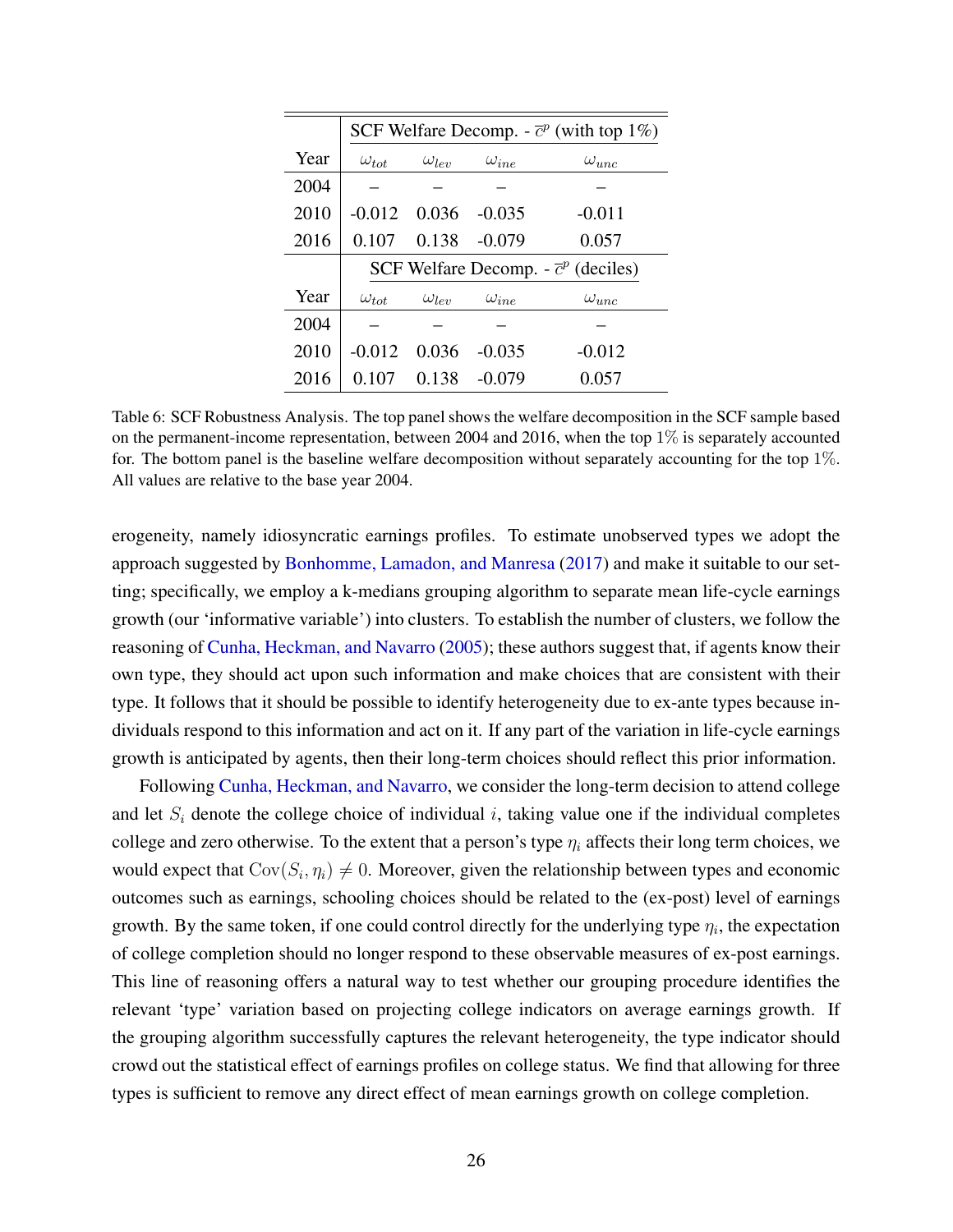Having established the cardinality of the type set, we replicate the welfare analysis after including the unobserved type indicator  $\eta_i$  in the conditioning vector  $z_{ij}$ . As with comparisons to the SCF, we present welfare decomposition results based on the  $\bar{c}^p$  metric, where differences are largest, and we report the evolution in proportional variation of certainty equivalent consumption for both welfare measures. The results suggest that controlling for unobserved heterogeneity results in slightly flatter trends in estimated welfare inequality. This occurs, partly, because finer conditioning based on unobserved types results in larger initial dispersion in the base year of 1983. These discrepancies do not alter the conclusions from our baseline analysis in any meaningful way.

|      |                | Welfare Decomp. - $\bar{c}^p$ |                | Var of log     |                       |                       |
|------|----------------|-------------------------------|----------------|----------------|-----------------------|-----------------------|
| Year | $\omega_{tot}$ | $\omega_{lev}$                | $\omega_{ine}$ | $\omega_{unc}$ | $\overline{c}_{ii}^c$ | $\overline{c}_{ij}^p$ |
| 1983 |                |                               |                |                | 0.185                 | 0.147                 |
| 1989 | 0.184          | 0.213                         | $-0.019$       | $-0.006$       | 0.149                 | 0.141                 |
| 1993 | 0.217          | 0.261                         | $-0.026$       | $-0.009$       | 0.154                 | 0.149                 |
| 1998 | 0.342          | 0.425                         | $-0.066$       | 0.008          | 0.177                 | 0.181                 |
| 2004 | 0.499          | 0.656                         | $-0.108$       | 0.015          | 0.204                 | 0.212                 |
| 2010 | 0.520          | 0.716                         | $-0.136$       | 0.025          | 0.217                 | 0.240                 |
| 2016 | .692           | 0.875                         | $-0.120$       | 0.025          |                       | 0.234                 |

Table 7: Welfare Decomposition and inequality when accounting for unobserved types. The left side of the table shows the welfare decomposition based on the permanent-income representation between 1983 and 2016 (PSID sample). All values are relative to the base year 1983. The right side of the table reports the variances of consumption equivalents for both welfare representations between 1983 and 2016.

#### 7.5 Utility Curvature

The utility curvature parameter  $\gamma$  is set to 2 in the baseline analysis. However, it is informative to verify how sensitive results are to this assumption and we investigate it by alternately assuming  $\gamma = 2.25$  or  $\gamma = 1.75$ . Comparing Tables [8](#page-28-0) and [9,](#page-28-1) which show results for each of these cases, to the baseline Table [3,](#page-22-0) it is apparent that a larger  $\gamma$  leads to heavier losses from rising inequality, which show up in the  $\omega_{ine}$  column. The definition of the price of inequality  $p_t^{ine}$  in Section [6](#page-18-0) illustrates why a larger value of  $\gamma$  implies higher inequality losses in the utilitarian welfare function. The tables also show that a larger value of  $\gamma$  results in a lower estimate of certainty equivalent dispersion. However, and most importantly, the trends of inequality remain consistently close to those estimated in the baseline exercise.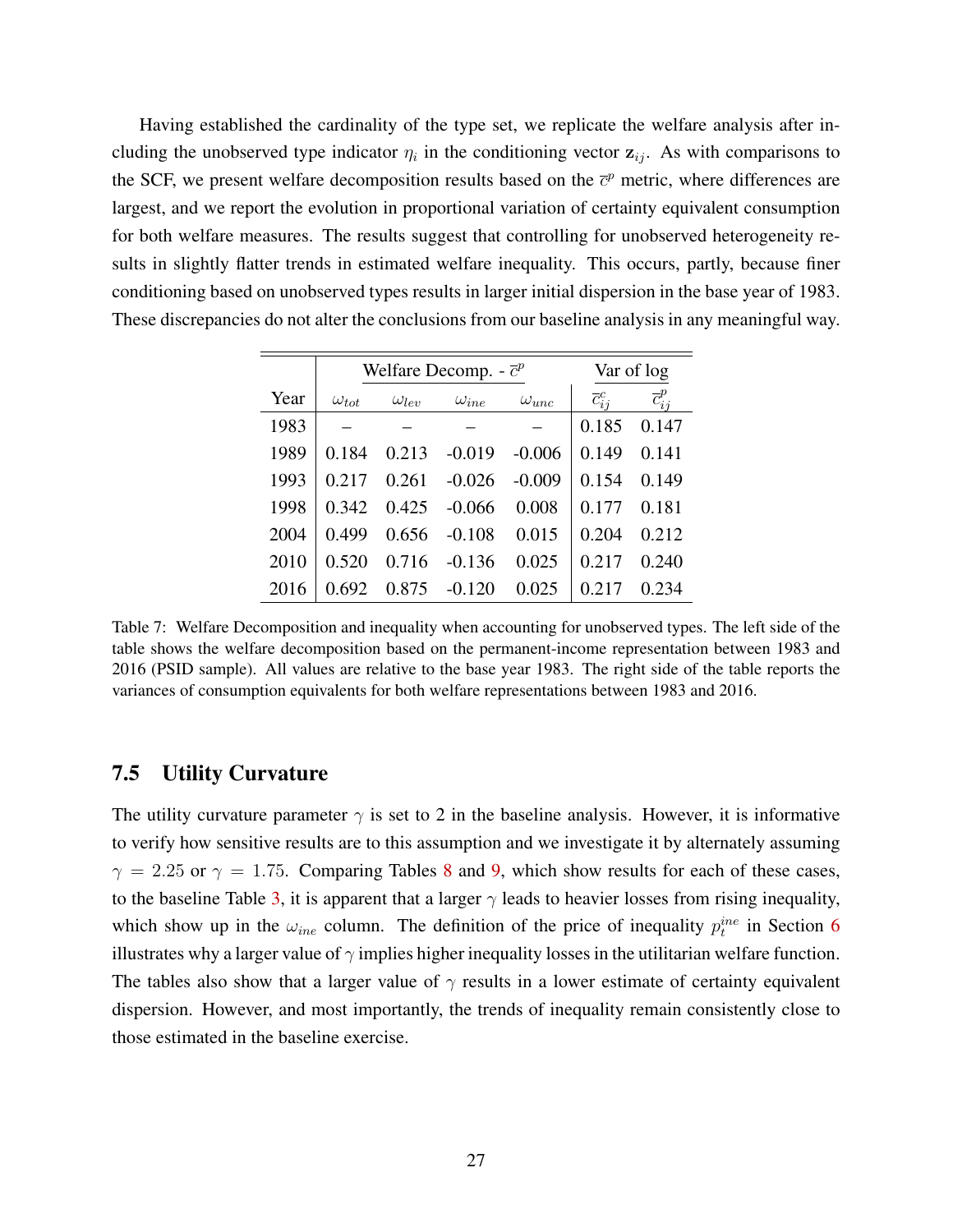<span id="page-28-0"></span>

|      |                |                | Welfare Decomp. - $\bar{c}^p$ |                |                       | Var of log            |
|------|----------------|----------------|-------------------------------|----------------|-----------------------|-----------------------|
| Year | $\omega_{tot}$ | $\omega_{lev}$ | $\omega_{ine}$                | $\omega_{unc}$ | $\overline{c}_{ij}^c$ | $\overline{c}_{ii}^p$ |
| 1983 |                |                |                               |                | 0.103                 | 0.108                 |
| 1989 | 0.178          | 0.213          | $-0.020$                      | $-0.009$       | 0.128                 | 0.129                 |
| 1993 | 0.212          | 0.261          | $-0.029$                      | $-0.010$       | 0.134                 | 0.138                 |
| 1998 | 0.328          | 0.425          | $-0.073$                      | 0.006          | 0.160                 | 0.174                 |
| 2004 | 0.478          | 0.656          | $-0.122$                      | 0.016          | 0.197                 | 0.211                 |
| 2010 | 0.481          | 0.716          | $-0.150$                      | 0.015          | 0.210                 | 0.238                 |
| 2016 | 0.616          | 0.875          | $-0.145$                      | 0.008          | 0.210                 | 0.237                 |

Table 8: Welfare Decomposition and inequality trends with  $\gamma = 2.25$ .

<span id="page-28-1"></span>

|      |                | Welfare Decomp. - $\bar{c}^p$ |                | Var of log     |                       |                       |
|------|----------------|-------------------------------|----------------|----------------|-----------------------|-----------------------|
| Year | $\omega_{tot}$ | $\omega_{lev}$                | $\omega_{ine}$ | $\omega_{unc}$ | $\overline{c}_{ii}^c$ | $\overline{c}_{ii}^p$ |
| 1983 |                |                               |                |                | 0.163                 | 0.145                 |
| 1989 | 0.196          | 0.213                         | $-0.015$       | 0.001          | 0.183                 | 0.161                 |
| 1993 | 0.228          | 0.261                         | $-0.022$       | $-0.005$       | 0.187                 | 0.168                 |
| 1998 | 0.351          | 0.425                         | $-0.066$       | 0.015          | 0.211                 | 0.201                 |
| 2004 | 0.514          | 0.656                         | $-0.104$       | 0.020          | 0.231                 | 0.230                 |
| 2010 | 0.537          | 0.716                         | $-0.138$       | 0.039          | 0.247                 | 0.265                 |
| 2016 | 0.685          | 0.876                         | $-0.136$       | 0.039          | 0.254                 | 0.268                 |

Table 9: Welfare Decomposition and inequality trends with  $\gamma = 1.75$ .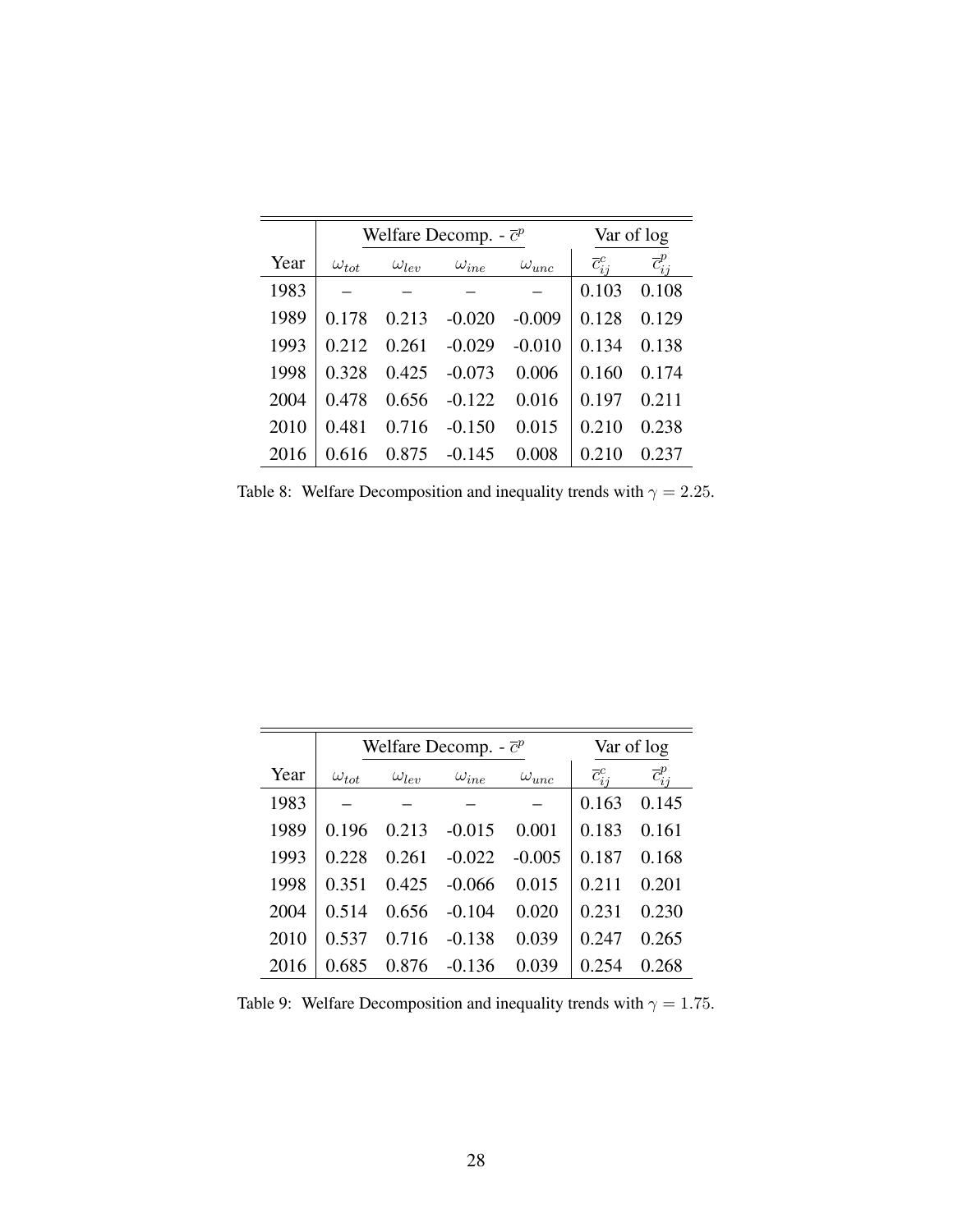#### 7.6 Accounting for Labor Supply Inequality

=

To account for the disutility of labor supply in the welfare analysis, we extend the preference specification to be  $U(c_j, \ell_j) = c_j^{1-\gamma}$  $j_j^{1-\gamma}/(1-\gamma) - \nu \ell_j^{1+\chi}/(1+\chi)$ , where  $\chi$  is the inverse of the Frisch elasticity of labor supply  $\ell_j$ . Separable labor disutility, together with the iso-elasticity assumption, guarantees that the lifetime welfare representation can be generalized in a natural way.

Letting  $w_j$  be the net wage rate, we can substitute  $y(s^j) = w_j \ell_j$  in the lifetime budget constraint [\(3\)](#page-4-2). Iso-elasticity is useful insofar it allows the value function to be expressed as (all derivations are in Appendix [C\)](#page-38-0):

$$
V_j(a_j, s^j) = \frac{\mathbf{u}'(c_j)}{1 - \gamma} E_j \left[ \sum_{k=j}^J \beta^k \frac{\mathbf{u}'(c_k)}{\mathbf{u}'(c_j)} \left( c_k + \frac{\gamma - 1}{1 + \chi} w_k \ell_k \right) \right]
$$
(11)

<span id="page-29-1"></span>
$$
=\frac{\mathbf{u}'(c_j)}{1-\gamma}\theta_j^{c,adj},\tag{12}
$$

where we denote the labor-adjusted present value  $E_j \left[ \sum_{k=j}^{J} \beta^k \frac{u'(c_k)}{u'(c_i)} \right]$  $\overline{\mathsf{u}'(c_j)}$  $(c_k + \frac{\gamma-1}{1+\gamma})$  $\left[\frac{\gamma-1}{1+\chi}w_k\ell_k\right)\right]$  as  $\theta_j^{c,adj}$  $_{j}^{c, aaj}.$ Intuitively, as the labor supply elasticity  $\frac{1}{x}$  tends to zero, lifetime utility collapses back to the baseline consumption representation in [\(4\)](#page-5-0). For non-zero labor elasticity, the adjusted value of lifetime consumption  $\theta_i^{c,adj}$  $j_i^{c,adj}$  is estimated in the same manner as  $\theta_j^c$  and  $\theta_j^h$ . Since  $w_k \ell_k = 0$  whenever  $\ell_k = 0$ , there are no selection issues due to unobserved earnings for those out of employment.

The certainty-equivalent (CE) consumption equation can also be generalized to include labor supply in its LHS. We define the CE as the steady flow of consumption that makes the household indifferent, holding labor supply constant. That is, we solve

<span id="page-29-0"></span>
$$
\sum_{k=j}^{J} \beta^{k-j} \frac{\left(\overline{c}(a_j, s^j)\right)^{1-\gamma}}{1-\gamma} - E_j \left[\sum_{k=j}^{J} \beta^k \nu \frac{\ell_k^{1+\chi}}{1+\chi}\right] = V_j(a_j, s^j),\tag{13}
$$

where  $\ell_k$  is the optimal labor supply policy associated with  $V_j(a_j, s^j)$ . Using the intratemporal optimality condition, and replacing the marginal utility  $u'(c)$  with its analytical counterpart  $c^{-\gamma}$ , the term  $-E_j\left[\sum_{k=j}^{J}\beta^k\nu\frac{\ell_k^{1+\chi}}{1+\chi}\right]$  in [\(13\)](#page-29-0) can be conveniently rewritten as:

$$
-E_j\left[\sum_{k=j}^J \beta^k \nu \frac{\ell_k^{1+\chi}}{1+\chi}\right] = \frac{c_j^{-\gamma}}{1-\gamma} \times E_j\left[\sum_{k=j}^J \beta^k \frac{c_k^{-\gamma}}{c_j^{-\gamma}} \left(\frac{\gamma-1}{1+\chi}\right) w_k \ell_k\right] = \frac{c_j^{-\gamma}}{1-\gamma} \left(\frac{\gamma-1}{1+\chi}\right) \theta_j^h. \tag{14}
$$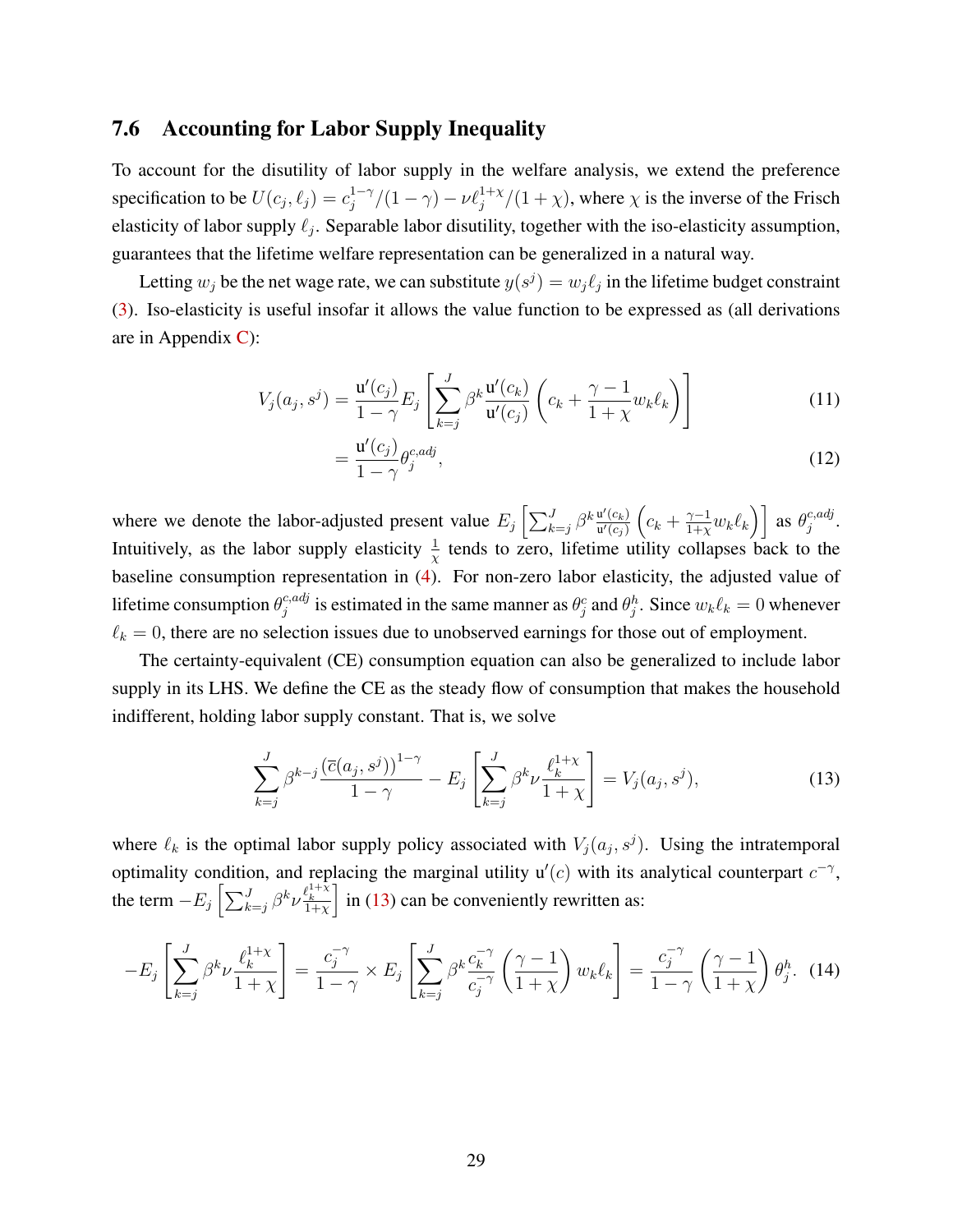One can then recover the CE consumption  $\overline{c}(a_j, s^j)$  by solving

<span id="page-30-1"></span>
$$
\sum_{k=j}^{J} \beta^{k-j} \frac{\left(\overline{c}(a_j, s^j)\right)^{1-\gamma}}{1-\gamma} = \frac{c_j^{-\gamma}}{1-\gamma} \left(\theta_j^{c, adj} - \frac{\gamma-1}{1+\chi} \theta_j^h\right). \tag{15}
$$

Both  $\theta_i^{c,adj}$ <sup>c, adj</sup> and  $\theta_j^h$  are straightforward to compute. Table [10](#page-30-0) reports the proportional variance of the CE measure  $\bar{c}$  in [\(15\)](#page-30-1) alongside the welfare decomposition results based on a Frisch elasticity of 1/2. While CE dispersion grows slightly less between 1983 and 2016, and the welfare costs of inequality  $\omega_{ine}$  are marginally smaller, accounting for variation in labor supply has no material effects on the baseline findings. Doubling the Frisch elasticity to 1, as shown in Table [11,](#page-30-2) further confirms the robustness of the benchmark analysis.

<span id="page-30-0"></span>

|      |                | Welfare Decomp. - Labor Adjusted |                |                |                     |  |  |  |
|------|----------------|----------------------------------|----------------|----------------|---------------------|--|--|--|
|      |                |                                  | $\chi = 2$     |                |                     |  |  |  |
| Year | $\omega_{tot}$ | $\omega_{lev}$                   | $\omega_{ine}$ | $\omega_{unc}$ | $\overline{c}_{ij}$ |  |  |  |
| 1983 |                |                                  |                |                | 0.125               |  |  |  |
| 1989 | 0.188          | 0.213                            | $-0.022$       | 0.002          | 0.146               |  |  |  |
| 1993 | 0.227          | 0.261                            | $-0.032$       | 0.006          | 0.150               |  |  |  |
| 1998 | 0.349          | 0.425                            | $-0.060$       | 0.007          | 0.174               |  |  |  |
| 2004 | 0.513          | 0.656                            | $-0.084$       | $-0.002$       | 0.194               |  |  |  |
| 2010 | 0.529          | 0.716                            | $-0.111$       | 0.003          | 0.210               |  |  |  |
| 2016 | 0.675          | 0.875                            | $-0.117$       | 0.012          | 0.216               |  |  |  |

<span id="page-30-2"></span>Table 10: Welfare Decomposition and inequality trends after adjusting for labor supply ( $\chi = 2$ ).

|      |                | Welfare Decomp. - Labor Adjusted |                |                |                     |  |  |  |
|------|----------------|----------------------------------|----------------|----------------|---------------------|--|--|--|
|      |                |                                  | $\chi=1$       |                |                     |  |  |  |
| Year | $\omega_{tot}$ | $\omega_{len}$                   | $\omega_{ine}$ | $\omega_{unc}$ | $\overline{c}_{ij}$ |  |  |  |
| 1983 |                |                                  |                |                | 0.118               |  |  |  |
| 1989 | 0.188          | 0.213                            | $-0.022$       | 0.001          | 0.139               |  |  |  |
| 1993 | 0.230          | 0.261                            | $-0.029$       | 0.005          | 0.141               |  |  |  |
| 1998 | 0.354          | 0.425                            | $-0.057$       | 0.007          | 0.164               |  |  |  |
| 2004 | 0.534          | 0.656                            | $-0.073$       | $-0.001$       | 0.179               |  |  |  |
| 2010 | 0.542          | 0.716                            | $-0.103$       | 0.003          | 0.196               |  |  |  |
| 2016 | 0.685          | 0.875                            | $-0.111$       | 0.011          | 0.204               |  |  |  |

Table 11: Welfare Decomposition and inequality trends after adjusting for labor supply ( $\chi = 1$ ).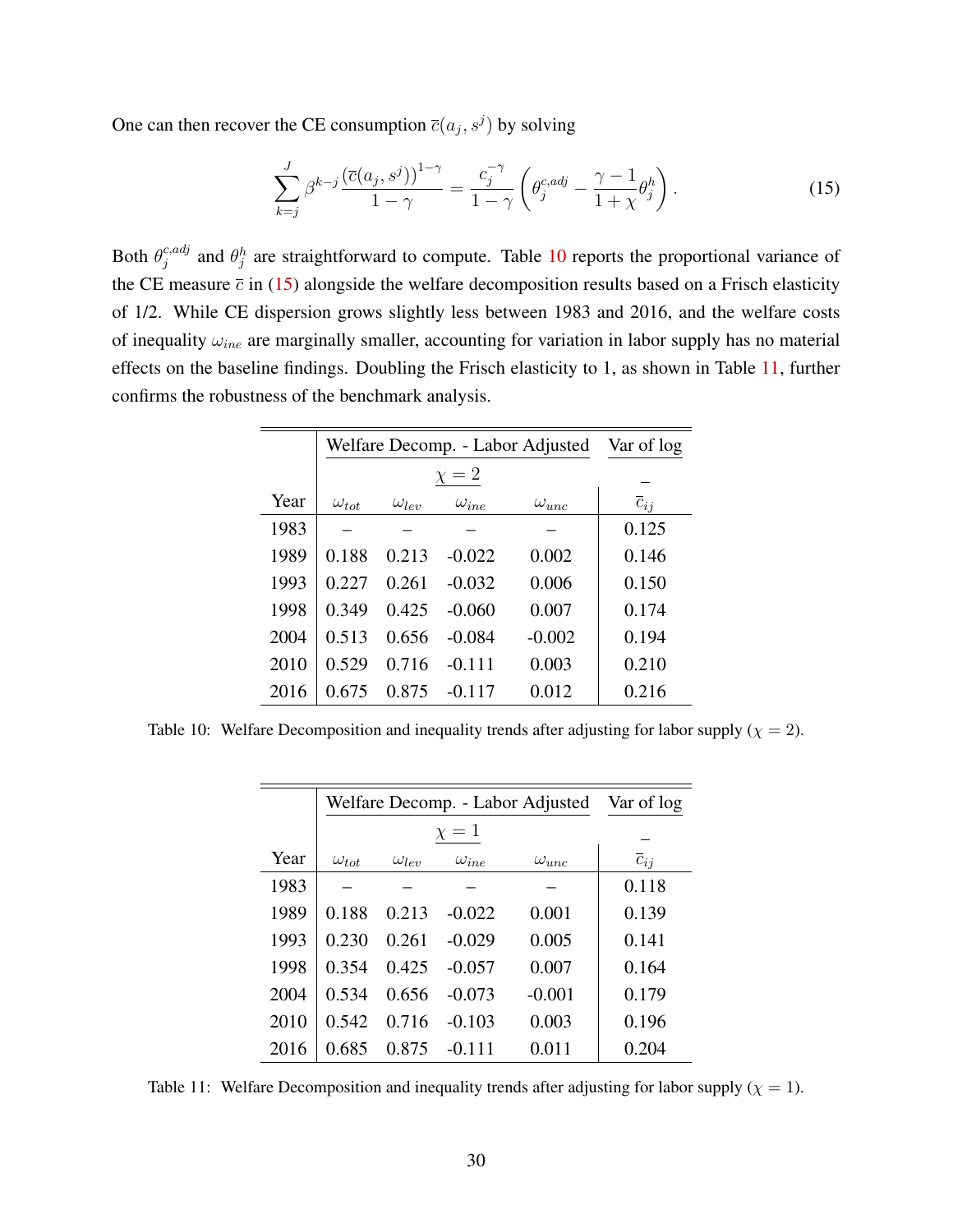## 8 Conclusions

We suggest two alternative approaches to estimate certainty equivalent consumption (CE) measures of lifetime welfare for individuals and households. The resulting estimates rest on different representations of lifetime welfare, which we label the consumption representation and the permanent-income representation.

Given estimates of the distribution of CE consumption for 1983 through 2016, we quantify (i) the evolution of inequality in lifetime welfare, and (ii) the offsetting effects of higher levels and dispersion of consumption expenditures over the sample period. By either CE measure, inequality of welfare is substantially lower than that of income or consumption; however, welfare dispersion grows faster than inequality in income or consumption. The primary source of these discrepancies is the value of future earnings, that we call human wealth. The latter is accounted for in our CE measures, but is not fully reflected in the cross-sectional distributions of current earnings and consumption. We document how human and financial wealth shape the evolution of welfare inequality over time, with net worth playing a more influential role in recent decades.

CE consumption has the benefit of providing a simple statistic to jointly evaluate the aggregate impact of the rising average and dispersion of household expenditures. Under a utilitarian welfare criterion, we assess both aggregate and distributional changes observed over the past few decades. Between 1983 and 2016 overall welfare increased by the equivalent of increasing the expenditure of all agents alive in 1983 by about 65%. This measure holds demographic composition constant as it was in 1983. By comparison, average consumption increased by 88% over the same period, implying that CE inequality reduced aggregate welfare by roughly a quarter. These welfare losses occurred mostly after the year 2000, offsetting the gains from much higher consumption and marginally better cross-sectional insurance.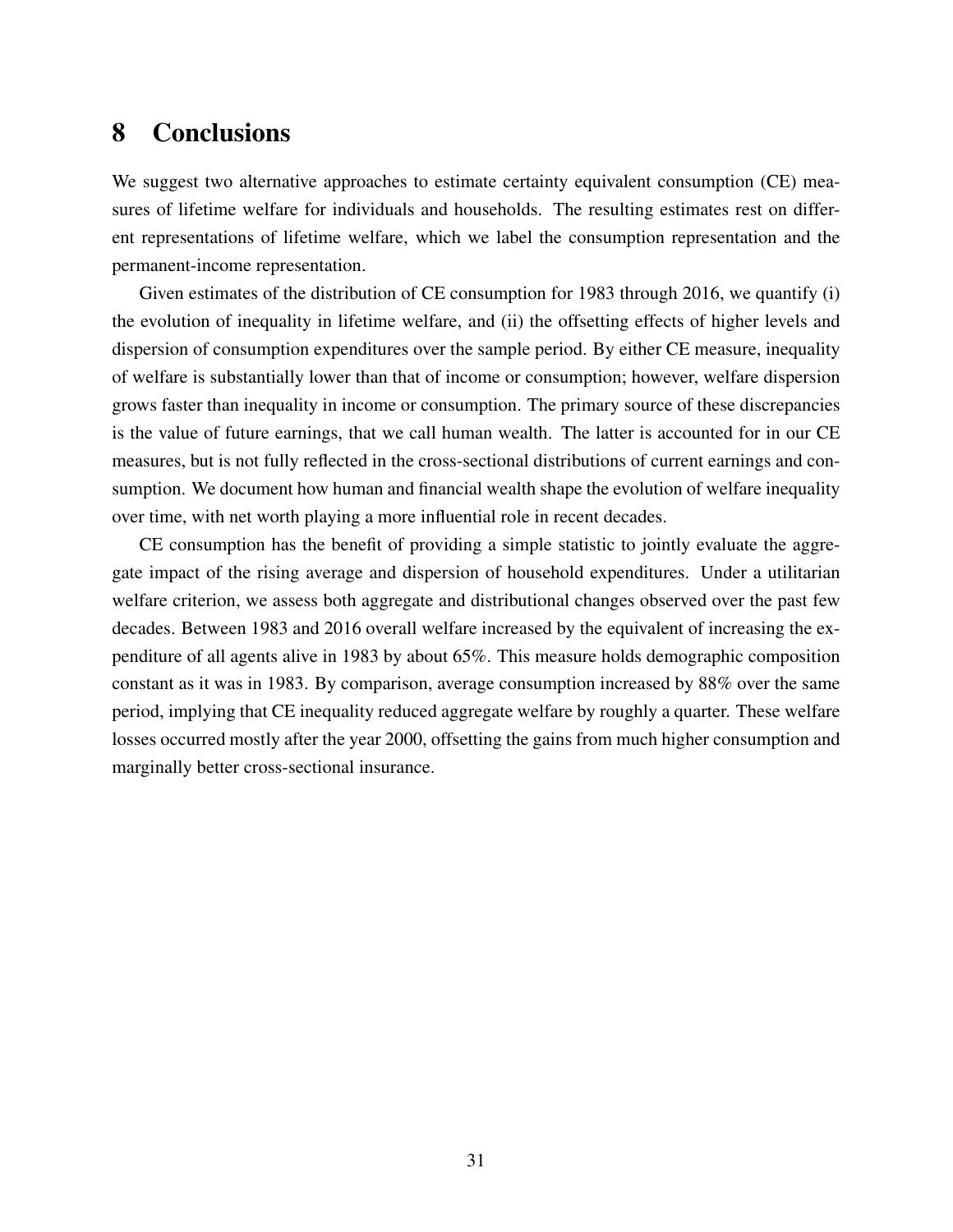### <span id="page-32-0"></span>A Lifetime Budget Constraint

To derive the risk-adjusted lifetime budget constraint in [\(3\)](#page-4-2), we define state-dependent stochastic discount factors  $m(s_{j+1}, s^j)$  (SDFs). The notation implies that any such factor applies to a state occurring at  $j + 1$ , conditional on the history up to age j. Transition probabilities  $\pi(s_{j+1}|s^j)$  are subsumed into the SDFs, which can be written as:

$$
m(s_{j+1}, s^j) = \pi(s_{j+1}|s^j)\beta \frac{\mathbf{u}'(c_{j+1})}{\mathbf{u}'(c_j)}.
$$
 (16)

Next, we multiply each possible realization of the age  $j + 1$  budget constraint from [\(1\)](#page-3-1) by the corresponding stochastic discount factor  $m(s_{j+1}, s^j)$ . Summing all these terms together with the age  $j$  intertemporal budget constraint results in the following identity:

$$
\sum_{k=j}^{j+1} E_j \left[ \beta^{k-j} \frac{u'(c_k)}{u'(c_j)} c_k \right] = \sum_{k=j}^{j+1} E_j \left[ \beta^{k-j} \frac{u'(c_k)}{u'(c_j)} y(s^k) \right] + a_j
$$
\n
$$
- E_j \left[ \beta \frac{u'(c_{j+1})}{u'(c_j)} a_{j+1} (1+r) \left( 1 - (1+r) \sum_{s_{k+1}} m(s_{k+1}, s^k) \right) \right]
$$
\n
$$
- E_j \left[ \beta \frac{u'(c_{j+1})}{u'(c_j)} \frac{a_{j+2}}{1+r} \right].
$$
\n(17)

This summation can be extended to span the entire life-cycle, resulting in:

$$
\sum_{k=j}^{J} E_j \left[ \beta^{k-j} \frac{u'(c_k)}{u'(c_j)} c_k \right] = \sum_{k=j}^{J} E_j \left[ \beta^{k-j} \frac{u'(c_k)}{u'(c_j)} y(s^k) \right] + a_j
$$
\n
$$
- \sum_{k=j}^{J-1} E_j \left[ \beta^{k-j} \frac{u'(c_k)}{u'(c_j)} a_{k+1} (1+r) \left( 1 - (1+r) \sum_{s_{k+1}} m(s_{k+1}, s^k) \right) \right]
$$
\n
$$
- E_j \left[ \beta \frac{u'(c_{j+1})}{u'(c_j)} \frac{a_{J+1}}{1+r} \right].
$$
\n(18)

Optimality implies that the term in the second line of this expression is

<span id="page-32-1"></span>
$$
\left(1 - (1+r)\sum_{s_{k+1}} \pi(s_{k+1}|s^k) \beta \frac{u'(c_{k+1})}{u'(c_k)}\right) = \frac{\lambda(s^k)}{u'(c_k)},
$$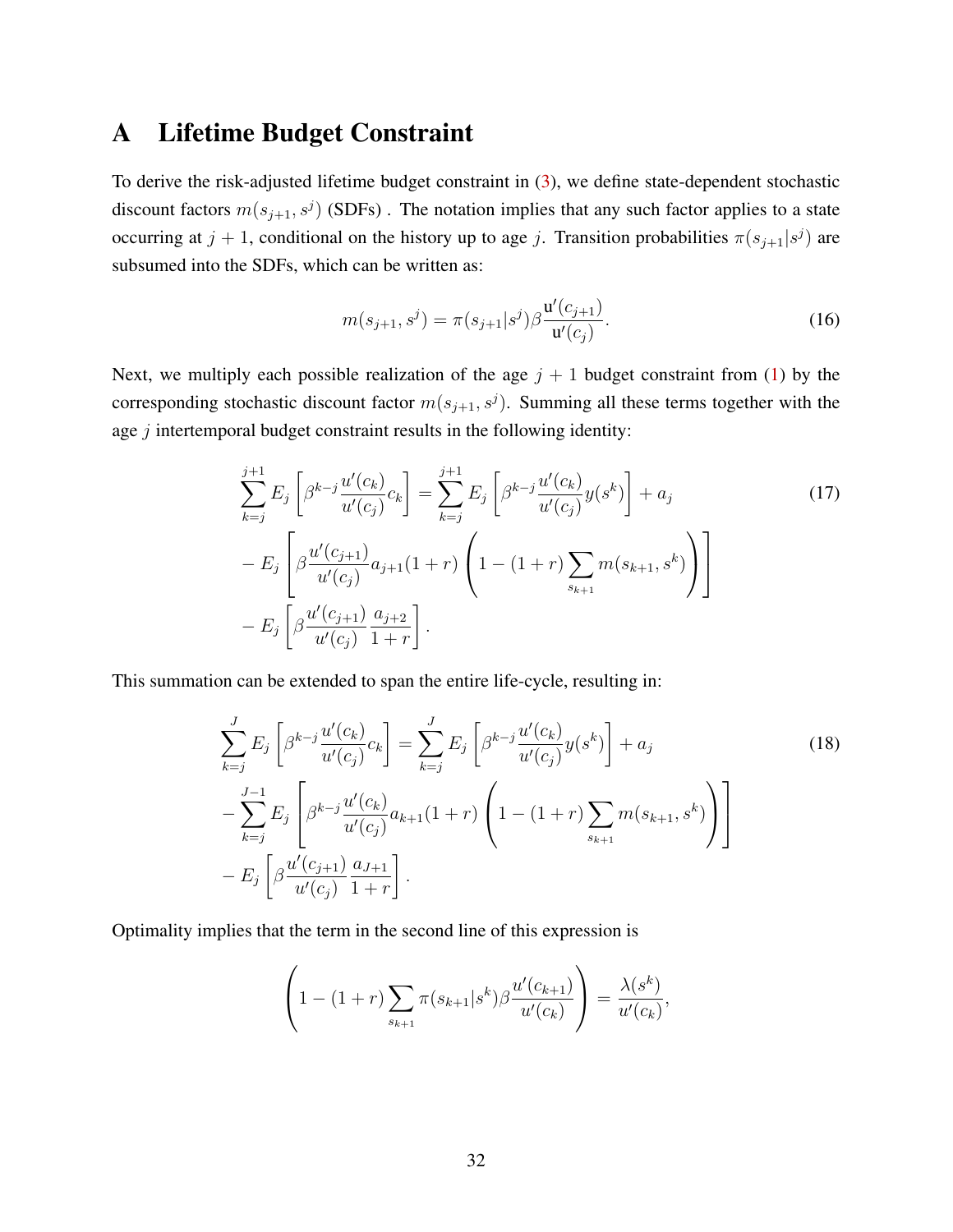where  $\lambda(s^k) \geq 0$  is the Lagrange multiplier from the age k borrowing constraint, i.e.

$$
u'(c_k) = \beta(1+r)E_k[u'(c_{k+1})] + \lambda(s^k).
$$

Optimality also implies  $a_{J+1} = 0$ . The risk-adjusted lifetime budget constraint can thus be written as:

$$
\sum_{k=j}^{J} E_j \left[ \beta^{k-j} \frac{u'(c_k)}{u'(c_j)} c_j \right] = \sum_{k=j}^{J} E_j \left[ \beta^{k-j} \frac{u'(c_k)}{u'(c_j)} y(s^k) \right] + a_j - \sum_{k=j}^{J-1} E_j \left[ \beta^{k-j} \frac{\lambda(s^k)}{u'(c_j)} a \right].
$$

The last term on the right hand side is zero when households are not credit constrained. Under the working assumption that  $a$  is the natural borrowing limit, which is never binding with CRRA preferences, the term is also zero. Similarly, if one imposed the tight borrowing constraint  $a = 0$ , the term would drop out from all calculations. Finally, if liquidity constraints did bind for  $a < 0$ , the last term would be positive. However, in such cases, the actual amount of unsecured debt would be scaled down by the probability of hitting the constraint, reflected in the expectation operator  $E_j[\cdot]$ . This probability would be higher for values of  $\underline{a}$  close to zero and would go to zero as  $\underline{a}$  approaches the natural borrowing limit. In either case the term would remain very small, if present at all, and the lifetime budget constraint would continue to hold as an approximation. Incidentally, it is worth emphasizing that the last term on the right hand side, when positive, would affect only the permanent-income representation of lifetime welfare but would have no bearing on welfare measures based on the consumption representation. Positive realizations of that term would imply that the wealth representation delivers a lower bound of the true welfare and lies, on average, below welfare estimates based on the consumption representation. As we show in the empirical analysis, this is not true and the opposite tends to occur.

Rate of Return Heterogeneity. The risk-adjusted lifetime constraint can accommodate ex-ante heterogeneity in rates of return across households. The model is generalized by writing the period budget constraint as

$$
c_j + \frac{a_{j+1}}{1 + r(s^j)} = a_j + y(s^j).
$$

This extension allows for general heterogeneity in both capital returns and earnings. Specifically, the return r in the second line of equation [\(18\)](#page-32-1) is replaced by  $r(s^k)$  so that the Lagrange multiplier becomes the solution to

$$
u'(c_k) = \beta(1 + r(s^k))E_k[u'(c_{k+1})] + \lambda(s^k).
$$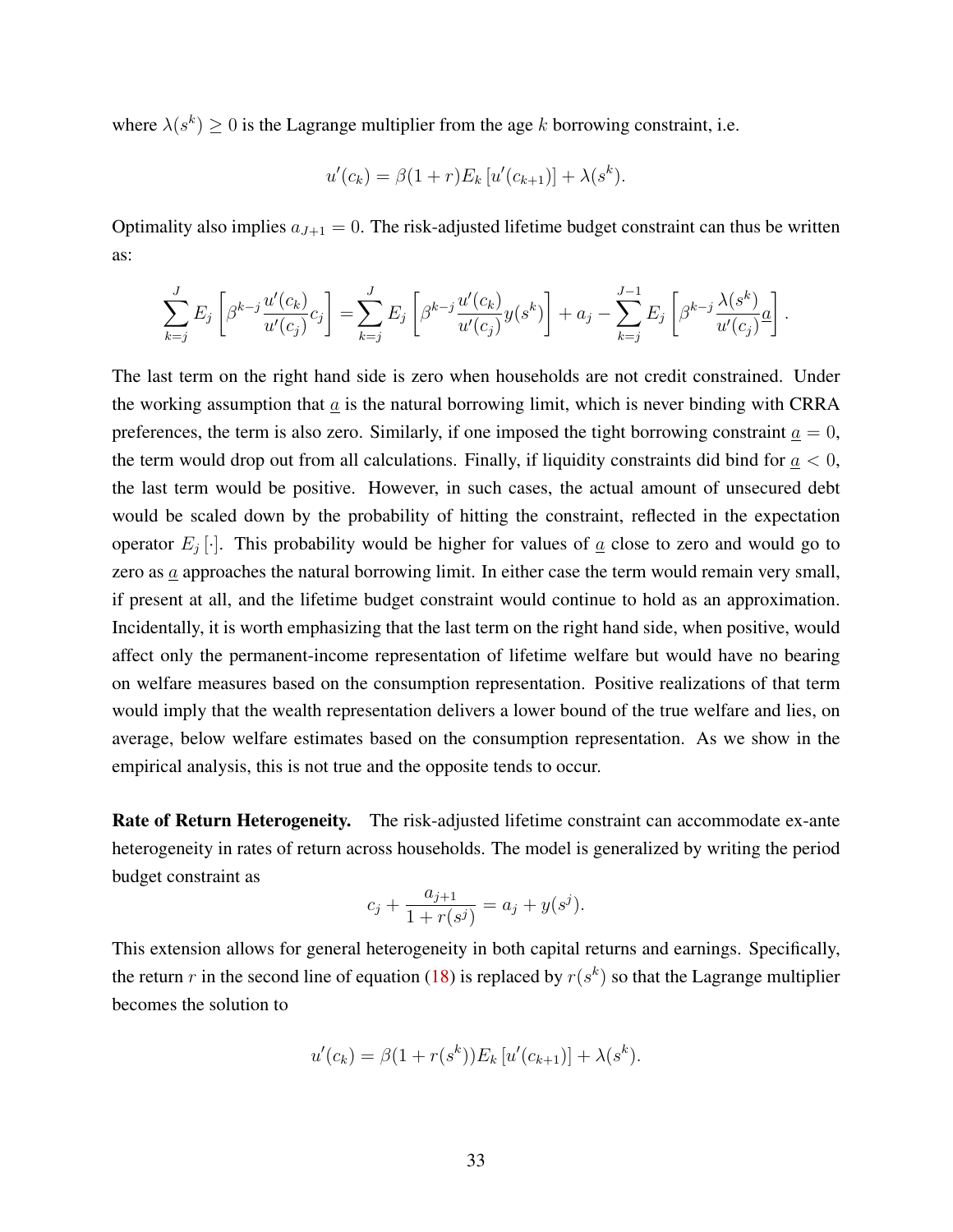The remainder of the derivation would then proceed as in the restricted case without rate of return heterogeneity.

## <span id="page-34-0"></span>B Estimation

This section describes the steps for the identification and estimation of human wealth  $\theta_{ij}^h$ . We use an identical approach to recover the present value of lifetime consumption  $\theta_{ij}^c$ , with the qualification that in the latter case the dividend functions are estimated with expenditure data  $c_{ij+1}$  in place of earnings  $y_{ij+1}$ .

#### B.0.1 Nonparametric Identification of Human Wealth

We rewrite the unknown recursive function equation in [\(9\)](#page-6-2) as an integral equation after making two substitutions. First, define  $\delta(j, \mathbf{z}, \mathbf{z}') = \mathbb{E}[\beta(\mathbf{u}_c' / \mathbf{u}_c)|j, \mathbf{z}, \mathbf{z}'] \times f_Z^j$  $Z'_{Z'|Z}(\mathbf{z}'|j,\mathbf{z})$ , where  $f_Z^j$  $Z^2$  is the agespecific conditional density of  $z'$ . Each  $\delta(j, z, z')$  can be described as an appropriately discounted density function for  $z'$  at age j, for a given conditioning vector  $z$ . It follows that the human wealth equation can be written as

<span id="page-34-1"></span>
$$
\theta(j, \mathbf{z}) = y(j, \mathbf{z}) + \int \theta(j+1, \mathbf{z}') \delta(j, \mathbf{z}, \mathbf{z}') d\mathbf{z}'.
$$
 (19)

Next, we define two sets of functions for earnings,  $Y(\mathbf{z}) = (y(1, \mathbf{z}), y(2, \mathbf{z}), \dots, y(J, \mathbf{z}))'$ , and human wealth,  $\Theta(\mathbf{z}) = (\theta(1, \mathbf{z}), \theta(2, \mathbf{z}), \dots, \theta(J, \mathbf{z}))'$ . These vectors contain one function for each age, up to J which is an arbitrarily old age. Finally, we arrange the age-specific transition functions into a  $J \times J$  matrix

<span id="page-34-3"></span>
$$
\Delta(\mathbf{z}, \mathbf{z}') = \begin{pmatrix} 0 & \delta(1, \mathbf{z}, \mathbf{z}') & 0 & \dots & 0 \\ 0 & 0 & \delta(2, \mathbf{z}, \mathbf{z}') & 0 \\ \vdots & \vdots & \vdots & \ddots & \vdots \\ 0 & 0 & 0 & \dots & 0 \end{pmatrix} .
$$
 (20)

This matrix conforms with  $\Theta(\mathbf{z}')$  so that the following representation of the integral equation [\(19\)](#page-34-1) holds:

<span id="page-34-2"></span>
$$
\Theta(\mathbf{z}) = Y(\mathbf{z}) + \int \Delta(\mathbf{z}, \mathbf{z}') \Theta(\mathbf{z}') d\mathbf{z}'. \tag{21}
$$

We next define a linear operator B composed of a finite set of age-specific linear operators  $B_j$ . Each age-specific operator satisfies

$$
(B_j \theta)(j+1, \mathbf{z}) = \int \delta(j, \mathbf{z}, \mathbf{z}') \theta(j+1, \mathbf{z}') d\mathbf{z}'.
$$
 (22)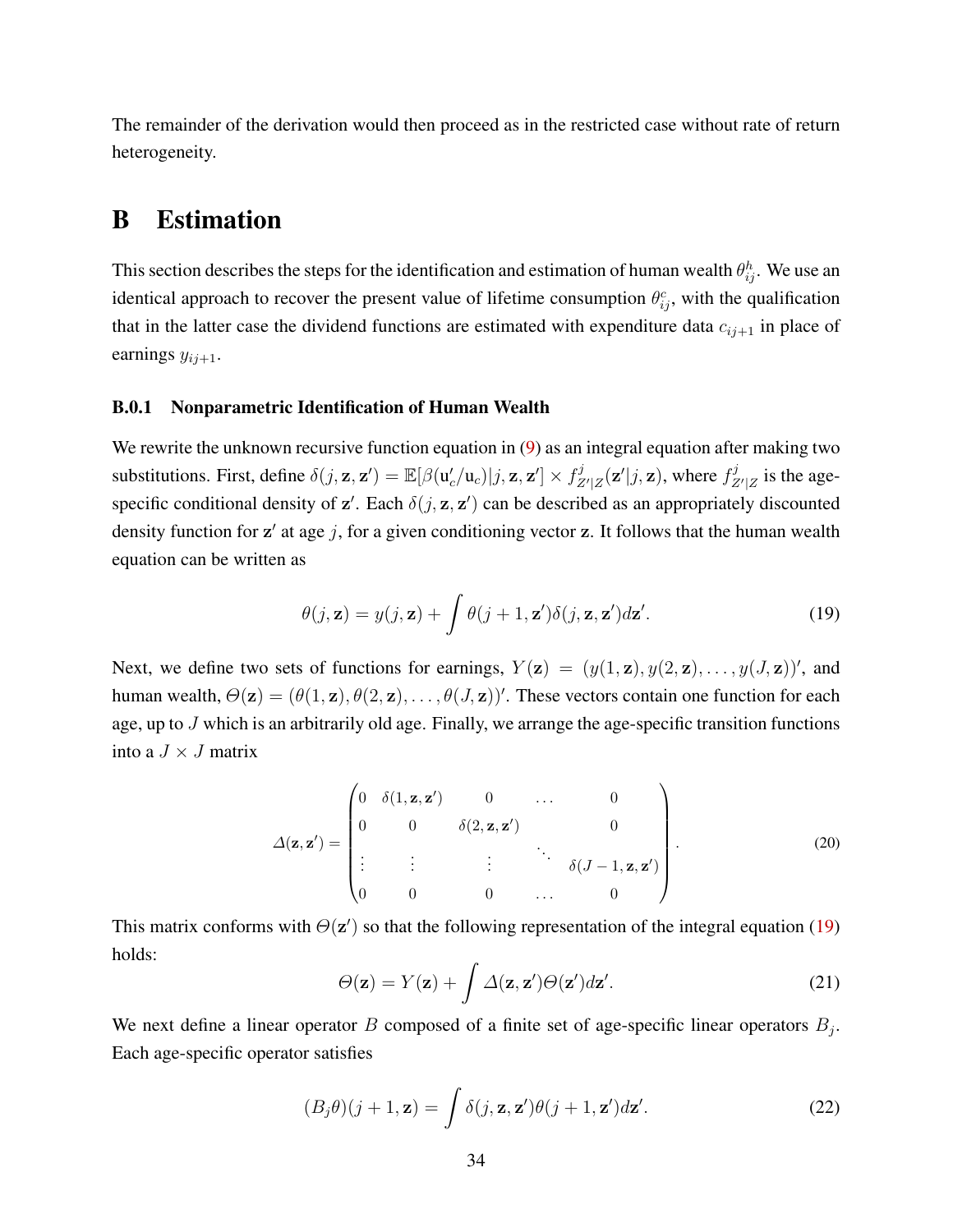Then, the operator B is constructed from the age-specific  $B_i$  operators as follows:

$$
B = \begin{pmatrix} 0 & B_1 & 0 & \dots & 0 \\ 0 & 0 & B_2 & & 0 \\ \vdots & \vdots & \vdots & \ddots & \vdots \\ 0 & 0 & 0 & \dots & 0 \end{pmatrix} .
$$
 (23)

This ensures that  $B$  is a linear operator such that:

$$
(B\Theta)(\mathbf{z}) = \int \Delta(\mathbf{z}, \mathbf{z}') \Theta(\mathbf{z}') d\mathbf{z}'. \tag{24}
$$

Using this definition within equation [\(21\)](#page-34-2), the function  $\Theta$  is uniquely determined as  $\Theta = (I B$ )<sup>-1</sup>Y, provided the operator  $I - B$  has a well defined inverse. The invertibility of  $I - B$  follows from the assumption that after age  $J$  the value of human wealth is zero, which leads to  $B$  being upper triangular with all zeros on the diagonal. The simple intuition for this identification result becomes apparent if one solves the pricing equation [\(21\)](#page-34-2) recursively, starting from the last age in which human wealth has a non-zero value. At some old enough age  $J$  the human wealth value next period is zero, which implies that human wealth in the current period is  $y(J, z)$ . The remaining human wealth functions can then be recovered by backward recursion.

### B.1 Empirical Implementation

We consider a sample  $\{c_{ij}, c_{ij+1}, \mathbf{z}_{ij}, \mathbf{z}_{ij+1}, y_{ij+1}\}$  consisting of observations for consumption, individual characteristics and earnings. Index  $i \in N_j$  denotes an element within the set  $N_j$  of individuals who are observed at both age j and  $j + 1$ . If a person is observed for three subsequent waves of the data that person contributes two observations to the sample, etc.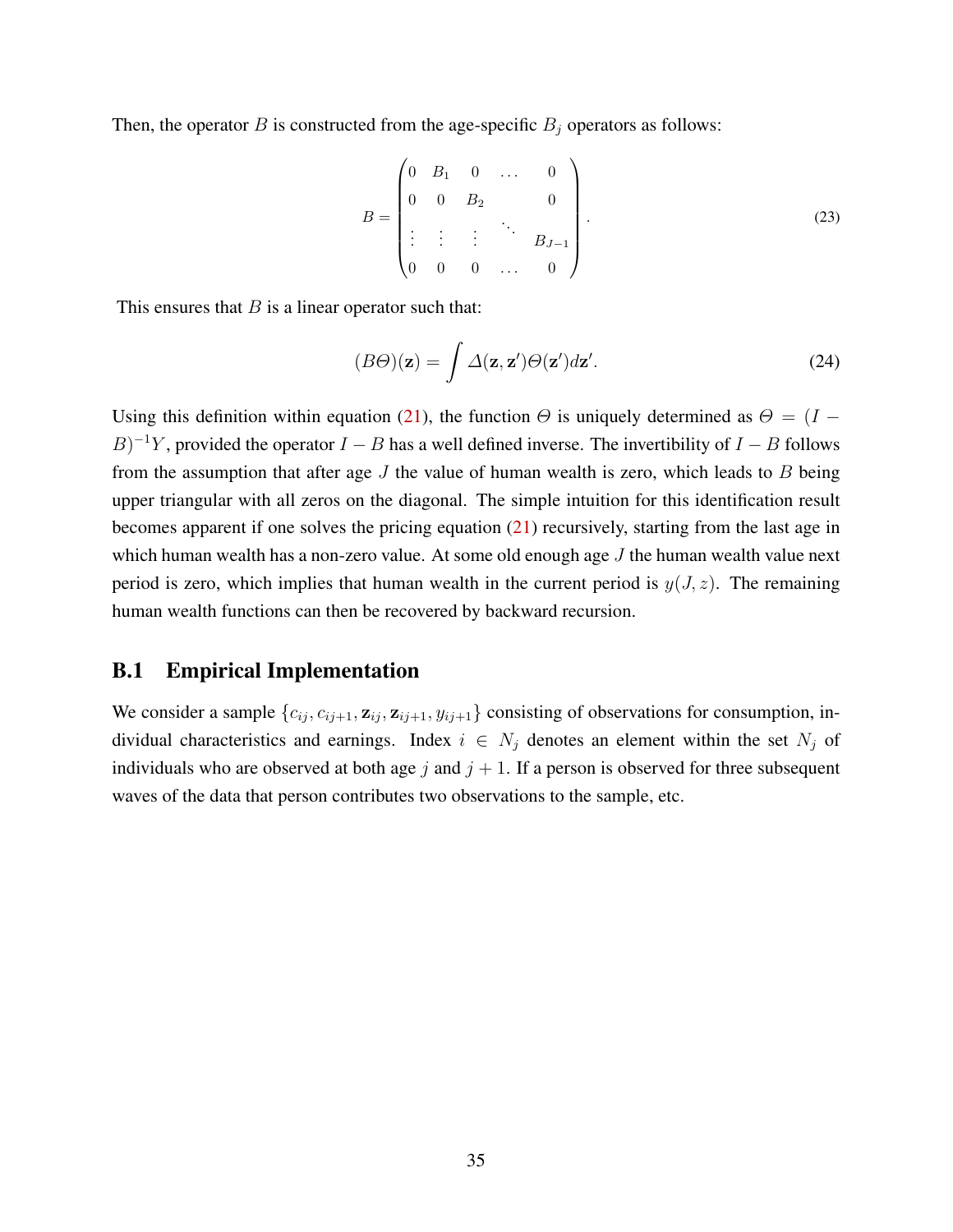#### B.1.1 Estimation of Human Wealth

We estimate the value of the expected future human wealth in [\(19\)](#page-34-1) using the Nadaraya-Watson estimator:<sup>[19](#page-36-0)</sup>

$$
\hat{\theta}(j,\mathbf{z}) = y(j,\mathbf{z}) + \sum_{i=1}^{N_j} \hat{\theta}(j+1,\mathbf{z}'_{ij}) \hat{\beta} \frac{\hat{\mathbf{u}}'(c_{ij+1})}{\mathbf{u}'(c_{ij})} \xi_{ij}(\mathbf{z}).
$$
\n(25)

Because we observe  $y(j, z)$ , the only obstacle to obtain an estimate of the current human wealth function  $\hat{\theta}(j, \mathbf{z})$  is that the future function  $\hat{\theta}(j + 1, \mathbf{z}')$  is so far unknown. However, as it is clear from equation [\(28\)](#page-37-0), the entire function  $\hat{\theta}(j + 1, z')$  need not be known. Rather, one only needs to have estimates of its value at the subset of observed points  $z_{i,j+1}$  in order to recover the entire function  $\hat{\theta}(j, \mathbf{z})$ . Stacking all  $\hat{\theta}(j + 1, \mathbf{z}_{ij+1})$  into vectors  $\tilde{\Theta}_{j+1}$ , and similarly stacking the  $y(j, \mathbf{z}_{ij})$ into vectors  $\tilde{Y}_j$ , we can re-write [\(28\)](#page-37-0) in compact form, evaluated at observed  $\mathbf{z}_{ij}$  values, as  $\tilde{\Theta}_j =$  $\tilde{Y}_j + \Gamma_j \tilde{\Theta}_{j+1}$ . The elements of  $\Gamma_j$  are

<span id="page-36-3"></span>
$$
[T_j]_{mi} = \hat{\beta} \frac{\hat{\mathbf{u}}'(c_{ij+1})}{\mathbf{u}'(c_{ij})} \xi_{ij}(\mathbf{z}_{mj}).
$$
\n(26)

Each column of  $\Gamma_j$  includes the weighting function  $\xi_{ij}(\mathbf{z})$  and stochastic discount factor of a given individual *i*. Moreover, each row of  $\Gamma_j$  is evaluated at the data vector  $z_{mj}$  for each individual m who was of the appropriate age  $j^{20}$  $j^{20}$  $j^{20}$  Put differently, each weighting function is evaluated at many data points, each associated with an age j observation. Thus, the  $m$  in  $z_{mj}$  could be any individual in the sample when they are of the correct age.

We combine vectors  $\tilde{\Theta}_j$  and  $\tilde{Y}_j$  into larger vectors  $\tilde{\Theta}$  and  $\tilde{Y}$ .<sup>[21](#page-36-2)</sup> We also arrange the matrices  $\Gamma_j$ 

$$
\xi_{ij}(\mathbf{z}) = \frac{K_{ij}^z(\mathbf{z})}{\sum_{m=1}^{N_j} K_{mj}^z(\mathbf{z})},
$$

where  $K_{ij}^z(z)$  is a multivariate kernel function. Here we follow [Li and Racine](#page-42-19) [\(2007\)](#page-42-19) by defining  $z^c$  and  $z^d$  to be the sub-vectors of continuous and discrete variables contained in z. The multivariate kernel function for a given  $z_{ij}$  can then be written as  $K_{ij}^z(\mathbf{z}) = (\prod_{z_s \in \mathbf{z}^c} K^{h_s}(z_s - z_{s,ij})) \times (\prod_{z_s \in \mathbf{z}^d} \mathbf{1}_{\{z_s = z_{s,ij}\}})$ . The first product includes univariate gaussian kernel functions with bandwidth  $h_s$ . The second product includes indicator functions, which ensure the kernel has positive value for an observation with the corresponding values of all discrete variables, and zero otherwise. For example, this means that female data will have no influence on the conditional expectation for a male observation, and vice-versa.

<span id="page-36-1"></span><sup>20</sup>The matrix  $\Gamma_j$  has number of rows equal to the number of observations stacked in  $\tilde{\Theta}_j$  and number of columns equal to the number of observations stacked in  $\tilde{\Theta}_{j+1}$ . For each column i there is a corresponding age  $j+1$  human wealth estimate contained in  $\tilde{\Theta}_{j+1}$ . For each row m there is a corresponding age j human wealth estimate in  $\tilde{\Theta}_j$ . If the data are unbalanced one may have different numbers of observations at each age. In this case  $\Gamma_j$  will not be square and the lengths of  $\tilde{\Theta}_j$  and  $\tilde{\Theta}_{j+1}$  will differ. We structure our data so that an observation consists of pairs  $\{z_{ij}, z_{ij+1}\}$ . If an individual in the sample is observed over only two consecutive years, they contribute one observation to the sample.

<span id="page-36-2"></span><sup>21</sup>The larger vectors are defined as  $\tilde{\Theta} = (\tilde{\Theta}'_1, \dots, \tilde{\Theta}'_{J-1}, \tilde{\Theta}'_J)'$  and  $\tilde{Y} = (\tilde{Y}'_1, \dots, \tilde{Y}'_J)'$ , where J is an arbitrarily old age by which all individuals have either died or retired.

<span id="page-36-0"></span><sup>&</sup>lt;sup>19</sup>The weighting functions  $\xi_{ij}(\mathbf{z})$  are then constructed as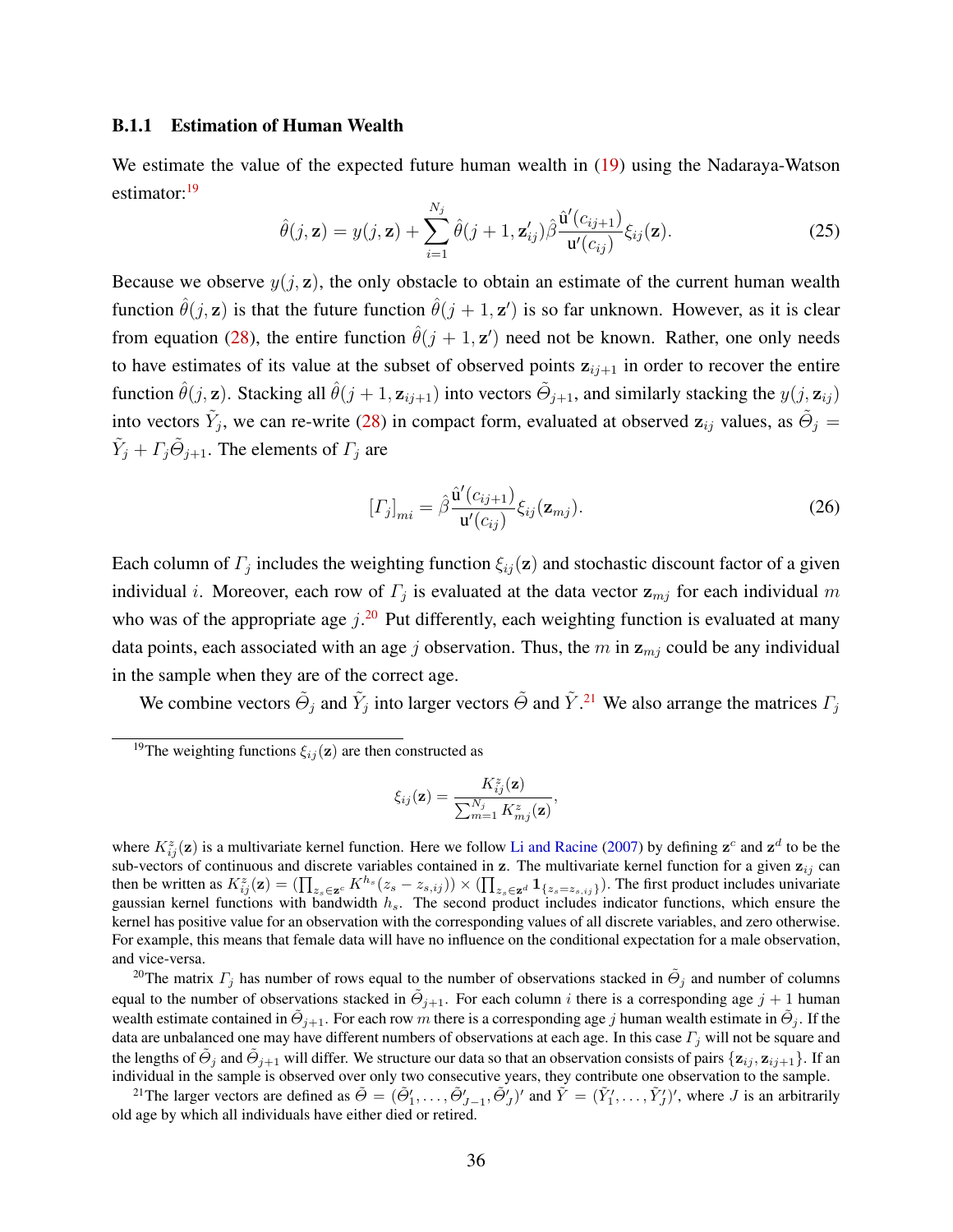into a block matrix  $\Gamma$  with elements arranged on the off diagonal as in the matrix  $\Delta$  in equation [\(20\)](#page-34-3). Using this notation the set of j-specific equations  $\tilde{\Theta}_j = \tilde{Y}_j + \Gamma_j \tilde{\Theta}_{j+1}$  can be written compactly as  $\tilde{\Theta} = \tilde{Y} + \Gamma \tilde{\Theta}$ . Because  $(I - \Gamma)$  is invertible,<sup>[22](#page-37-1)</sup> one can directly solve for  $\tilde{\Theta} = (I - \Gamma)^{-1} \tilde{Y}$ .

To obtain estimators of the complete functions  $\theta(j, z)$ , rather than at the observed data points only, we return to equation [\(28\)](#page-37-0). Because the point estimates of  $\hat{\theta}(j + 1, z_{i,j+1})$  are now available (they are the elements of  $\tilde{\Theta}$ ), equation [\(28\)](#page-37-0) can be evaluated at *any* point z. Thus, the vector of estimators for the age-specific human wealth valuation functions  $(\hat{\theta}(1, \mathbf{z}), \hat{\theta}(2, \mathbf{z}), \dots, \hat{\theta}(J, \mathbf{z}))'$  has now been obtained.

Biennial Data in Human Wealth Estimation. For an observation drawn during a period of biennial sampling, equation [\(10\)](#page-6-3) can be rewritten by iterating the valuation equation one-year further into the future:

<span id="page-37-2"></span>
$$
\hat{\theta}(j, \mathbf{z}) = y(j, \mathbf{z}) + \hat{g}(j, \mathbf{z}) + \sum_{i=1}^{N_j^2} \hat{\theta}(j+2, \mathbf{z}_{ij+2}) \left(\prod_{k=j}^{j+1} \beta_k\right) \frac{\hat{u}'(c_{ij+2})}{\hat{u}'(c_{ij})} \xi_{ij}(\mathbf{z}).
$$
\n(27)

 $N_j^2$  is the set of observations of j year-old individuals in biennial data. The function  $\hat{g}(j, \mathbf{z})$  are estimates of the conditional expectation of discounted earnings one year ahead, for a j year old individual with current state vector z. These estimates are computed using the Nadaraya-Watson estimator and data from the annual sample period:

<span id="page-37-0"></span>
$$
\hat{g}(j, \mathbf{z}) = \sum_{i=1}^{N_j} \beta_j \frac{\hat{\mathbf{u}}'(c_{ij+1})}{\mathbf{u}'(c_{ij})} y(j+1, \mathbf{z}_{ij+1}) \xi_{ij}(\mathbf{z}).
$$
\n(28)

As before, we form vectors  $\tilde{\Theta}$  and  $\tilde{Y}$ , as well as a matrix  $\Gamma$  such that  $\tilde{\Theta} = \tilde{Y} + \Gamma \tilde{\Theta}$ . Some elements of  $\tilde{\Theta}$  and  $\tilde{Y}$  are based on annual observations using equation [\(28\)](#page-37-0), and others are based on biennial observations using equation [\(27\)](#page-37-2). Where  $\tilde{Y}$  is based on biennial data its elements are  $y(j, z) + \hat{g}(j, z)$ . The matrix  $\Gamma$  is somewhat more complicated because rows corresponding to biennial observations must conform with columns of  $\tilde{\Theta}$  corresponding to values two years ahead. Thus, Γ now must have the form

$$
\Gamma = \begin{pmatrix} 0 & \Gamma_1^1 & \Gamma_1^2 & \dots & 0 \\ 0 & 0 & \ddots & \ddots & \vdots \\ \vdots & \vdots & & 0 & \Gamma_{J-1}^1 \\ 0 & 0 & 0 & \dots & 0 \end{pmatrix},
$$
(29)

<span id="page-37-1"></span><sup>&</sup>lt;sup>22</sup>Note that  $(I - \Gamma)$  is upper-triangular with ones on the leading diagonal so  $\det(I - \Gamma) = 1$ .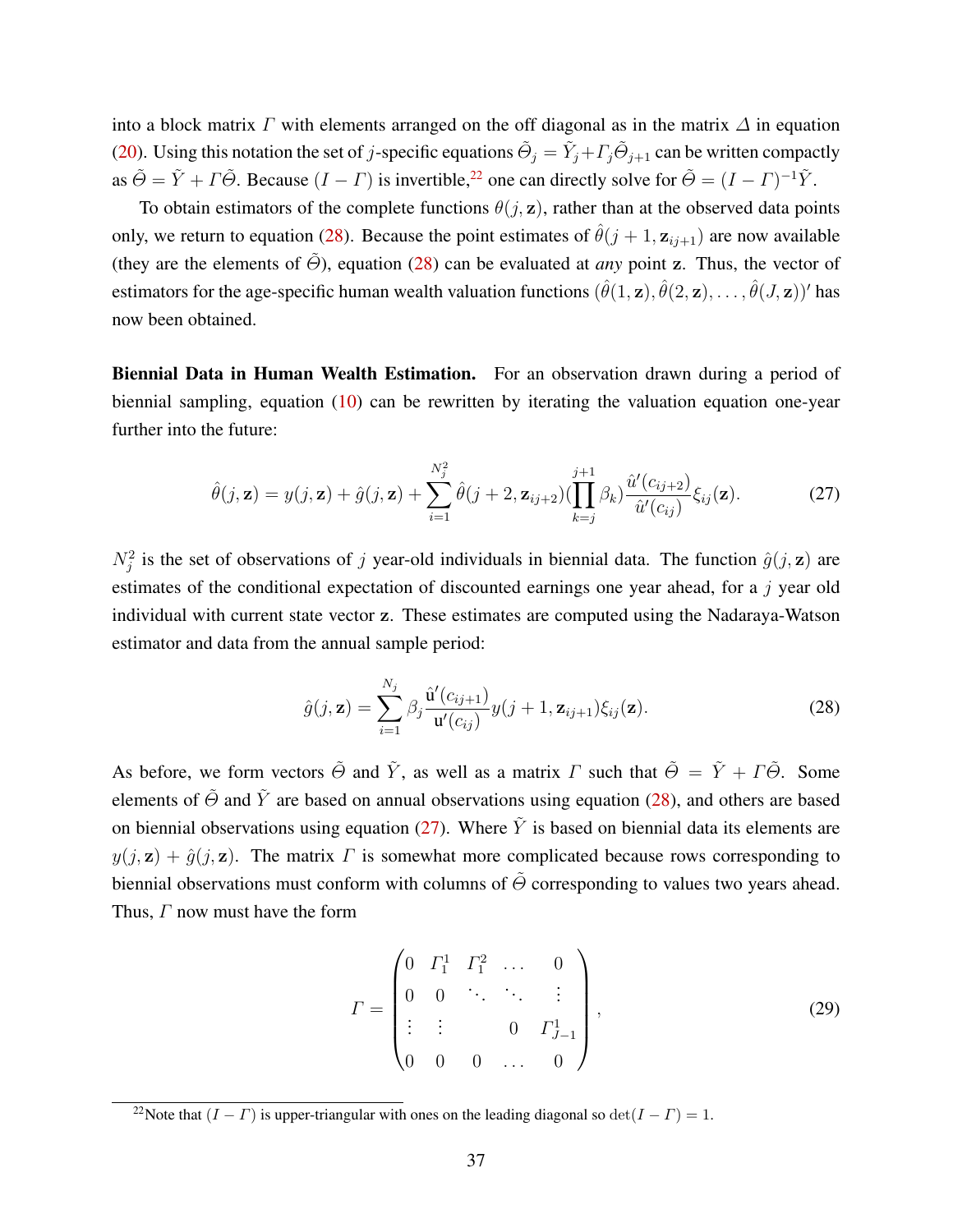where  $\Gamma_j^1$  and  $\Gamma_j^2$  are constructed as explained in equation [\(26\)](#page-36-3). The reason we now have two blocks in each row of  $\Gamma$  is to allow rows corresponding to annual observations to multiply  $\tilde{\Theta}_{j+1}$ , and rows corresponding to biennial observations to multiply  $\tilde{\Theta}_{j+2}$ . Rows of  $\Gamma_j^1$  corresponding to annual observations will contain elements as in equation [\(26\)](#page-36-3), whereas rows corresponding to biennial observations will consist of zeros. Zeroes will appear in the rows of  $\Gamma_j^2$  wherever  $\Gamma_j^1$  is non-zero. After constructing such a matrix  $\Gamma$  we can solve for  $\tilde{\Theta} = (I - \Gamma)^{-1} \tilde{Y}$  as before.

The last step is to construct an estimator for the general function  $\hat{\theta}(\vec{\jmath}, z)$ , once estimates have been recovered by computing  $\tilde{\Theta}$  at the observed sample points. This requires a weighting of equations [\(28\)](#page-37-0) and [\(27\)](#page-37-2). We define numbers of annual and biennial observations  $n^1 = \sum_{j=2}^{J} N_j$ and  $n^2 = \sum_{j=2}^{J} N_j^2$ . Using these counts we form the estimator as

$$
\hat{\theta}(j, \mathbf{z}) = y(j, \mathbf{z}) + \frac{n^1}{n^1 + n^2} \left( \beta_j \sum_{i=1}^{N_j} \hat{\theta}(j+1, \mathbf{z}_{ij+1}) \frac{\hat{u}'(c_{ij+1})}{\hat{u}'(c_{ij})} \xi_{ij}(\mathbf{z}) \right) + \frac{n^2}{n^1 + n^2} \left( y(j, \mathbf{z}) + \hat{g}(j, \mathbf{z}) + \left( \prod_{k=j}^{j+1} \beta_k \right) \sum_{i=1}^{N_j^2} \hat{\theta}(j+2, \mathbf{z}_{ij+2}) \frac{\hat{u}'(c_{ij+2})}{\hat{u}'(c_{ij})} \xi_{ij}(\mathbf{z}) \right).
$$
\n(30)

Weighting in this way ensures that, if there are only a small number of biennial observations, these observations have a limited influence on the estimated functions.

## <span id="page-38-0"></span>C Welfare with Elastic Labor Supply

Given expenditures  $c_j$  and labor  $\ell_j$  at age j, preferences are  $U(c_j, \ell_j) = c_j^{1-\gamma}$  $j^{1-\gamma}/(1-\gamma) - \nu \ell_j^{1+\chi}/(1+\gamma)$  $(\chi)$ , where  $(1 + \chi)$  is the Frisch elasticity. Writing earnings  $y_j = w_j \ell_j$ , iso-elasticity implies that the present discounted value (PDV) of expected utility can be written as

$$
E_j \sum_{k=j}^{J} \left[ \beta^{k-j} \left( \frac{c_k^{1-\gamma}}{1-\gamma} - \frac{\nu \ell_k^{1+\chi}}{1+\chi} \right) \right] = c_j^{-\gamma} E_j \left[ \sum_{k=j}^{J} \beta^k \left( \frac{1}{(1-\gamma)} \frac{c_k^{-\gamma}}{c_j^{-\gamma}} c_k - \frac{\nu \ell_k^{\chi}}{(1+\chi)} \frac{1}{c_j^{-\gamma}} \ell_k \right) \right] =
$$
\n
$$
= \frac{c_j^{-\gamma}}{1-\gamma} E_j \left[ \sum_{k=j}^{J} \beta^k \left( \frac{c_k^{-\gamma}}{c_j^{-\gamma}} c_k - \frac{\nu \ell_k^{\chi}}{(1+\chi)} \frac{(1-\gamma)}{c_j^{-\gamma}} \ell_k \right) \right].
$$
\n(31)

Using the intratemporal optimality condition  $\nu \ell_k^{\chi} = w_k c_k^{-\gamma}$  $k_{k}^{-\gamma}$ , we can express the PDV of future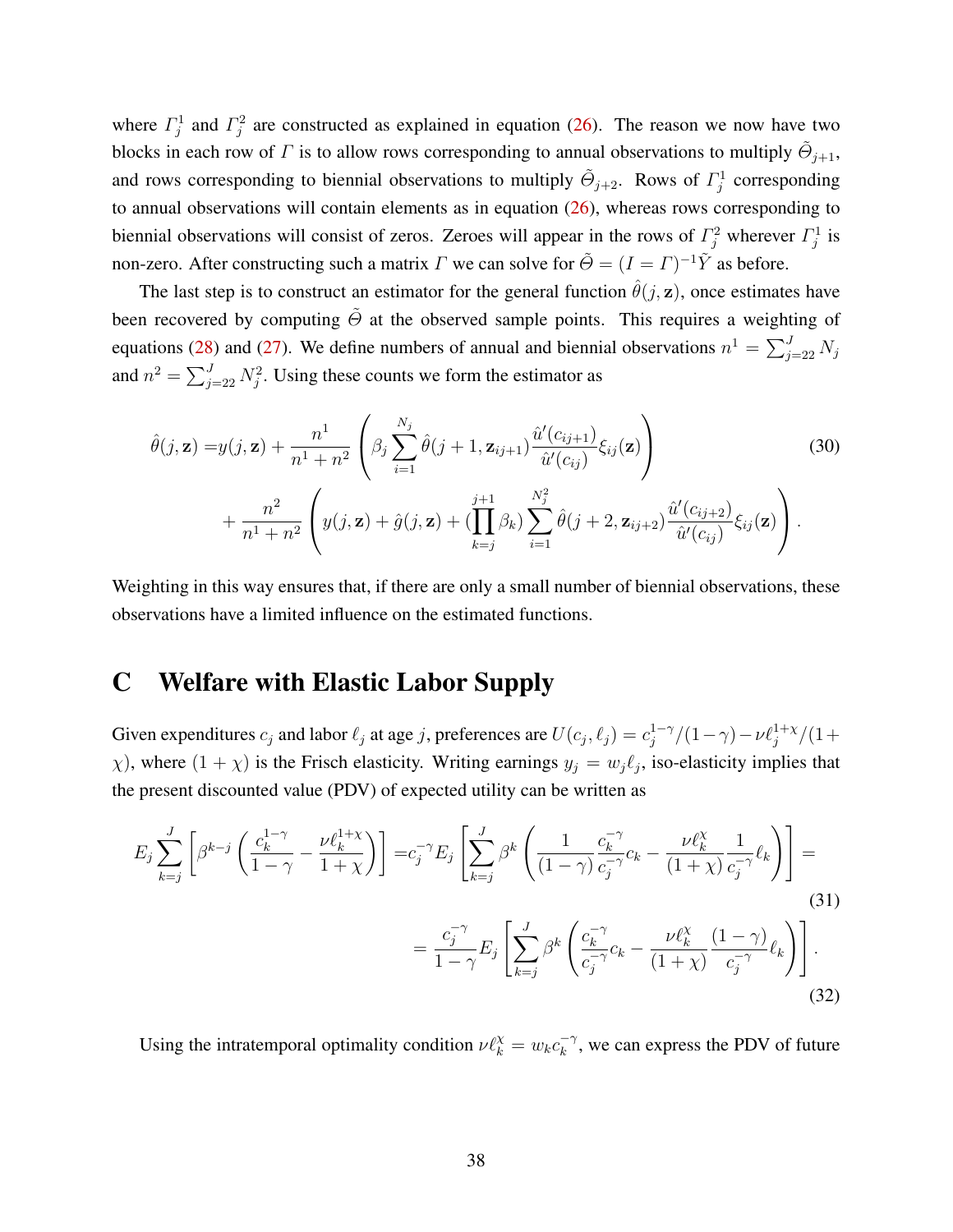utility as a function of consumption and earnings,

$$
E_j \sum_{k=j}^{J} \left[ \beta^{k-j} \left( \frac{c_k^{1-\gamma}}{1-\gamma} - \frac{\nu \ell_k^{1+\chi}}{1+\chi} \right) \right] = \frac{c_j^{-\gamma}}{1-\gamma} E_j \left[ \sum_{k=j}^{J} \beta^k \left( \frac{c_k^{-\gamma}}{c_j^{-\gamma}} c_k + \frac{\nu \ell_k^{\chi}}{c_j^{-\gamma}} \frac{(\gamma-1)}{(1+\chi)} \ell_k \right) \right] = (33)
$$

$$
= \frac{c_j^{-\gamma}}{1-\gamma} E_j \left[ \sum_{k=j}^J \beta^k \frac{c_k^{-\gamma}}{c_j^{-\gamma}} \left( c_k + \frac{(\gamma-1)}{(1+\chi)} w_k \ell_k \right) \right]. \tag{34}
$$

The expected present value  $E_j \left[ \sum_{k=j}^{J} \beta^k \frac{c_k^{-\gamma}}{c_j^{-\gamma}} \right]$  $\left(c_k + \frac{(\gamma-1)}{(1+\chi)}w_k\ell_k\right)$ is the  $\theta_i^{c,adj}$  $j^{c, \alpha q}$  defined in equation [\(11\)](#page-29-1).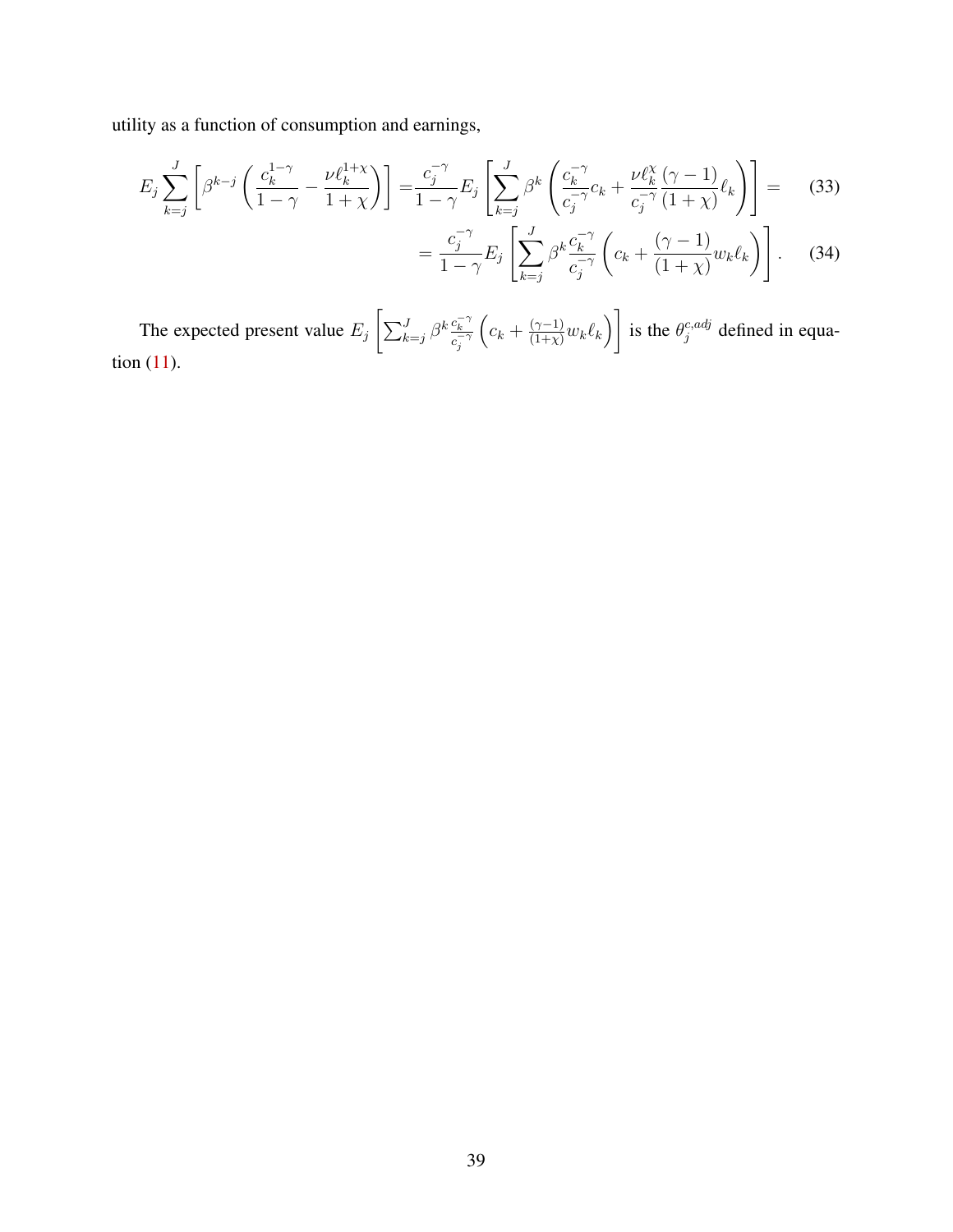# <span id="page-40-0"></span>D Supplementary Tables

 $\overline{a}$ 

|      | <b>Summary Statistics</b> |              |          |              |               |             |  |  |  |  |  |
|------|---------------------------|--------------|----------|--------------|---------------|-------------|--|--|--|--|--|
| Year | N-individuals             | N-Households | Avg. Age | Avg. Expend. | Avg. Earnings | Avg. Wealth |  |  |  |  |  |
| 1983 | 5,735                     | 3,461        | 43.3     | 20,598       | 20,920        | 242,470     |  |  |  |  |  |
| 1989 | 6,110                     | 3,691        | 44.6     | 24,921       | 24,770        | 260,930     |  |  |  |  |  |
| 1993 | 7,064                     | 4,311        | 44.8     | 26,015       | 25,886        | 276,640     |  |  |  |  |  |
| 1998 | 7,152                     | 4,387        | 45.4     | 29,556       | 28,494        | 354,180     |  |  |  |  |  |
| 2004 | 7,992                     | 4,908        | 45.8     | 34,745       | 31,652        | 428,730     |  |  |  |  |  |
| 2010 | 8,237                     | 5,121        | 46.5     | 36,015       | 31,492        | 377,200     |  |  |  |  |  |
| 2016 | 8,069                     | 5,026        | 47.3     | 39,706       | 32,867        | 418,910     |  |  |  |  |  |

Table 12: Summary statistics in the PSID, for all sample years. Averages of age, expenditures and earnings are for individuals. Averages of net worth are for households. Expenditures, earnings and wealth statistics are in year 2016 equivalent dollars.

|      | Variance of $\ln^{\dagger}$ with linear expenditure scaling |                  |          |          |                    |
|------|-------------------------------------------------------------|------------------|----------|----------|--------------------|
|      | (1)                                                         | (2)              | (3)      | (4)      | (5)                |
| Year | $\overline{c}_{ij}^c$                                       | $\bar{c}_{ij}^p$ | $c_{ij}$ | $y_{ij}$ | $a_{ii}^{\dagger}$ |
| 1983 | 0.1343                                                      | 0.1274           | 0.1787   | 0.372    | 21.9               |
| 1989 | 0.148                                                       | 0.1387           | 0.1869   | 0.403    | 27.8               |
| 1993 | 0.1551                                                      | 0.1484           | 0.1934   | 0.44     | 36                 |
| 1998 | 0.1714                                                      | 0.1762           | 0.2142   | 0.415    | 38.9               |
| 2004 | 0.1919                                                      | 0.2049           | 0.2429   | 0.49     | 45.1               |
| 2010 | 0.2055                                                      | 0.2341           | 0.2563   | 0.547    | 67.6               |
| 2016 | 0.2062                                                      | 0.2311           | 0.2651   | 0.489    | 60.1               |

Table 13: Variances of consumption equivalents, current expenditures, current earnings and assets, between 1983 and 2016. The underlying consumption data are linearly scaled (rather than exponentially scaled as in the baseline analysis) to match aggregate expenditures. Results illustrate how proportional dispersion of certainty-equivalents has increased by a similar magnitude as that of current expenditure itself, although the level of certainty equivalent inequality is generally lower. †All variables in natural logarithms, except net worth  $a_{ij}$ , where the inverse hyperbolic sine transformation is used.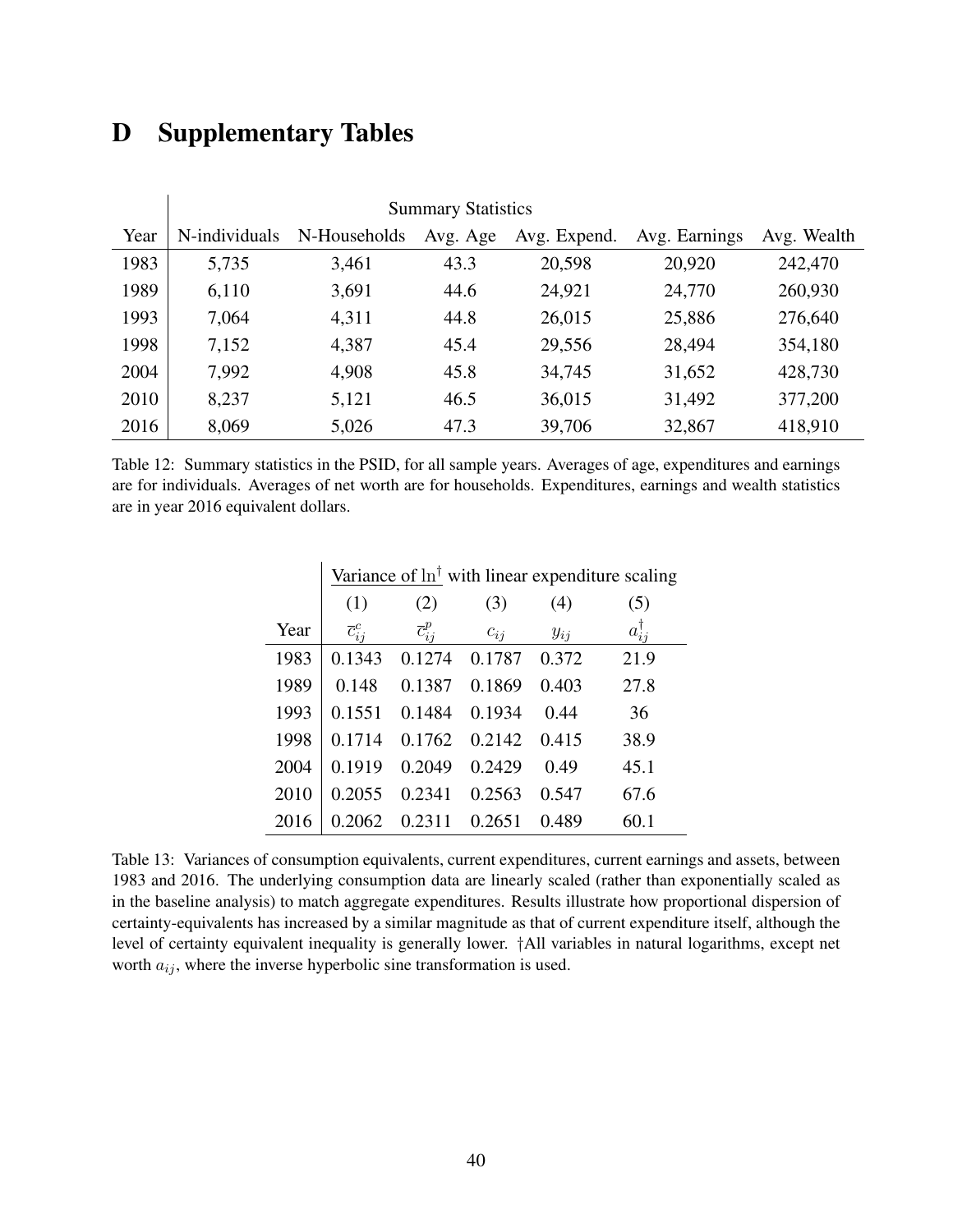## References

- <span id="page-41-13"></span>Abbott, B. and Brace, R. (2020). 'Has consumption inequality mirrored wealth inequality in the Survey of Consumer Finances?' *Economics Letters*, pages 109–16.
- <span id="page-41-9"></span>Abbott, B. and Gallipoli, G. (2020). 'Human Capital Inequality: Empirical Evidence.' In *Oxford Research Encyclopedia of Economics and Finance*. Oxford University Press.
- <span id="page-41-11"></span>Abbott, B., Gallipoli, G., Meghir, C., and Violante, G. (2019). 'Education Policy and Intergenerational Transfers in Equilibrium.' *Journal of Political Economy*, vol. 127:pages 2569–2624.
- <span id="page-41-2"></span>Aguiar, M. and Bils, M. (2015). 'Has consumption inequality mirrored income inequality?' *American Economic Review*, vol. 105(9):pages 2725–56.
- <span id="page-41-8"></span>Athreya, K., Ionescu, F., and Neelakantan, U. (2015). 'Stock market participation: The Role of Human Capital.' Tech. rep., Working Paper, Federal Reserve Bank of Richmond.
- <span id="page-41-1"></span>Attanasio, O., Hurst, E., and Pistaferri, L. (2014). 'The evolution of income, consumption, and leisure inequality in the United States, 1980–2010.' In *Improving the measurement of consumer expenditures*, pages 100–140. University of Chicago Press.
- <span id="page-41-12"></span>Attanasio, O. and Pistaferri, L. (2014). 'Consumption Inequality over the Last Half Century: Some Evidence Using the New PSID Consumption Measure.' *The American Economic Review, P P*, vol. 104(5):pages 122–126.
- <span id="page-41-3"></span>Attanasio, O. P. and Pistaferri, L. (2016). 'Consumption inequality.' *Journal of Economic Perspectives*, vol. 30(2):pages 3–28.
- <span id="page-41-14"></span>Banks, J., Blundell, R., and Tanner, S. (1998). 'Is There a Retirement-Savings Puzzle?' *American Economic Review*, vol. 88(4):pages 769–88.
- <span id="page-41-10"></span>Benabou, R. (1992). 'Heterogeneity, Stratification and Growth.' Mimeo.
- <span id="page-41-15"></span>Benabou, R. (2002). 'Tax and Education Policy in a Heterogeneous-Agent Economy: What Levels of Redistribution Maximize Growth and Efficiency?' *Econometrica*, vol. 70(2):pages 481–517.
- <span id="page-41-0"></span>Blundell, R., Pistaferri, L., and Preston, I. (2008). 'Consumption Inequality and Partial Insurance.' *The American Economic Review*, vol. 98(5):pages 1887–1921.
- <span id="page-41-17"></span>Bonhomme, S., Lamadon, T., and Manresa, E. (2017). 'Discretizing unobserved heterogeneity.' University of Chicago, Becker Friedman Institute for Economics Working Paper.
- <span id="page-41-4"></span>Bowlus, A. J. and Robin, J.-M. (2004). 'Twenty years of rising inequality in US lifetime labour income values.' *The Review of Economic Studies*, vol. 71(3):pages 709–742.
- <span id="page-41-7"></span>Bricker, J., Henriques, A., Krimmel, J., and Sabelhaus, J. (2016). 'Measuring Income and Wealth at the Top using Administrative and Survey Data.' *Brookings Papers on economic Activity*.
- <span id="page-41-16"></span>Conesa, J. C. and Krueger, D. (2006). 'On the optimal progressivity of the income tax code.' *Journal of Monetary Economics*, vol. 53(7):pages 1425–1450.
- <span id="page-41-18"></span>Cunha, F., Heckman, J., and Navarro, S. (2005). 'Separating Uncertainty from Heterogeneity in Life Cycle Earnings.' *Oxford Economic Papers*, vol. 57(2):pages 191–261.
- <span id="page-41-5"></span>Curtis, C., Garın, J., and Lester, R. (2021). 'Working, Consuming, and Dying: Quantifying the Diversity in the American Experience.' Mimeo.
- <span id="page-41-6"></span>De Nardi, M., Fella, G., and Paz-Pardo, G. (2016). 'The Implications of Richer Earnings Dynamics for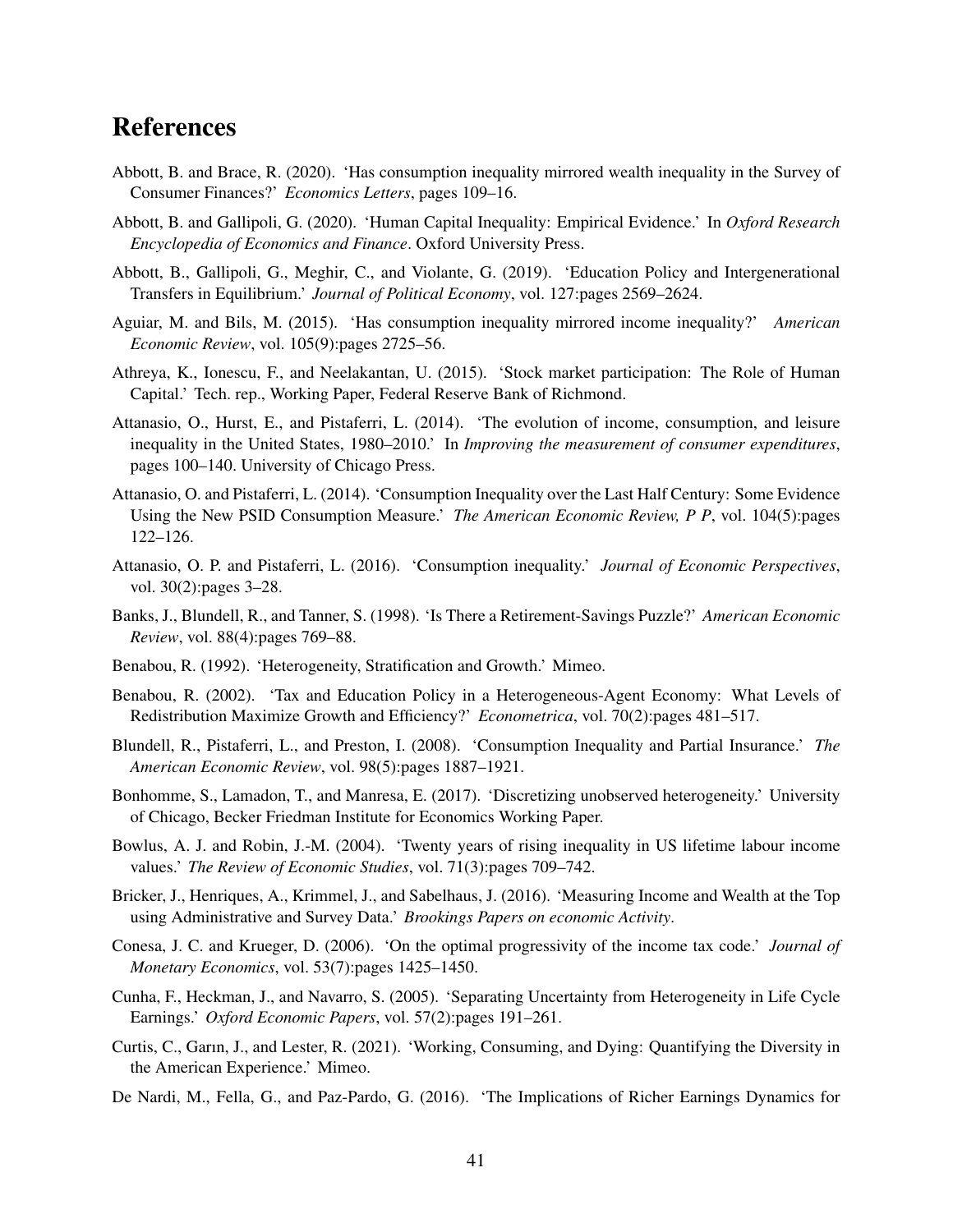Consumption and Wealth.' NBER working paper no. 21917.

- <span id="page-42-8"></span>De Nardi, M., Fella, G., and Paz-Pardo, G. (2019). 'Nonlinear Household Earnings Dyanimics, Self-Insurance, and Welfare.' The Journal of the European Economic Association, forthcoming.
- <span id="page-42-11"></span>Floden, M. (2001). 'The Effectiveness of Government Debt and Transfers as Insurance.' *Journal of Monetary Economics*, vol. 48(1):pages 81–108.
- <span id="page-42-6"></span>Friedman, M. (1957). 'The Permanent Income Hypothesis.' In *A theory of the Consumption Function*, pages 20–37. Princeton University Press.
- <span id="page-42-13"></span>Gabaix, X. and Laibson, D. (2017). 'Myopia and Discounting.' Tech. rep., Harvard.
- <span id="page-42-17"></span>Gallipoli, G., Low, H., and Mitra, A. (2020). 'Consumption and Income Inequality across Generations.' Tech. Rep. 15166, CEPR.
- <span id="page-42-4"></span>Geweke, J. and Keane, M. (2000). 'An empirical analysis of earnings dynamics among men in the PSID: 1968–1989.' *Journal of econometrics*, vol. 96(2):pages 293–356.
- <span id="page-42-5"></span>Guvenen, F., Kaplan, G., Song, J., and Weidner, J. (2017). 'Lifetime incomes in the United States over six decades.' Tech. rep., National Bureau of Economic Research.
- <span id="page-42-7"></span>Guvenen, F., Karahan, F., Ozkan, S., and Song, J. (2016). 'What Do Data on Millions of U.S. Workers Reveal about Life-Cycle Earnings Dynamics?' Working Paper, University of Minnesota.
- <span id="page-42-1"></span>Heathcote, J., Storesletten, K., and Violante, G. L. (2010). 'The Macroeconomic Implications of Rising Wage Inequality in the US.' *Journal of Political Economy*, vol. 118(4):pages 681–72.
- <span id="page-42-18"></span>Heathcote, J., Storesletten, K., and Violante, G. L. (2020). 'Optimal progressivity with age-dependent taxation.' *Journal of Public Economics*, page 104074.
- <span id="page-42-12"></span>Huggett, M. and Kaplan, G. (2016). 'How large is the Stock Component of Human Capital?' *Review of Economic Dynamics*, vol. 22:page 21–51.
- <span id="page-42-9"></span>Kaymak, B. and Poschke, M. (2016). 'The evolution of wealth inequality over half a century: The role of taxes, transfers and technology.' *Journal of Monetary Economics*, vol. 77:pages 1–25.
- <span id="page-42-3"></span>Keane, M. and Wolpin, K. (1997). 'The Career Decisions of Young Men.' *Journal of Political Economy*, vol. 105(3):pages 473–522.
- <span id="page-42-0"></span>Krueger, D. and Perri, F. (2006). 'Does income inequality lead to consumption inequality? Evidence and theory.' *The Review of Economic Studies*, vol. 73(1):pages 163–193.
- <span id="page-42-10"></span>Kuhn, M. and Ríos-Rull, J.-V. (2016). '2013 Update on the US Earnings, Income, and Wealth Distributional Facts: A View from Macroeconomics.' *Quarterly Review*, pages 1–75. April.
- <span id="page-42-19"></span>Li, Q. and Racine, J. S. (2007). *Nonparametric econometrics: theory and practice*. Princeton University Press.
- <span id="page-42-2"></span>Lillard, L. A. (1977). 'Inequality: Earnings vs. Human Wealth.' *The American Economic Review*, vol. 67(2): pages 42–53.
- <span id="page-42-14"></span>Lucas, R. E. (1978). 'Asset prices in an exchange economy.' *Econometrica: Journal of the Econometric Society*, pages 1429–1445.
- <span id="page-42-15"></span>Parker, J., Vissing-Jorgensen, A., and Ziebarth, N. (2009). 'Inequality in Expenditure in the Twentieth Century.' *presentation slides, NBER Summer Institute*.
- <span id="page-42-16"></span>Pijoan-Mas, J. and Ríos-Rull, J.-V. (2014). 'Heterogeneity in expected longevities.' *Demography*, vol. 51(6):pages 2075–2102.